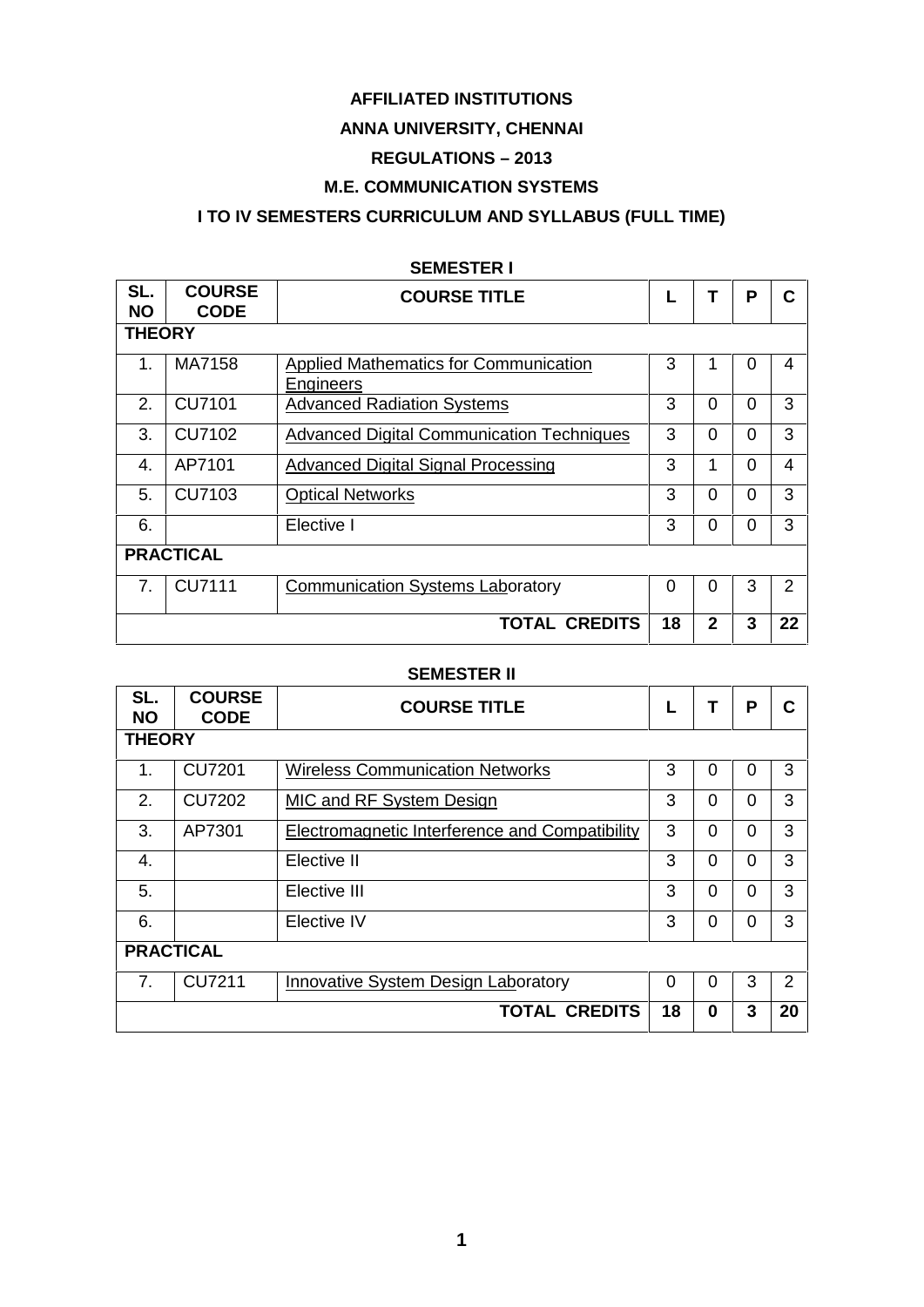# **SEMESTER III**

| SL.<br><b>NO</b> | <b>COURSE</b><br><b>CODE</b> | <b>COURSE TITLE</b>                     |          |          | P  | $\mathbf c$ |
|------------------|------------------------------|-----------------------------------------|----------|----------|----|-------------|
| <b>THEORY</b>    |                              |                                         |          |          |    |             |
| 1.               | <b>CU7301</b>                | <b>Advanced Satellite Based Systems</b> | 3        | $\Omega$ | 0  | 3           |
| 2.               |                              | Elective V                              | 3        | $\Omega$ | 0  | 3           |
| 3.               |                              | Elective VI                             | 3        | $\Omega$ | 0  | 3           |
|                  | <b>PRACTICAL</b>             |                                         |          |          |    |             |
| 4.               | <b>CU7311</b>                | Project Work (Phase I)                  | $\Omega$ | $\Omega$ | 12 | 6           |
|                  |                              | <b>TOTAL CREDITS</b>                    | 9        | $\bf{0}$ | 12 | 15          |

# **SEMESTER IV**

| SL.<br><b>NO</b> | <b>COURSE</b><br><b>CODE</b> | <b>COURSE TITLE</b>     |   |  | D  |    |  |  |  |
|------------------|------------------------------|-------------------------|---|--|----|----|--|--|--|
|                  | <b>PRACTICAL</b>             |                         |   |  |    |    |  |  |  |
|                  | CU7411                       | Project Work (Phase II) |   |  | 24 | 12 |  |  |  |
|                  |                              | <b>TOTAL CREDITS</b>    | ◠ |  | 24 | 12 |  |  |  |

**TOTAL NO OF CREDITS:69**

# **LIST OF ELECTIVES**

# **ELECTIVE I**

| SL.<br><b>NO</b> | <b>COURSE</b><br><b>CODE</b> | <b>COURSE TITLE</b>                         |   |   | D | С |
|------------------|------------------------------|---------------------------------------------|---|---|---|---|
| 1.               | AP7103                       | Advanced Microprocessor and Microcontroller | 3 | 0 | 0 | 3 |
| 2.               | <b>VL7001</b>                | Analog and Mixed Mode VLSI Design           | 3 | 0 | 0 | 3 |
| 3.               | <b>CU7001</b>                | <b>Real Time Embedded Systems</b>           | 3 | 0 | 0 | 3 |
| -4.              | <b>CU7002</b>                | <b>MEMS and NEMS</b>                        | 3 | 0 | 0 | 3 |
| 5.               | AP7202                       | <b>ASIC and FPGA Design</b>                 | 3 | O | 0 | 3 |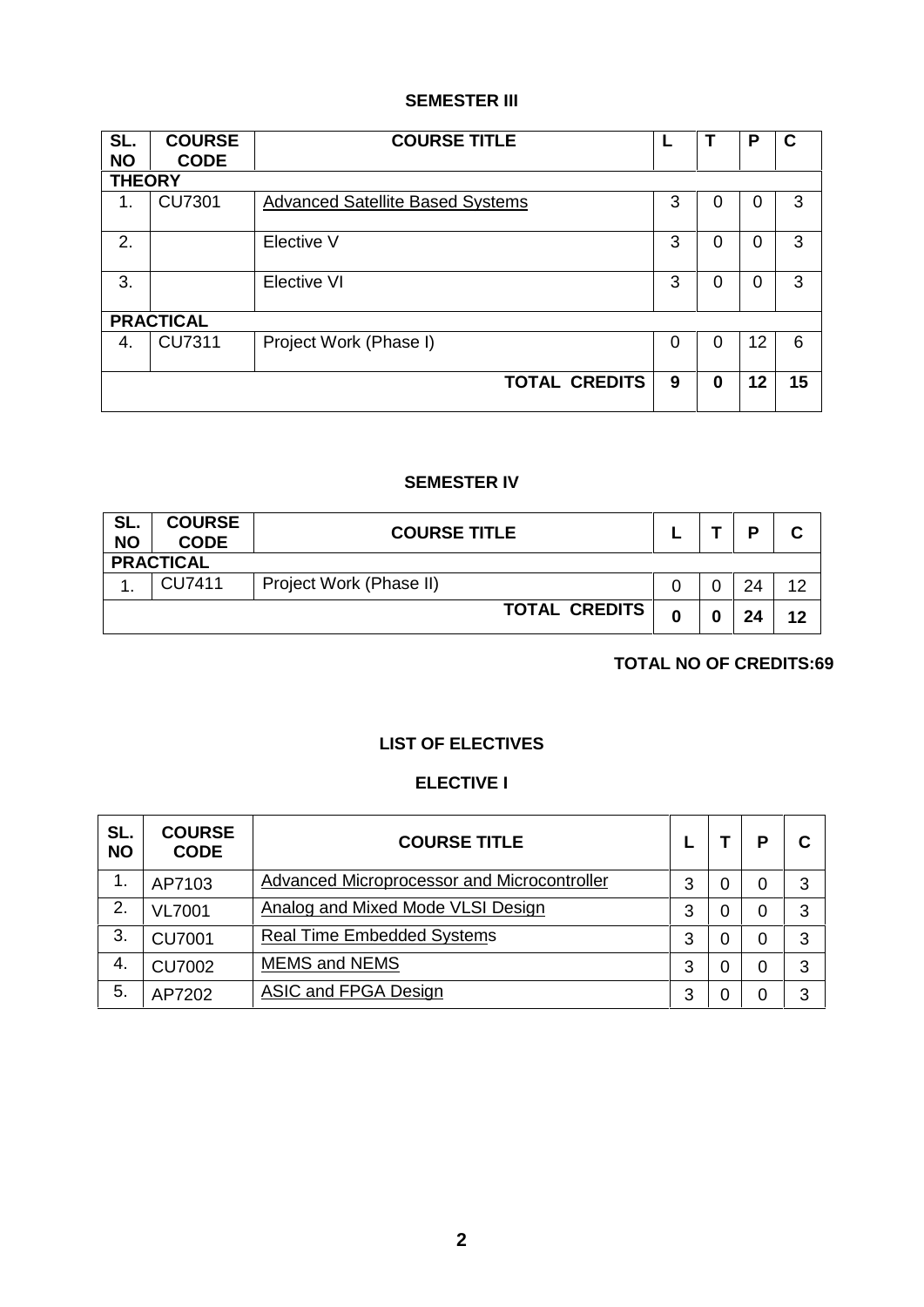# **ELECTIVE II**

| SL.<br><b>NO</b> | <b>COURSE</b><br><b>CODE</b> | <b>COURSE TITLE</b>                            |   |   | P | C |
|------------------|------------------------------|------------------------------------------------|---|---|---|---|
|                  | <b>NC7102</b>                | Communication Network Modelling and Simulation | 3 | 0 | 0 | 3 |
| 2.               | <b>CU7003</b>                | <b>Digital Communication Receivers</b>         | 3 | 0 | 0 | 3 |
| 3                | <b>CU7004</b>                | <b>Detection and Estimation Theory</b>         | 3 | 0 |   | 3 |
| -4.              | <b>VL7013</b>                | <b>VLSI</b> for Wireless Communication         | 3 | 0 | 0 | 3 |
| 5.               | <b>CU7005</b>                | Cognitive Radio                                | 3 |   |   | 3 |

# **ELECTIVE III**

| SL.<br><b>NO</b> | <b>COURSE</b><br><b>CODE</b> | <b>COURSE TITLE</b>                |   | D | С |  |
|------------------|------------------------------|------------------------------------|---|---|---|--|
| 1                | <b>DS7071</b>                | Speech And Audio Signal Processing | 3 | 0 | 3 |  |
| っ                | <b>DS7201</b>                | Advanced Digital Image Processing  | 3 |   | 3 |  |
| 3 <sub>1</sub>   | <b>DS7202</b>                | <b>Radar Signal Processing</b>     | 3 |   | 3 |  |
| -4.              | CP7008                       | Speech Processing and Synthesis    | 3 |   | 3 |  |

# **ELECTIVE IV**

| SL.<br><b>NO</b> | <b>COURSE</b><br><b>CODE</b> | <b>COURSE TITLE</b>                        |   |   | P | С |
|------------------|------------------------------|--------------------------------------------|---|---|---|---|
| 1                | <b>CU7006</b>                | <b>Wavelet Transforms and Applications</b> | 3 | 0 | 0 | 3 |
| 2.               | <b>DS7101</b>                | DSP Processor Architecture and Programming | 3 |   | 0 | 3 |
| 3                | <b>NC7101</b>                | <b>High Performance Networks</b>           | 3 |   |   | 3 |
| 4.               | CP7023                       | Reconfigurable Computing                   |   |   |   | 3 |

# **ELECTIVE V**

| SL.<br><b>NO</b> | <b>COURSE</b><br><b>CODE</b> | <b>COURSE TITLE</b>                      |   |   | P | С |
|------------------|------------------------------|------------------------------------------|---|---|---|---|
|                  | <b>NC7001</b>                | <b>Network Routing Algorithms</b>        | 3 | 0 | 0 | 3 |
| 2.               | <b>NC7202</b>                | Wireless Adhoc and Sensor Networks       | 3 | 0 | 0 | 3 |
| 3                | <b>CU7007</b>                | Internetworking Multimedia               | 3 | 0 | 0 | 3 |
| 4.               | <b>NC7002</b>                | <b>Multimedia Compression Techniques</b> | 3 | 0 | 0 | 3 |
| 5                | <b>CU7008</b>                | Ultra Wide Band Communication            | 3 | 0 | 0 | 3 |

# <u>ELECTIVE VI ELECTIVE VI ELECTIVE VI ELECTIVE VI ELECTIVE VI ELECTIVE VI ELECTIVE VII ELECTIVE VII ELECTIVE VII ELECTIVE VII ELECTIVE VII ELECTIVE VII ELECTIVE VII ELECTIVE VII ELECTIVE VII ELECTIVE VII ELECTIVE VII ELECTI</u>

| SL.<br><b>NO</b> | <b>COURSE</b><br><b>CODE</b> | <b>COURSE TITLE</b>                    |   |   | D | С |
|------------------|------------------------------|----------------------------------------|---|---|---|---|
|                  | IF7301                       | Soft Computing                         | 3 | 0 | 0 | 3 |
| 2.               | <b>NC7003</b>                | <b>Network Processor</b>               | 3 | 0 | 0 | 3 |
| 3.               | <b>NE7007</b>                | Network Management                     | 3 | 0 | 0 | 3 |
| 4.               | <b>NC7201</b>                | <b>Communication Network Security</b>  | 3 | 0 | 0 | 3 |
| 5.               | <b>CU7009</b>                | <b>Neural Network and Applications</b> | 3 | 0 | 0 | 3 |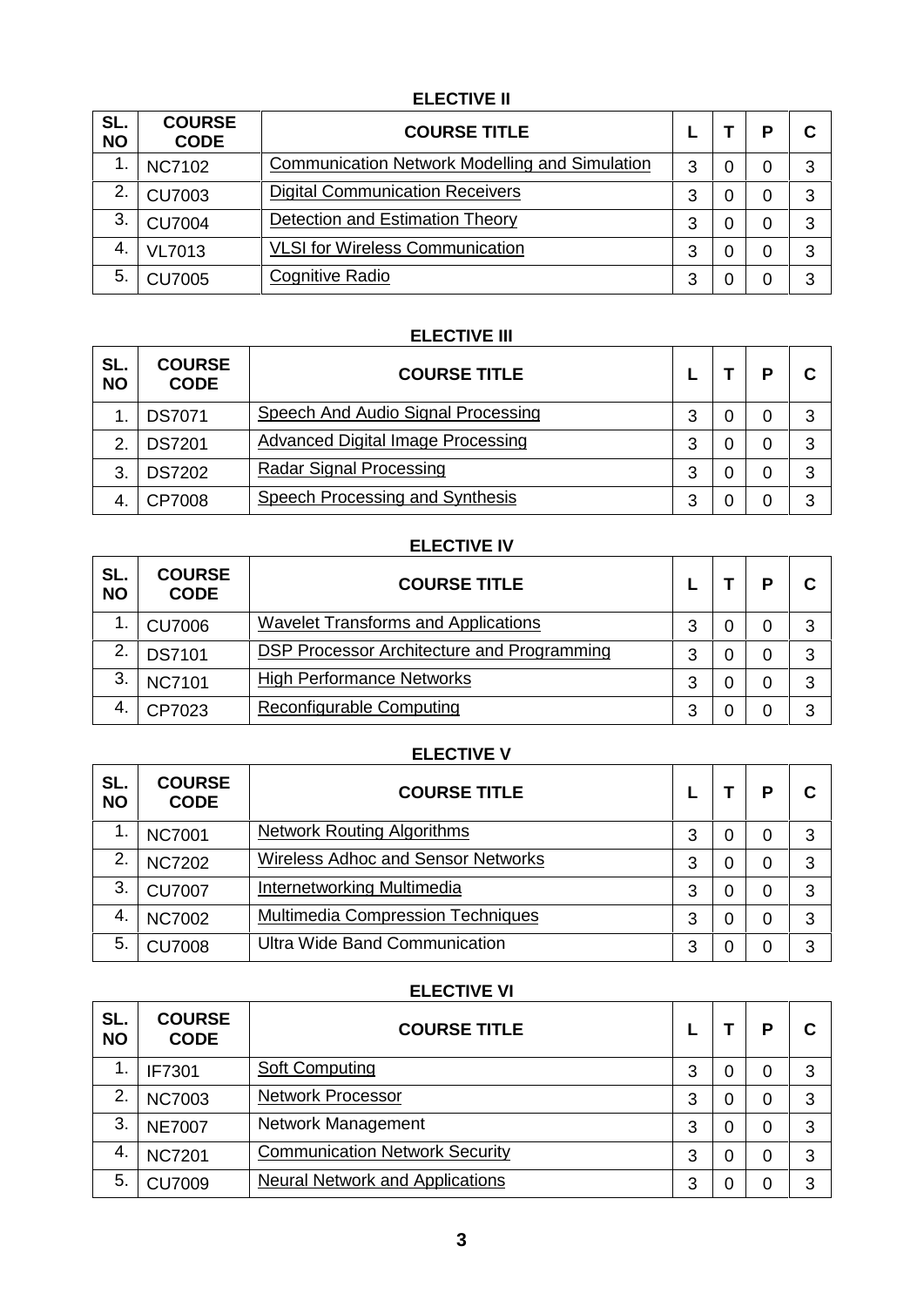# **MA7158 APPLIED MATHEMATICS FOR COMMUNICATION ENGINEERS L T P C**

### **OBJECTIVES:**

- To develop the ability to use the concepts of Linear algebra and Special functions for solving problems related to Networks.
- To formulate and construct a mathematical model for a linear programming problem in real life situation;
- To expose the students to solve ordinary differential equations by various techniques.

### **OUTCOMES:**

- To achieve an understanding of the basic concepts of algebraic equations and method of solving them.
- To familiarize the students with special functions and solve problems associated with Engineering applications.

### **UNIT I LINEAR ALGEBRA 12**

Vector spaces – norms – Inner Products – Eigen values using QR transformations – QR factorization - generalized eigenvectors – Canonical forms – singular value decomposition and applications - pseudo inverse – least square approximations --Toeplitz matrices and some applications.

### **UNIT II LINEAR PROGRAMMING 12**

Formulation – Graphical solution – Simplex method – Two phase method - Transportation and Assignment Models

### **UNIT III ORDINARY DIFFERENTIAL EQUATIONS 12**

Runge Kutta Methods for system of IVPs, numerical stability, Adams-Bashforth multistep methop, solution of stiff ODEs, shooting method, BVP: Finite difference method, orthogonal collocation method, orthogonal collocation with finite element method, Galerkin finite element method.

### **UNIT IV TWO DIMENSIONAL RANDOM VARIABLES 12**

Joint distributions – Marginal and Conditional distributions – Functions of two dimensional random variables – Regression Curve – Correlation**.**

### **UNIT V QUEUEING MODELS 12**

Poisson Process – Markovian queues – Single and Multi-server Models – Little's formula - Machine Interference Model – Steady State analysis – Self Service queue.

### **TOTAL: 45+15:60 PERIODS**

### **REFERENCES:**

- 1. Richard Bronson, Gabriel B.Costa, "Linear Algebra", Academic Press, Second Edition, 2007.
- 2. Richard Johnson, Miller & Freund, "Probability and Statistics for Engineers", 7<sup>th</sup> Edition, Prentice – Hall of India, Private Ltd., New Delhi (2007).
- 3. Taha H.A., "Operations Research: An introduction", Pearson Education Asia, New Delhi, Ninth Edition, 2012.
- 4. Donald Gross and Carl M. Harris, "Fundamentals of Queueing Theory", 2<sup>nd</sup> edition, John Wilev and Sons, New York (1985).
- 5. Moon, T.K., Sterling, W.C., Mathematical methods and algorithms for signal processing, Pearson Education, 2000.

**3 1 0 4**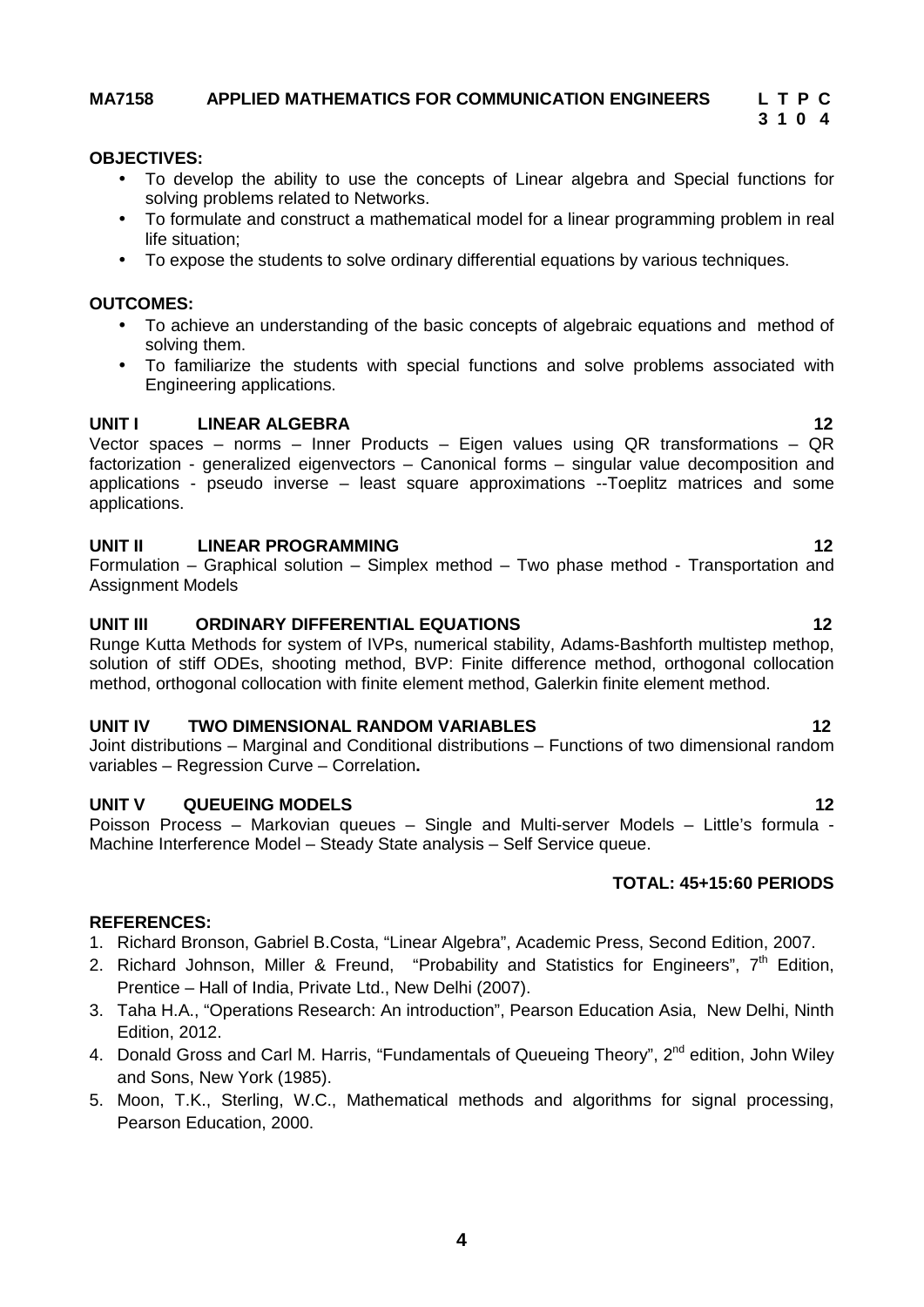# **CU7101 ADVANCED RADIATION SYSTEMS L T P C**

# **UNIT I ANTENNA FUNDAMENTALS 9**

Antenna fundamental parameters , . Radiation integrals ,Radiation from surface and line current distributions – dipole, monopole, loop antenna; Mobile phone antenna- base station, hand set antenna; Image; Induction ,reciprocity theorem, Broadband antennas and matching techniques, Balance to unbalance transformer, Introduction to numerical techniques.

# **UNIT II RADIATION FROM APERTURES 9**

Field equivalence principle, Radiation from Rectangular and Circular apertures, Uniform aperture distribution on an infinite ground plane; Slot antenna; Horn antenna; Reflector antenna, aperture blockage, and design consideration.

# **UNIT III ARRAYS 9**

Introduction-General structure of phased array, linear array theory, variation of gain as a function of pointing direction, effects of phase quantization, frequency scanned arrays, analog beam forming matrices-Active modules, digital beam forming, MEMS technology in phased arrays-Retro directive and self phased arrays.

# **UNIT IV MICRO STRIP ANTENNA 9**

Radiation Mechanism from patch; Excitation techniques; Microstrip dipole; Rectangular patch, Circular patch, and Ring antenna – radiation analysis from transmission line model, cavity model; input impedance of rectangular and circular patch antenna; Microstrip array and feed network; Application of microstrip array antenna.

# **UNIT V EMC ANTENNA AND ANTENNA MEASUREMENTS 9**

Concept of EMC measuring antenna; Receiver and Transmitter antenna factors; Log periodic dipole, Biconical, Ridge guide, Multi turn loop; Antenna measurement and instrumentation – Gain, Impedance and antenna factor measurement; Antenna test range Design.

# **TOTAL : 45 PERIODS**

- 1. Hubregt.J. Visser "Antenna Theory and Applications" 1<sup>st</sup> Edition, John Wiley & Sons Ltd, Newyork,2012.
- 2. Zhijun Zhang" Antenna Design for Mobile Devices" 1<sup>st</sup> Edition, John Wiley & Sons (Asia) Ltd, Newyork,2011.
- 3. Xavier Begaud, "Ultra Wide Band Antennas" , 1st Edition, ISTE Ltd and John Wiley & Sons Ltd, Newyork,2013.
- 4. Balanis.A, "Antenna Theory Analysis and Design", John Wiley and Sons, New York, 1982.
- 5. Krauss.J.D, "Antennas", II edition, John Wiley and sons, New York, 1997.
- 6. I.J. Bahl and P. Bhartia," Microstrip Antennas",Artech House,Inc.,1980
- 7. W.L.Stutzman and G.A.Thiele,"Antenna Theory and Design", 2nd Edition, John Wiley& Sons Inc.,1998.
- 8. S.Drabowitch et.al.:, "Modern Antennas", 2<sup>nd</sup> Edition Springer science business Media, Inc.2005.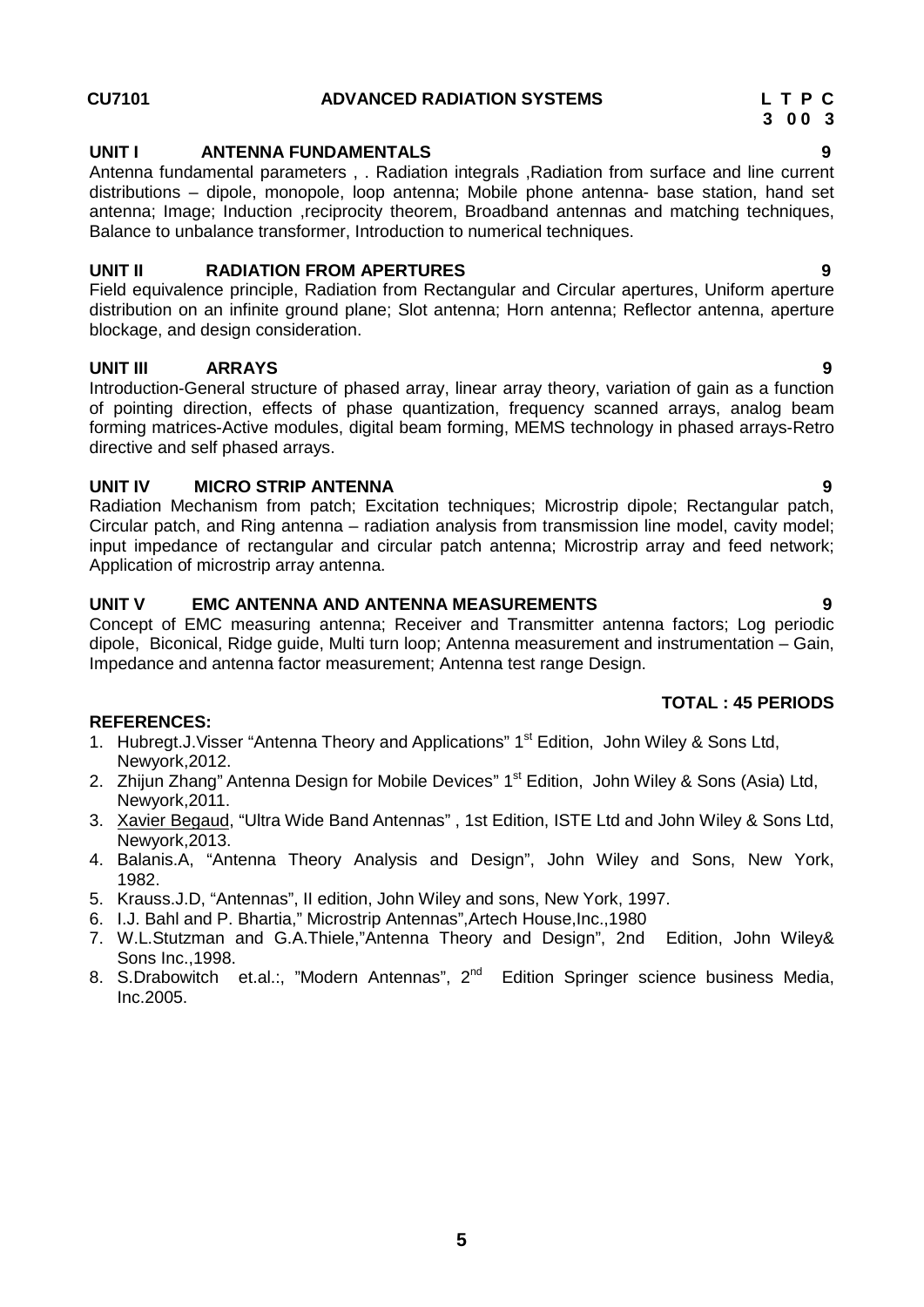# **CU7102 ADVANCED DIGITAL COMMUNICATION TECHNIQUES L T P C**

# **3 0 0 3**

### **OBJECTIVES:**

- To understand the basics of signal-space analysis and digital transmission.
- To understand the coherent and noncoherent receivers and its impact on different channel characteristics.
- To understand Orthogonal Frequency Division Multiplexing.
- To understand the different block coded and convolutional coded digital communication systems.
- To understand the different Equalizers.

# **UNIT I COHERENT AND NON-COHERENT COMMUNICATION 9**

Coherent receivers – Optimum receivers in WGN – IQ modulation & demodulation – Noncoherent receivers in random phase channels; MFSK receivers – Rayleigh and Rician channels – Partially coherent receivers – DPSK; M-PSK; M-DPSK--BER Performance Analysis. Carrier Synchronization- Bit synchronization.

# **UNIT II EQUALIZATION TECHNIQUES 9**

Band Limited Channels- ISI – Nyquist Criterion- Controlled ISI-Partial Response signals- Equalization algorithms – Viterbi Algorithm – Linear equalizer – Decision feedback equalization – Adaptive Equalization algorithms.

# **UNIT III BLOCK CODED DIGITAL COMMUNICATION 9**

Architecture and performance – Binary block codes; Orthogonal; Biorthogonal; Transorthogonal – Shannon's channel coding theorem; Channel capacity; Matched filter; Concepts of Spread spectrum communication – Coded BPSK and DPSK demodulators– Linear block codes; Hammning; Golay; Cyclic; BCH ; Reed – Solomon codes - Space time block codes

# **UNIT IV CONVOLUTIONAL CODED DIGITAL COMMUNICATION 9**

Representation of codes using Polynomial, State diagram, Tree diagram, and Trellis diagram – Decoding techniques using Maximum likelihood, Viterbi algorithm, Sequential and Threshold methods – Error probability performance for BPSK and Viterbi algorithm, Turbo Coding.

# **UNIT V OFDM 9**

Generation of sub-carriers using the IFFT; Guard Time and Cyclic Extension; Windowing; OFDM signal processing; Peak Power Problem: PAP reduction schemes- Clipping, Filtering, Coding and Scrambling.-

# **TOTAL: 45 PERIODS**

# **OUTCOMES:**

Upon Completion of the course, the students will be able to

- Develop the ability to understand the concepts of signal space analysis coherent and non coherent receivers.
- Comprehend the generation of OFDM signals and the processing of the signals.
- Possess knowledge on different block codes and convolutional codes.
- Conceptually appreciate different Equalization techniques.

- 1. M.K.Simon, S.M.Hinedi and W.C.Lindsey, Digital communication techniques; Signalling and detection, Prentice Hall India, New Delhi. 1995.
- 2. Simon Haykin, Digital communications, John Wiley and sons, 1998
- 3. Bernard Sklar., 'Digital Communications', second edition, Pearson Education,2001.
- 4. John G. Proakis., 'Digital Communication', 4 th edition, Mc Graw Hill Publication, 2001
- 5. Theodore S.Rappaport., 'Wireless Communications', 2nd edition, Pearson Education, 2002.
- 6. Stephen G. Wilson., 'Digital Modulation and Coding', First Indian Reprint ,Pearson Education, 2003.
- 7. Richard Van Nee & Ramjee Prasad., 'OFDM for Multimedia Communications' Artech House Publication,2001.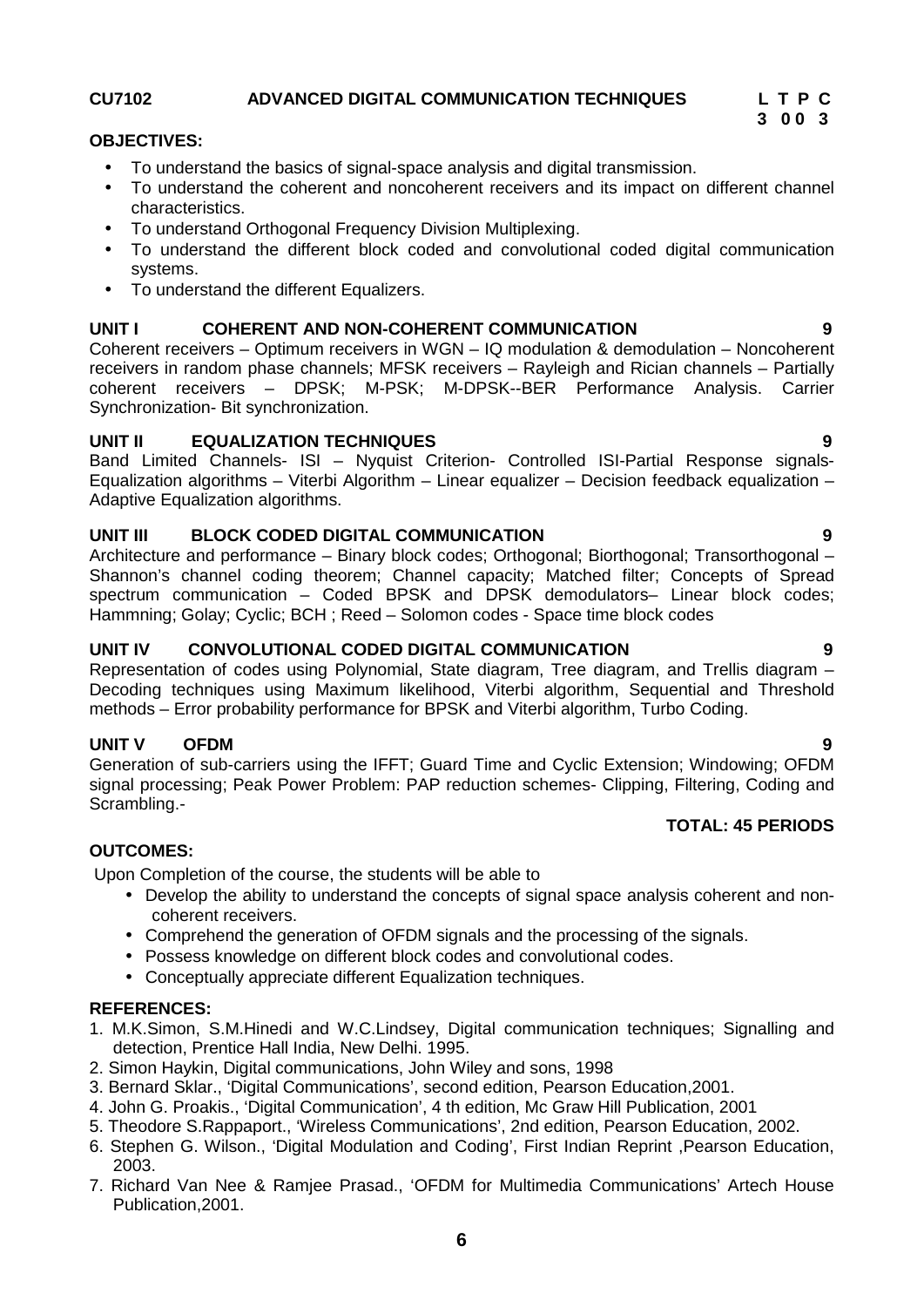### **AP7101 ADVANCED DIGITAL SIGNAL PROCESSING L T P C**

# **3 1 0 4**

### **OBJECTIVES:**

The purpose of this course is to provide in-depth treatment on methods and techniques in

- discrete-time signal transforms, digital filter design, optimal filtering
- power spectrum estimation, multi-rate digital signal processing
- DSP architectures which are of importance in the areas of signal processing, control and communications.

# **OUTCOMES:**

Students should be able to:

- To design adaptive filters for a given application
- To design multirate DSP systems.

# **UNIT I DISCRETE RANDOM SIGNAL PROCESSING 9**

Weiner Khitchine relation - Power spectral density – filtering random process, Spectral Factorization Theorem, special types of random process – Signal modeling-Least Squares method, Pade approximation, Prony's method, iterative Prefiltering, Finite Data records, Stochastic Models.

# **UNIT II SPECTRUM ESTIMATION 9**

Non-Parametric methods - Correlation method - Co-variance estimator - Performance analysis of estimators – Unbiased consistent estimators - Periodogram estimator - Barlett spectrum estimation - Welch estimation - Model based approach - AR, MA, ARMA Signal modeling - Parameter estimation using Yule-Walker method.

# **UNIT III LINEAR ESTIMATION AND PREDICTION 9**

Maximum likelihood criterion - Efficiency of estimator - Least mean squared error criterion - Wiener filter - Discrete Wiener Hoff equations - Recursive estimators - Kalman filter - Linear prediction, Prediction error - Whitening filter, Inverse filter - Levinson recursion, Lattice realization, Levinson recursion algorithm for solving Toeplitz system of equations.

# **UNIT IV ADAPTIVE FILTERS 9**

FIR Adaptive filters - Newton's steepest descent method - Adaptive filters based on steepest descent method - Widrow Hoff LMS Adaptive algorithm - Adaptive channel equalization - Adaptive echo canceller - Adaptive noise cancellation - RLS Adaptive filters - Exponentially weighted RLS - Sliding window RLS - Simplified IIR LMS Adaptive filter.

# **UNIT V MULTIRATE DIGITAL SIGNAL PROCESSING 9**

Mathematical description of change of sampling rate - Interpolation and Decimation - Continuous time model - Direct digital domain approach - Decimation by integer factor - Interpolation by an integer factor - Single and multistage realization - Poly phase realization - Applications to sub band coding - Wavelet transform and filter bank implementation of wavelet expansion of signals.

# **L +T= 45+15, TOTAL: 60 PERIODS**

- 1. Monson H. Hayes, "Statistical Digital Signal Processing and Modeling", John Wiley and Sons Inc., New York, 2006.
- 2. Sophoncles J. Orfanidis, "Optimum Signal Processing ", McGraw-Hill, 2000.
- 3. John G. Proakis, Dimitris G. Manolakis, "Digital Signal Processing", Prentice Hall of India, New Delhi, 2005.
- 4. Simon Haykin, "Adaptive Filter Theory", Prentice Hall, Englehood Cliffs, NJ1986.
- 5. S. Kay," Modern spectrum Estimation theory and application", Prentice Hall, Englehood Cliffs, NJ1988.
- 6. P. P. Vaidyanathan, "Multirate Systems and Filter Banks", Prentice Hall, 1992.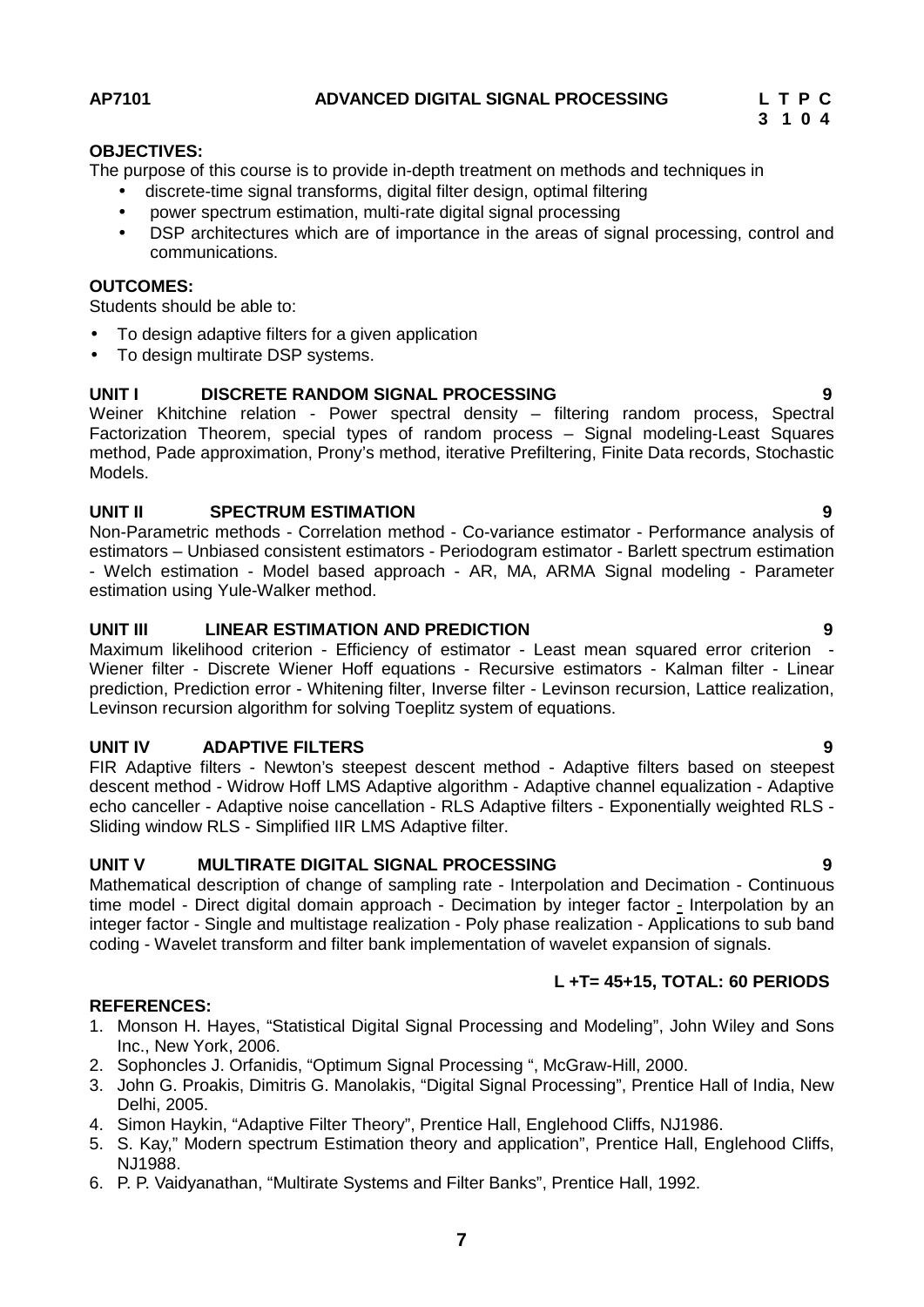# **UNIT I OPTICAL SYSTEM COMPONENTS 9**

Light propagation in optical fibers – Loss & bandwidth, System limitations, Non-Linear effects; Solitons; Optical Network Components – Couplers, Isolators & Circulators, Multiplexers & Filters, Optical Amplifiers, Switches, Wavelength Converters.

# **UNIT II OPTICAL NETWORK ARCHITECTURES 9**

Introduction to Optical Networks; SONET / SDH standards, Metropoliton Area Networks, Layered Architecture; Broadcast and Select Networks–Topologies for Broadcast Networks, Media Access Control Protocols, Testbeds for Broadcast & Select WDM; Wavelength Routing Architecture.

# **UNIT III WAVELENGTH ROUTING NETWORKS 9**

The optical layer, Node Designs, Optical layer cost tradeoff, Routing and wavelength Assignment [RWA], Virtual topology design, Wavelength Routing Testbeds, Architectural variations.

# **UNIT IV PACKET SWITCHING AND ACCESS NETWORKS 9**

Photonic Packet Switching – OTDM, Multiplexing and Demultiplexing, Synchronisation, Broadcast OTDM networks, Switch-based networks; Access Networks – Network Architecture overview, OTDM networks; Optical Access Network Architectures; Future Access Networks.

# **UNIT V NETWORK DESIGN AND MANAGEMENT 9**

Transmission System Engineering – System model, Power penalty - transmitter, receiver, Optical amplifiers, crosstalk, dispersion; Wavelength stabilization ; Overall design considerations;

Control and Management – Network management functions, Configuration management, Performance management, Fault management, Optical safety, Service interface.

# **TOTAL: 45 PERIODS**

# **REFERENCES:**

- 1. Rajiv Ramaswami and Kumar N. Sivarajan, "Optical Networks : A Practical Perspective", Harcourt Asia Pte Ltd., Second Edition 2004.
- 2. C. Siva Ram Moorthy and Mohan Gurusamy, "WDM Optical Networks : Concept, Design and Algorithms", Prentice Hall of India, Ist Edition, 2002.
- 3. Biswanath Mukherjee, "Optical Communication Networks", Mc-GrawHill ©1997, First Edition ISBN 0-07-044435-8.
- 4. P.E. Green, Jr., "Fiber Optic Networks", Prentice Hall, NJ, 1993.
- 5. Rajiv Ramaswami and Kumar N. Sivarajan, "Optical Networks : A Practical Perspective", Harcourt Asia Pte Ltd., First Edition 2004.

### **CU7111 COMMUNICATION SYSTEM LABORATORY L T P C 0 0 3 2**

# **List of Experiments**

Use Network Analyser for the following experiments:

- 1. Measurement of transmission line parameters.
- 2. S-parameter estimation of Microwave devices.
- 3. Design and testing of a Microstrip coupler.
- 4. Characteristics of /4 and /2 transmission lines.

Use appropriate simulation tools for the following experiments:

- 1. Channel equalizer design ( LMS, RLS )
- 2. Antenna Radiation Pattern measurement.
- 3. Performance Evaluation of digital modulation schemes
- 4. OFDM transceiver design
- 5. Simulation of Microstrip Antennas
- 6. Performance evaluation of simulated CDMA System.

$$
\overline{OTAL} : AE
$$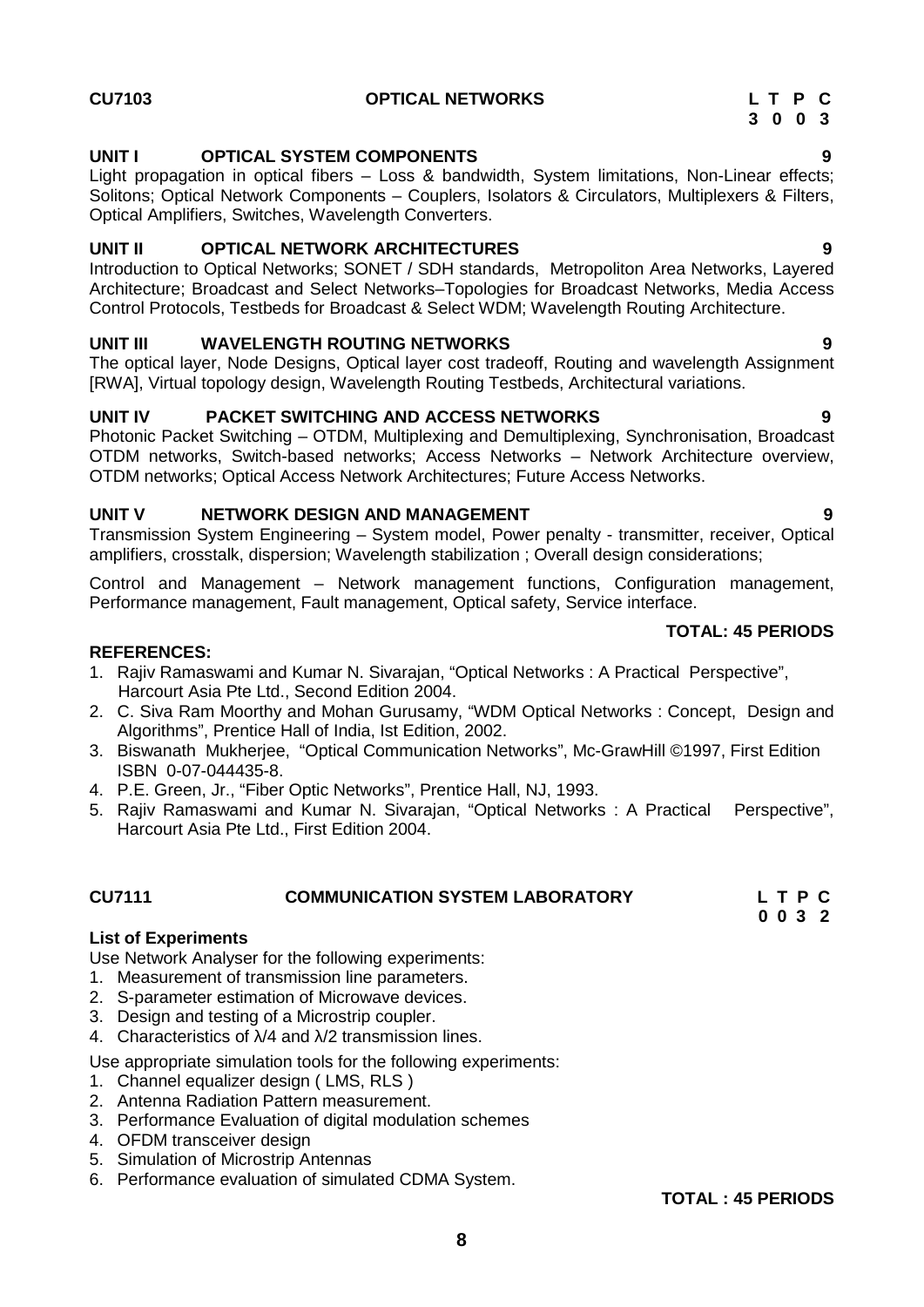**9**

# **CU7201 WIRELESS COMMUNICATION NETWORKS L T P C**

# **OBJECTIVES:**

- To introduce the concepts of wireless communication.
- To make the students to know about the various propagation methods, Channel models, capacity calculations multiple antennas and multiple user techniques used in the mobile communication.
- To enhance the understanding of Wi-fi, 3G systems and 4G networks.

# **UNIT I WIRELESS CHANNEL PROPAGATION AND MODEL 9**

Propagation of EM signals in wireless channel – Reflection, diffraction and Scattering-Small scale fading- channel classification- channel models – COST -231 Hata model, Longley-Rice Model, NLOS Multipath Fading Models: Rayleigh, Rician, Nakagami, Composite Fading –shadowing Distributions, Link power budget Analysis.

# **UNIT II DIVERSITY 9**

Capacity of flat and frequency selective fading channels-Realization of independent fading paths, Receiver Diversity: selection combining, Threshold Combining, Maximum-ratio Combining, Equal gain Combining. Transmitter Diversity: Channel known at transmitter, channel unknown at the transmitter.

# **UNIT III MIMO COMMUNICATIONS 9**

Narrowband MIMO model, Parallel decomposition of the MIMO channel, MIMO channel capacity, MIMO Diversity Gain:Beamforming, Diversity-Multiplexing trade-offs, Space time Modulation and coding : STBC,STTC, Spacial Multiplexing and BLAST Architectures.

# **UNIT IV MULTI USER SYSTEMS 9**

Multiple Access : FDMA,TDMA, CDMA,SDMA, Hybrid techniques, Random Access: ALOHA,SALOHA,CSMA, Scheduling, power control, uplink downlink channel capacity, multiuser diversity, MIMO-MU systems.

# **UNIT V WIRELESS NETWORKS 9**

3G Overview, Migration path to UMTS, UMTS Basics, Air Interface, 3GPP Network Architecture, 4G features and challenges, Technology path, IMS Architecture - Introduction to wireless LANs - IEEE 802.11 WLANs - Physical Layer- MAC sublayer.

# **REFERENCES:**

- 1. Andrea Goldsmith, Wireless Communications, Cambridge University Press, 2007.
- 2. HARRY R. ANDERSON, "Fixed Broadband Wireless System Design" John Wiley India, 2003.
- 3. Andreas.F. Molisch, "Wireless Communications", John Wiley India, 2006.
- 4. Simon Haykin & Michael Moher, "Modern Wireless Communications", Pearson Education, 2007.
- 5. Rappaport. T.S., "Wireless communications", Pearson Education, 2003.
- 6. Clint Smith. P.E., and Daniel Collins, "3G Wireless Networks", 2<sup>nd</sup> Edition, Tata McGraw Hill, 2007.
- 7. Vijay. K. Garg, "Wireless Communication and Networking", Morgan Kaufmann Publishers, http://books.elsevier.com/9780123735805:, 2007.
- 8. Kaveth Pahlavan,. K. Prashanth Krishnamuorthy, "Principles of Wireless Networks", Prentice Hall of India, 2006.
- 9. William Stallings, "Wireless Communications and networks" Pearson / Prentice Hall of India, 2<sup>nd</sup> Ed., 2007.
- 10. Sumit Kasera and Nishit Narang, "3G Networks Architecture, Protocols and Procedures", Tata McGraw Hill, 2007.

**TOTAL: 45 PERIODS**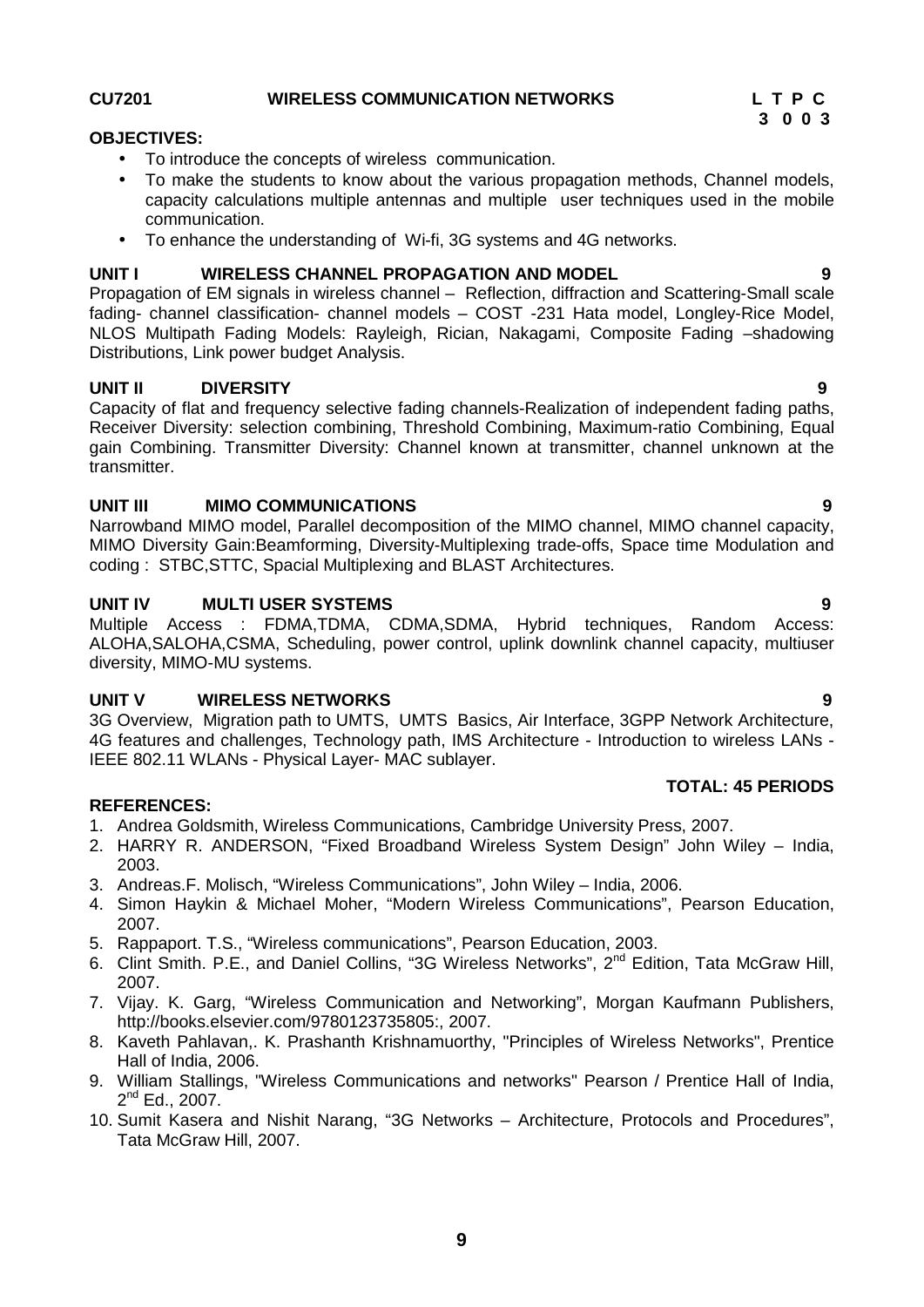# **OUTCOMES:**

- 1. The students understand the state of art techniques in wireless communication.
- 2. Students are enriched with the knowledge of present day technologies to enable them to face the world and contribute back as researchers.

### **CU7202 MIC AND RF SYSTEM DESIGN L T P C**

**3 0 0 3**

### **OBJECTIVES:**

- 1. To understand the fundamentals of RF radio system design.
- 2. To understand the various components that constitute an RF radio system for wireless Communications.
- 3. To know the basic analysis techniques needed for evaluating the performance of an RF radio system for Wireless applications.

# **UNIT I CMOS PHYSICS, TRANSCEIVER ECIFICATIONSAND ARCHITECTURES 9**

CMOS: Introduction to MOSFET Physics – Noise: Thermal, shot, flicker, popcorn noise transceviver Specifications: Two port Noise theory, Noise Figure, THD, IP2, IP3,Sensitivity, SFDR, Phase noise - Specification distribution over a communication link Transceiver Architectures: Receiver: Homodyne, Heterodyne, Image reject, Low IF Architectures – Transmitter: Direct up conversion, Two step up conversion

# **UNIT II IMPEDANCE MATCHING AND AMPLIFIERS 9**

S-parameters with Smith chart – Passive IC components - Impedance matching networks Amplifiers: Common Gate, Common Source Amplifiers – OC Time constants in bandwidth estimation and enhancement – High frequency amplifier design Low Noise Amplifiers: Power match and Noise match – Single ended and Differential LNAs – Terminated with Resistors and Source Degeneration LNAs.

# **UNIT III FEEDBACK SYSTEMS AND POWER AMPLIFIERS 9**

Feedback Systems: Stability of feedback systems: Gain and phase margin, Root-locus techniques – Time and Frequency domain considerations – Compensation Power Amplifiers: General model – Class A, AB, B, C, D, E and F amplifiers –Linearisation Techniques – Efficiency boosting techniques – ACPR metric – Design considerations

# **UNIT IV RF FILTER DESIGN, OSILLATOR, MIXER 9**

Overview-basic resonator and filter configuration-special filter realizations-filter implementation. Basic oscillator model-high frequency oscillator configuration-basic characteristics of mixers-phase locked loops-RF directional couplers hybrid couplers-detector and demodulator circuits.

# **UNIT V MIC COMPONENTS, ANTENNAS AND MEASUREMENT TECHNIQUES 9**

Introduction to MICs-Fabrication Technology, Advantages and applications, MIC components- Micro strip components, Coplanar circuits, Integrated antennas, photonic band gap antennas, Measurement techniques-test fixture measurements, probe station measurements, thermal and cryogenic measurements, experimental field probing techniques.

# **TOTAL: 45 PERIODS**

# **OUTCOMES:**

- To be able to design RF circuits
- To be able to analyse the performance of RF circuits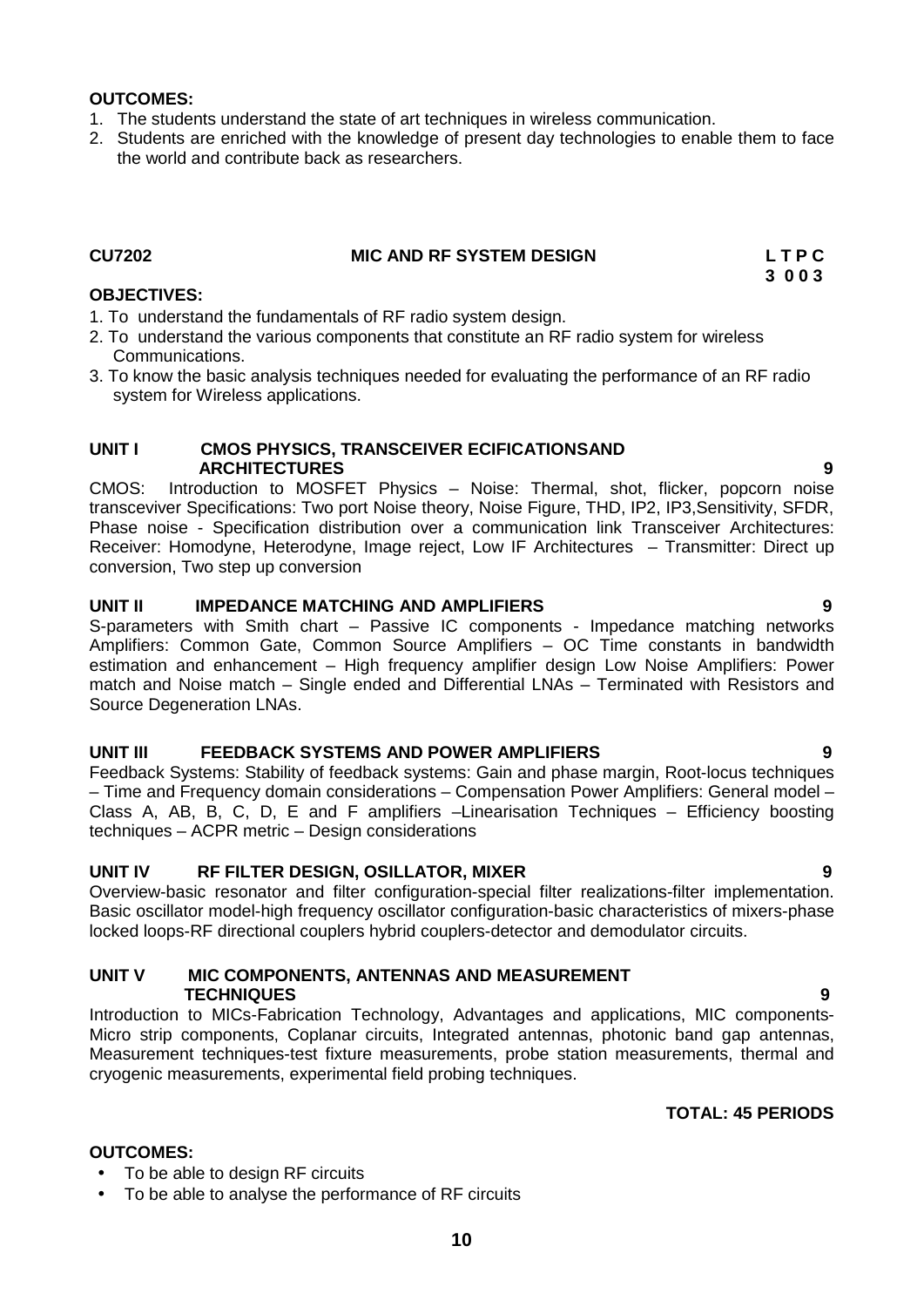- 1. T. Lee, "Design of CMOS RF Integrated Circuits", Cambridge, 2004.
- 2. B.Razavi, "RF Microelectronics", Pearson Education, 1997.
- 3. Jan Crols, MichielSteyaert, "CMOS Wireless Transceiver Design", Kluwer Academic Publications, 1997.
- 4. B. Razavi, Design of analog CMOS Integrated Circuits", McGraw Hill,2001.
- 5. I.D. Robertson &S. Lucyszyn, "RFIC and MMIC Design and Technology", IEE Circuits, Devices and Systems series 13, London, UK, 2001.

# **AP7301 ELECTROMAGNETIC INTERFERENCE AND COMPATIBILITY L T P C**

**3 0 0 3**

# **OBJECTIVES:**

- To understand the basics of EMI
- To study EMI Sources
- To understand EMI problems
- To understand Solution methods in PCB
- To understand Measurement technique for emission
- To understand Measurement technique for immunity

# **UNIT I EMI/EMC CONCEPTS 9**

EMI-EMC definitions and Units of parameters; Sources and victim of EMI; Conducted and Radiated EMI Emission and Susceptibility; Transient EMI, ESD; Radiation Hazards.

# **UNIT II EMI COUPLING PRINCIPLES 9**

Conducted, radiated and transient coupling; Common ground impedance coupling ; Common mode and ground loop coupling ; Differential mode coupling ; Near field cable to cable coupling, cross talk ; Field to cable coupling ; Power mains and Power supply coupling.

# **UNIT III EMI CONTROL TECHNIQUES 9**

Shielding- Shielding Material-Shielding integrity at discontinuties, Filtering- Characteristics of Filters-Impedance and Lumped element filters-Telephone line filter, Power line filter design, Filter installation and Evaluation, Grounding- Measurement of Ground resistance-system grounding for EMI/EMC-Cable shielded grounding, Bonding, Isolation transformer, Transient suppressors, Cable routing, Signal control. EMI gaskets

# **UNIT IV EMC DESIGN OF PCBS 9**

EMI Suppression Cables-Absorptive, ribbon cables-Devices-Transient protection hybrid circuits ,Component selection and mounting; PCB trace impedance; Routing; Cross talk control- Electromagnetic Pulse-Noise from relays and switches, Power distribution decoupling; Zoning; Grounding; VIAs connection; Terminations.

# **UNIT V EMI MEASUREMENTS AND STANDARDS 9**

Open area test site; TEM cell; EMI test shielded chamber and shielded ferrite lined anechoic chamber; Tx /Rx Antennas, Sensors, Injectors / Couplers, and coupling factors; EMI Rx and spectrum analyzer; Civilian standards-CISPR, FCC, IEC, EN; Military standards-MIL461E/462. Frequency assignment - spectrum conversation. British VDE standards, Euro norms standards in japan - comparisons. EN Emission and Susceptibility standards and Specifications.

# **TOTAL: 45 PERIODS**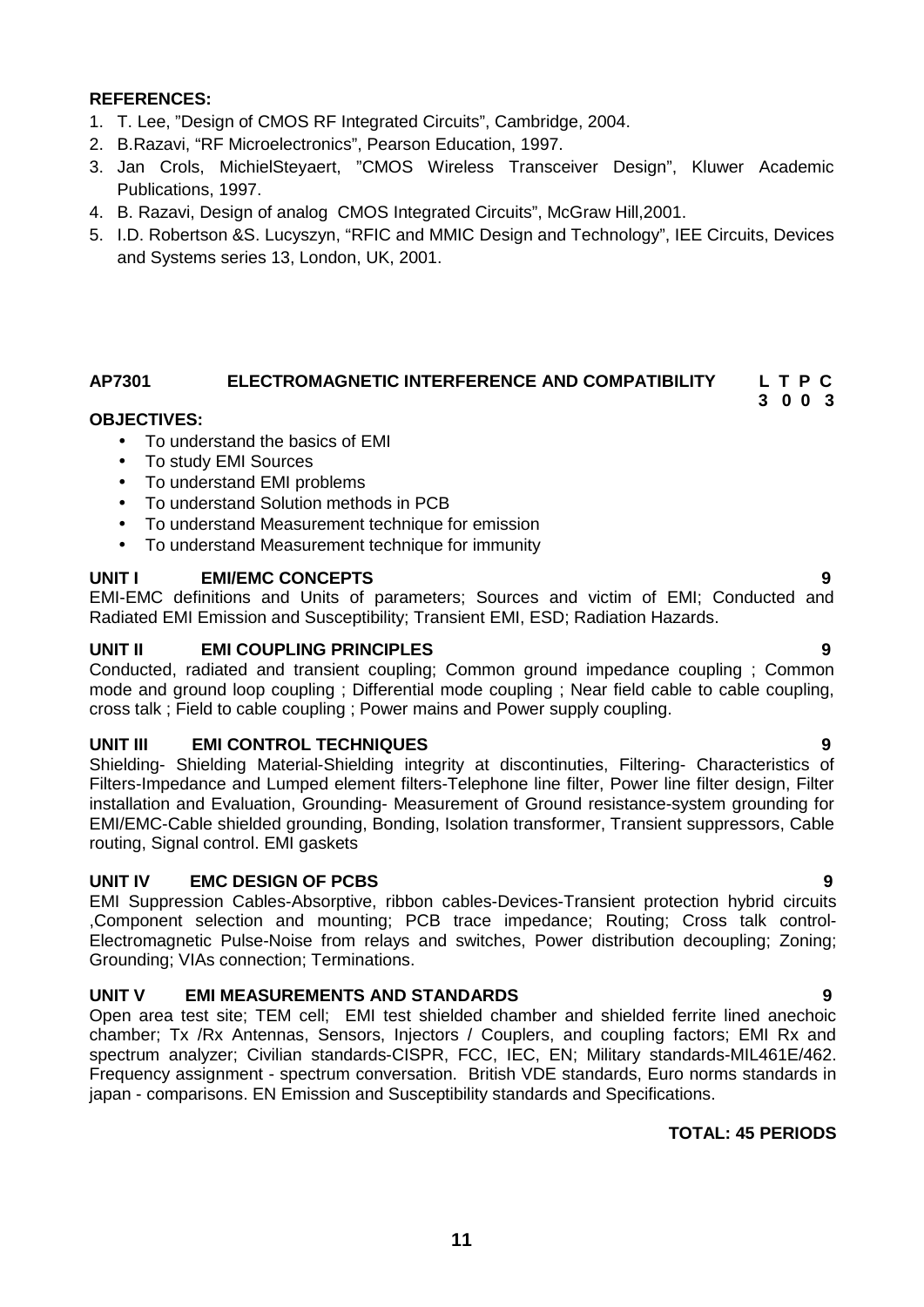# **OUTCOMES:**

Upon Completion of the course, the students will be able to

- To design a EMI free system
- To reduce system level crosstalk
- To design high speed Printed Circuit board with minimum interference
- To make our world free from unwanted electromagnetic environment

# **REFERENCES:**

- 1. V.P.Kodali, "Engineering EMC Principles, Measurements and Technologies", IEEE Press, Newyork, 1996.
- 2. Clayton R.Paul," Introduction to Electromagnetic Compatibility", John Wiley Publications, 2008
- 3. Henry W.Ott.,"Noise Reduction Techniques in Electronic Systems", A Wiley Inter Science Publications, John Wiley and Sons, Newyork, 1988.
- 4. Bemhard Keiser, "Principles of Electromagnetic Compatibility", 3<sup>rd</sup> Ed, Artech house, Norwood. 1986. .
- 5. Don R.J.White Consultant Incorporate, "Handbook of EMI/EMC" , Vol I-V, 1988.

# **CU7211 INNOVATIVE SYSTEM DESIGN LABORATORY L T P C**

**0 0 4 2**

# **OBJECTIVES:**

- 1. To encourage the students to identify socially relevant problems,<br>2. To enable him to think of creative solutions for the same.
- 2. To enable him to think of creative solutions for the same,<br>3. To design and conduct suitable experiments, as well as to
- 3. To design and conduct suitable experiments, as well as to analyze and interpret data to produce meaningful conclusions and match with theoretical concepts,
- 4. To enable the student to appreciate the practical aspects of system design and understand the associated challenges.
- 5. To help him develop low cost proof of concept system prototype.

# **METHODOLOGY:**

- Students could form teams not exceeding 2 members,
- Students should submit / present their ideas to the Lab-in-Charge and get it approved,
- Student should submit proposal with system/ technical details and cost implications,
- Students should periodically demonstrate the progress they have made.

# **EVALUATION:**

- Students should be evaluated on the basis of the following:
	- o Social relevance of their work
	- o Utility of the system developed
	- o Level of proof of concept
	- o Industry support if obtained, etc.

# **OUTCOMES:**

- 1. The student would be able to identify socially relevant issues and apply his knowledge to evolve feasible solutions.
- 2. The student would be able to comprehensively record and report the measured data, write reports, communicate research ideas and do oral presentations effectively.

# **TOTAL: 60 PERIODS**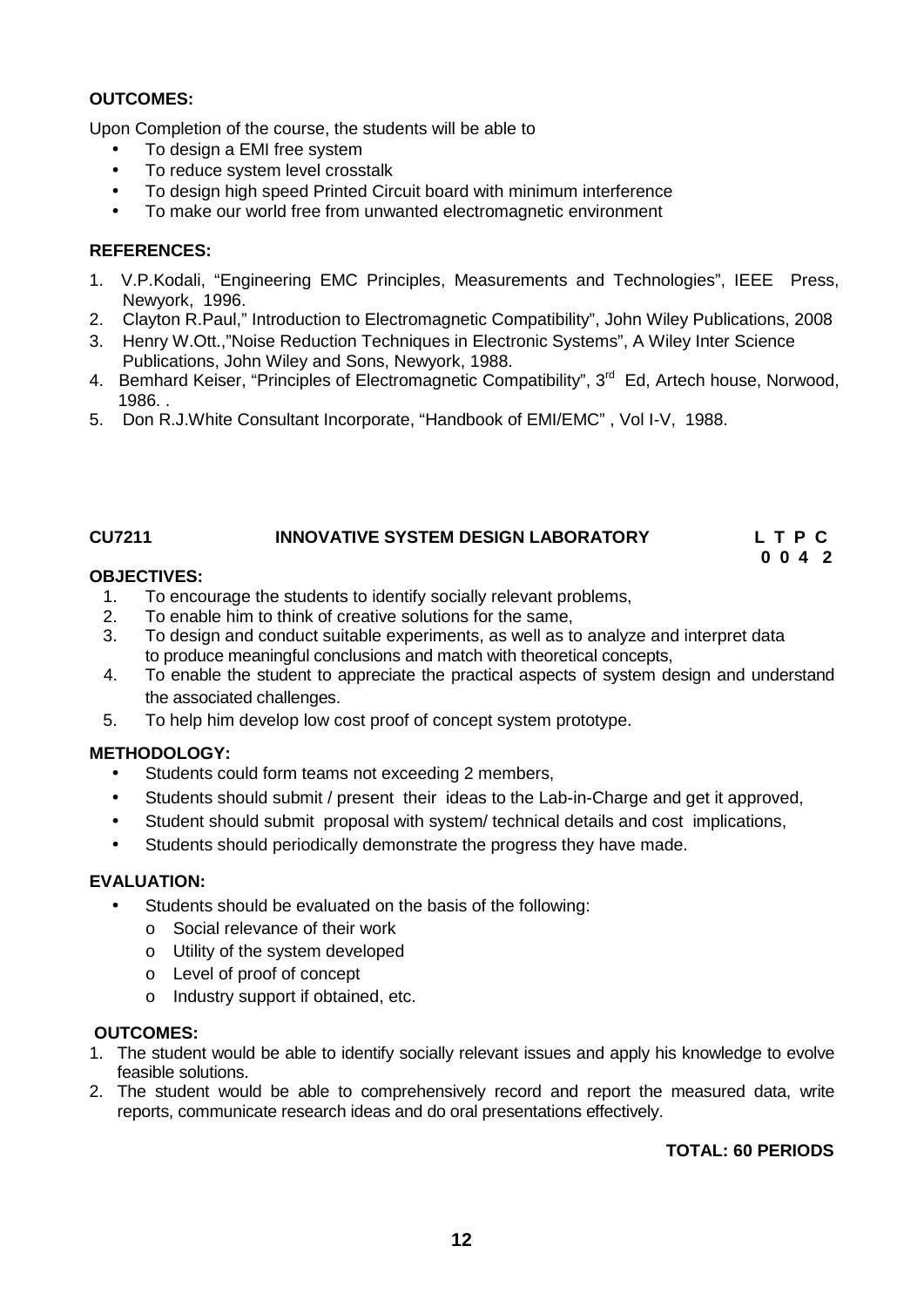# **UNIT I NAVIGATION, TRACKING AND SAFETY SYSTEMS 9**

Global Navigation Satellite Systems - Basic concepts of GPS. Space segment, Control segment, user segment, GPS constellation, GPS measurement characteristics, selective availability (AS), Anti spoofing (AS). Applications of Satelite and GPS for 3D position, Velocity, determination as function of time,Interdisciplinary applications. Regional Navigation Systems- Distress and Safety- Cospas-Sarsat- Inmarsat Distress System- Location-Based service.

# **UNIT II INERTIAL NAVIGATION AND DIFFERENTIAL GPS SYSTEMS 9**

Introduction to Inertial Navigation- Inertial Sensors - Navigation Coordinates-System Implementations- System-Level Error Models- Introduction to Differential GPS- LADGPS- WADGPS-WAAS - GEO Uplink Subsystem (GUS) - GEO Uplink Subsystem (GUS) Clock Steering Algorithms - GEO Orbit Determination - Problems

### **UNIT III REMOTE SENSING SYSTEMS AND TECHNIQUES 9**

Introduction - Commercial Imaging - DigitalGlobe – GeoEye - Meteorology – Meteosat - Land Observation – Landsat- Remote Sensing Data- Sensors- Overview - Optical Sensors: Cameras- Non-Optical Sensors- Image Processing - Image Interpretation- System Characteristics.

# **UNIT IV BROADCAST SYSTEMS 9**

Introduction - Satellite Radio Systems - XM Satellite Radio Inc. - Sirius Satellite Radio –world space - Direct Multimedia Broadcast- MBCO and TU Multimedia - European Initiatives - Direct-to- Home Television - Implementation Issues - DTH Services- Representative DTH Systems - Military Multimedia Broadcasts - US Global Broadcast Service (GBS)- Business TV(BTV), GRAMSAT, Specialized services – E –mail, Video conferencing, Internet.

### **UNIT V SATELLITE NETWORKING SYSTEM WITH IPV6 9**

Overview of IPv6 and its benefits- Migration and Coexistence- IPv6 Addressing Mechanisms- Addresses for Hosts and Routers- IPv6 Infrastructure - Routing and Route Management- Configuration Methods- Dynamic Host Configuration Protocol for IPv6 - IPv6 and Related Protocols- IPv6 Header Format- Traffic Classes.

# **REFERENCES:**

- 1. Global Positioning Systems, Inertial Navigation, and Integration. MOHINDER S. GREWAL California State University at Fullerton, A John Wiley & Sons, Inc. Publication.
- 2. Satellite Systems Engineering in an IPv6 Environment, Daniel Minoli, CRC Press.
- 3. Satellite systems for personal Applications, Madhavendra Richharia, A John Wiley and Sons, Ltd., Publication.
- 4. Dennis Roddy, 'Satellite Communication', McGraw Hill International, 4th Edition, 2006.
- 5. Wilbur L. Pritchard, Hendri G. Suyderhoud, Robert A. Nelson, 'Satellite Communication Systems Engineering', Prentice Hall/Pearson, 2007 (Books to be added)

# **AP7103 ADVANCED MICROPROCESSOR AND MICROCONTROLLER L T P C**

# **OBJECTIVES:**

- To familiarize the fundamental concepts of microprocessor architecture.
- To gain knowledge about high performance CISC and RISC architectures.
- To study about 8 bit Microcontrollers viz. 68HC11 and PIC.

**TOTAL: 45 PERIODS**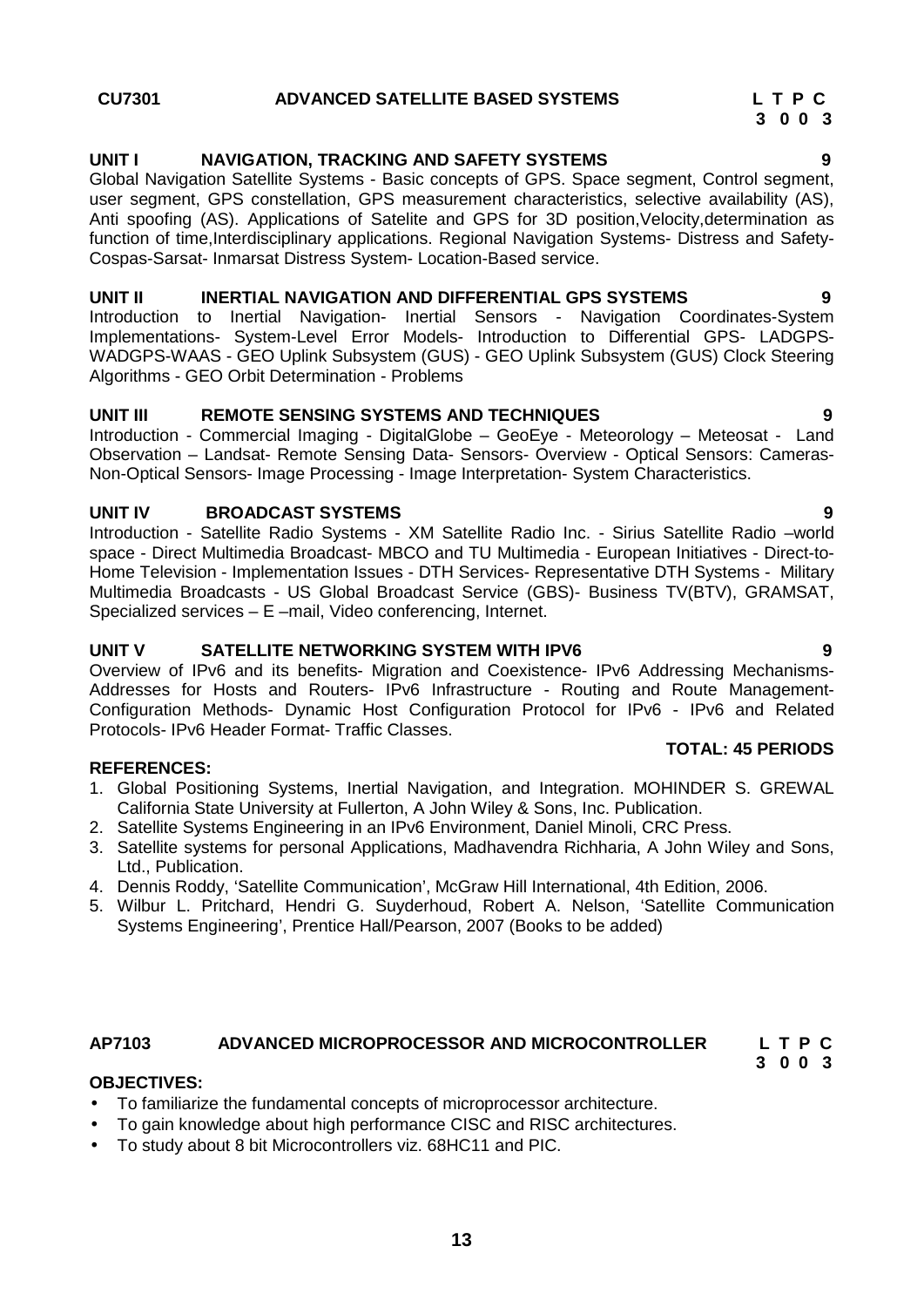# **UNIT I OVERVIEW 9**

Generic Architecture--Instruction Set – Data formats –Addressing modes – Memory hierarchy – register file –Cache – Virtual memory and paging – Segmentation- pipelining –the instruction pipeline – pipeline hazards – instruction level parallelism – reduced instruction set –Computer principles – RISC versus CISC.

# **UNIT II HIGH PERFORMANCE CISC ARCHITECTURE – PENTIUM 9**

CPU Architecture- Bus Operations – Pipelining – Brach predication – floating point unit-Operating Modes –Paging – Multitasking – Exception and Interrupts – Instruction set –addressing modes – Programming the Pentium processor.

# **UNIT III HIGH PERFORMANCE RISC ARCHITECTURE – ARM 9**

Organization of CPU – Bus architecture –Memory management unit - ARM instruction set- Thumb Instruction set- addressing modes – Programming the ARM processor.6

# **UNIT IV MOTOROLA 68HC11 MICROCONTROLLERS 9**

Instruction set addressing modes – operating modes- Interrupt system- RTC-Serial Communication Interface – A/D Converter PWM and UART.

# **UNIT V PIC MICROCONTROLLER 9**

CPU Architecture – Instruction set – interrupts- Timers- I2C Interfacing –UART- A/D Converter –PWM and introduction to C-Compilers.

# **REFERENCES:**

- 1. Daniel Tabak, ''Advanced Microprocessors" McGraw Hill.Inc., 1995 (recent edition)
- 2. James L. Antonakos , " The Pentium Microprocessor '' Pearson Education , 1997.
- 3. Steve Furber , ''ARM System –On –Chip architecture" Addision Wesley, 2000.
- 4. Gene .H.Miller." Micro Computer Engineering," Pearson Education, 2003.
- 5. John .B.Peatman , " Design with PIC Microcontroller , Prentice hall, 1997.
- 6. James L.Antonakos ," An Introduction to the Intel family of Microprocessors '' Pearson Education 1999.
- 7. Barry.B.Breg," The Intel Microprocessors Architecture, Programming and Interfacing " , PHI,2002.
- 8. Valvano "Embedded Microcomputer Systems" Thomson Asia PVT LTD first reprint 2001.

# **VL7001 ANALOG AND MIXED MODE VLSI DESIGN L T P C**

### **OBJECTIVES:**

- To study the concepts of MOS large signal model and small signal model
- To understand the concepts of D/A conversion methods and their architectures.
- To design filters for ADC.
- To study about the switched capacitor circuits.

# **UNIT I INTRODUCTION AND BASIC MOS DEVICES 9**

Challenges in analog design-Mixed signal layout issues- MOS FET structures and characteristicslarge signal model – small signal model- single stage Amplifier-Source follower- Common gate stage – Cascode Stage

**TOTAL: 45 PERIODS**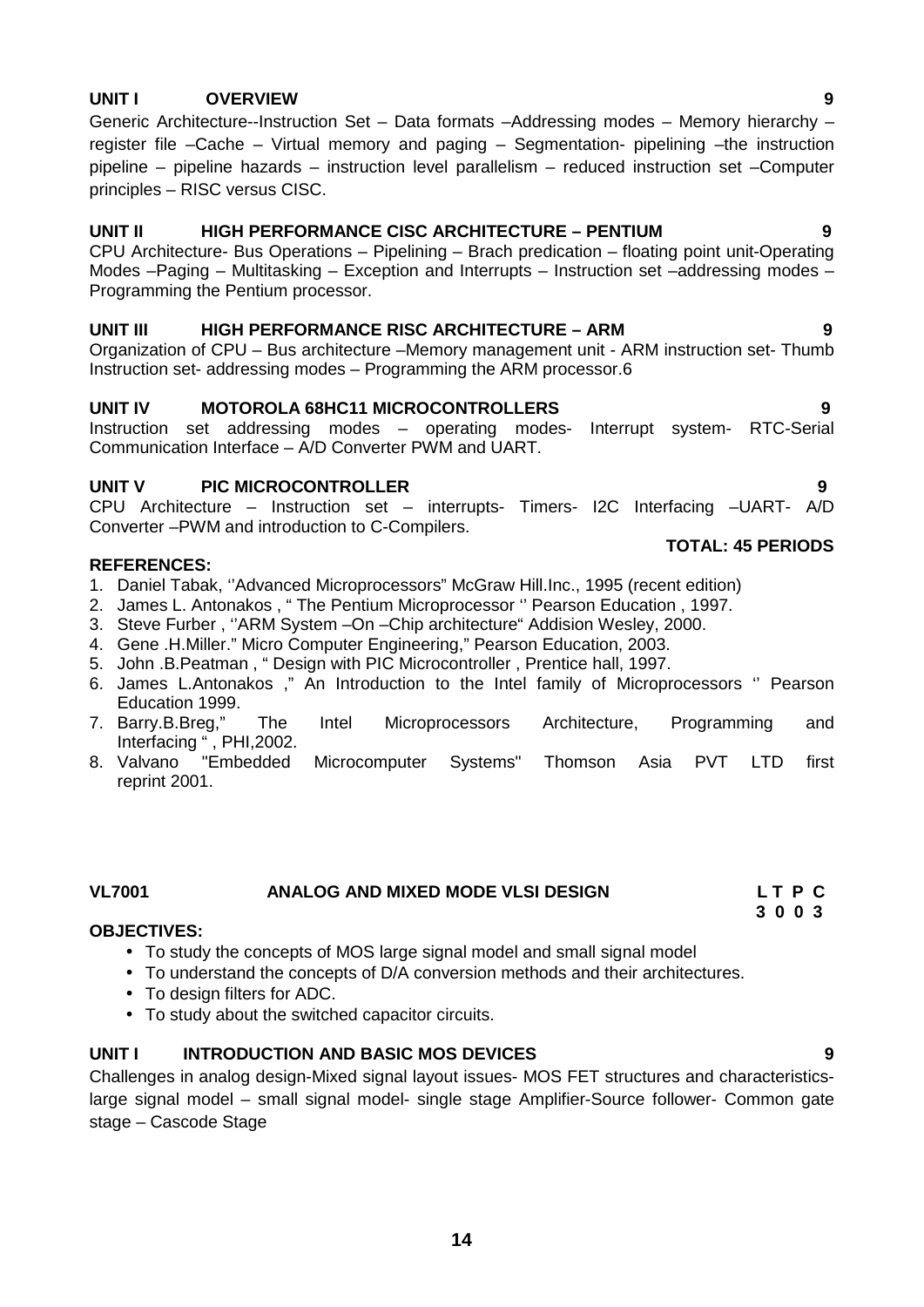# **UNIT II SIBMICRON CIRCUIT DESIGN 9**

Submicron CMOS process flow, Capacitors and resistors, Current mirrors, Digital Circuit Design, Delay Elements – Adders- OP Amp parameters and Design

# **UNIT III DATA CONVERTERS 9**

Characteristics of Sample and Hold- Digital to Analog Converters- architecture-Differential Non linearity-Integral Non linearity- Voltage Scaling-Cyclic DAC-Pipeline DAC-Analog to Digital Converters- architecture – Flash ADC-Pipeline ADC-Differential Non linearity-Integral Non linearity

# **UNIT IV SNR IN DATA CONVERTERS 9**

Overview of SNR of Data Converters- Clock Jitters- Improving Using Averaging – Decimating Filters for ADC- Band pass and High Pass Sinc Filters- Interpolating Filters for DAC

# **UNIT V SWITCHED CAPACITOR CIRCUITS 9**

Resistors, First order low pass Circuit, Switched capacitor Amplifier, Switched Capacitor Integrator

# **REFERENCES:**

1. Vineetha P.Gejji Analog and Mixed Mode Design **-** Prentice Hall, 1st Edition , 2011

2. JeyaGowri Analog and Mixed Mode Design- Sapna publishing House 2011.

# **CU7001 REAL TIME EMBEDDED SYSTEMS L T P C**

# **UNIT I INTRODUCTION TO EMBEDDED COMPUTING 9**

Complex systems and microprocessors – Design example: Model train controller – Embedded system design process – Formalism for system design – Instruction sets Preliminaries – ARM Processor – CPU: Programming input and output – Supervisor mode, exception and traps – Coprocessor – Memory system mechanism – CPU performance – CPU power consumption.

# **UNIT II COMPUTING PLATFORM AND DESIGN ANALYSIS 9**

CPU buses – Memory devices – I/O devices – Component interfacing – Design with microprocessors – Development and Debugging – Program design – Model of programs – Assembly and Linking – Basic compilation techniques – Analysis and optimization of execution time, power, energy, program size – Program validation and testing.

# **UNIT III PROCESS AND OPERATING SYSTEMS 9**

Multiple tasks and multi processes – Processes – Context Switching – Operating Systems – Scheduling policies - Multiprocessor – Inter Process Communication mechanisms – Evaluating operating system performance – Power optimization strategies for processes.

# **UNIT IV HARDWARE ACCELERATES & NETWORKS 9**

Accelerators – Accelerated system design – Distributed Embedded Architecture – Networks for Embedded Systems – Network based design – Internet enabled systems.

# **UNIT V CASE STUDY 9**

Hardware and software co-design - Data Compressor - Software Modem – Personal Digital Assistants – Set–Top–Box. – System-on-Silicon – FOSS Tools for embedded system development.

# **TOTAL: 45 PERIODS**

**TOTAL: 45 PERIODS**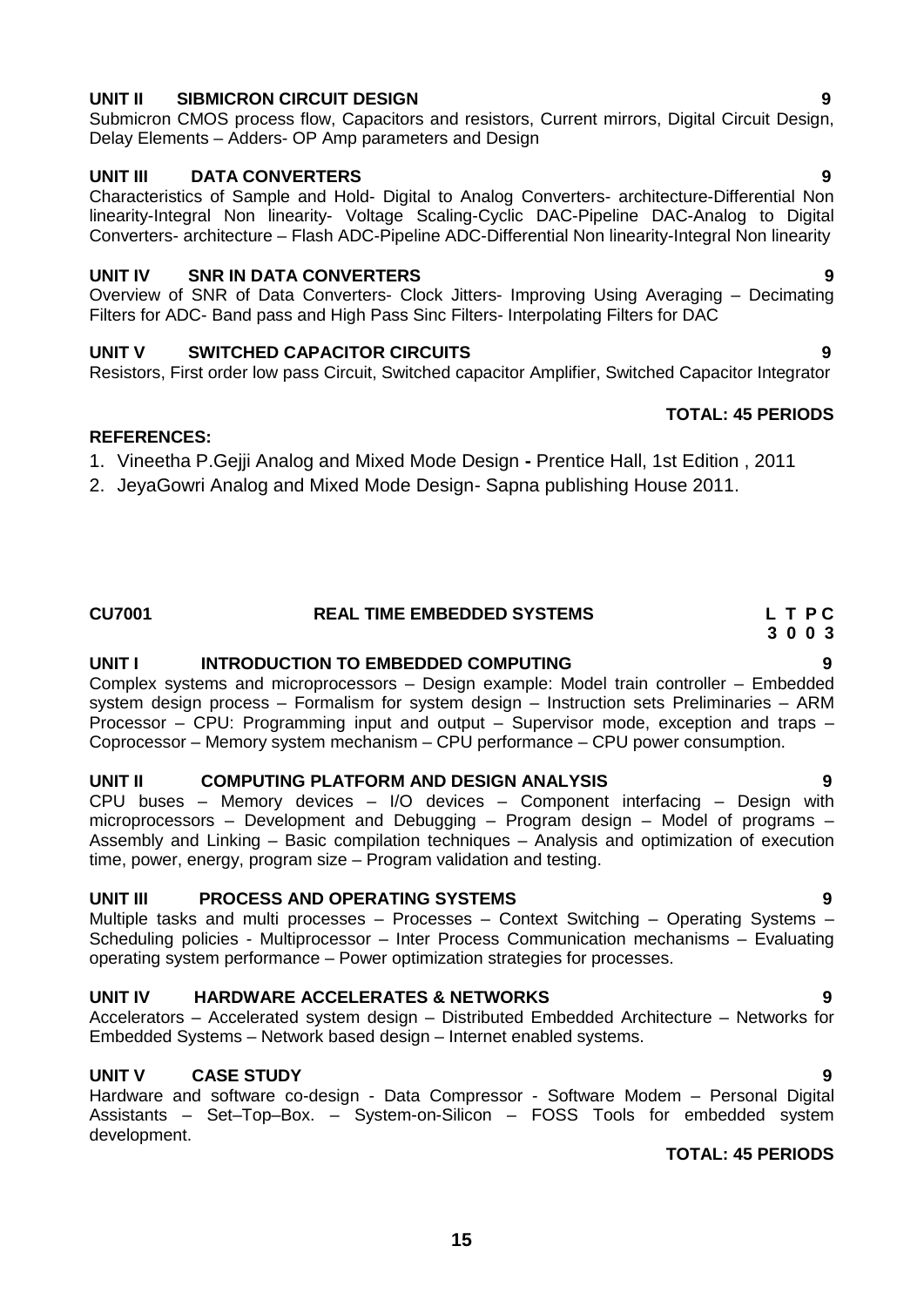- 1. Wayne Wolf, "Computers as Components Principles of Embedded Computer System Design", Morgan Kaufmann Publisher, 2006.
- 2. David E-Simon, "An Embedded Software Primer", Pearson Education, 2007.
- 3. K.V.K.K.Prasad, "Embedded Real-Time Systems: Concepts, Design & Programming", dreamtech press, 2005.
- 4. Tim Wilmshurst, "An Introduction to the Design of Small Scale Embedded Systems", Pal grave Publisher, 2004.
- 5. Sriram V Iyer, Pankaj Gupta, "Embedded Real Time Systems Programming", Tata Mc-Graw Hill, 2004.
- 6. Tammy Noergaard, "Embedded Systems Architecture", Elsevier, 2006.

### **CU7002 MEMS AND NEMS L T P C**

### **OBJECTIVES:**

- To introducing the concepts of microelectromechanical devices.
- To know the fabrication process of Microsystems.
- To know the design concepts of micro sensors and micro actuators.
- To introducing concepts of quantum mechanics and nano systems.

### **UNIT I OVERVIEW AND INTRODUCTION 9**

New trends in Engineering and Science: Micro and Nanoscale systems Introduction to Design of MEMS and NEMS, Overview of Nano and Microelectromechanical Systems, Applications of Micro and Nanoelectromechanical systems, Microelectromechanical systems, devices and structures Definitions, Materials for MEMS: Silicon, silicon compounds, polymers, metals

### **UNIT II MEMS FABRICATION TECHNOLOGIES 9**

Microsystem fabrication processes: Photolithography, Ion Implantation, Diffusion, Oxidation.Thin film depositions: LPCVD, Sputtering, Evaporation, Electroplating; Etching techniques: Dry and wet etching, electrochemical etching; Micromachining: Bulk Micromachining, Surface Micromachining, High Aspect-Ratio (LIGA and LIGA-like) Technology; Packaging: Microsystems packaging, Essential packaging technologies, Selection of packaging materials

# **UNIT III MICRO SENSORS 9**

MEMS Sensors: Design of Acoustic wave sensors, resonant sensor, Vibratory gyroscope, Capacitive and Piezo Resistive Pressure sensors- engineering mechanics behind these Microsensors. Case study: Piezo-resistive pressure sensor

# **UNIT IV MICRO ACTUATORS 9**

Design of Actuators: Actuation using thermal forces, Actuation using shape memory Alloys, Actuation using piezoelectric crystals, Actuation using Electrostatic forces (Parallel plate, Torsion bar, Comb drive actuators), Micromechanical Motors and pumps. Case study: Comb drive actuators

# **UNIT V NANOSYSTEMS AND QUANTUM MECHANICS 9**

Atomic Structures and Quantum Mechanics, Molecular and Nanostructure Dynamics: Shrodinger Equation and Wavefunction Theory, Density Functional Theory, Nanostructures and Molecular Dynamics, Electromagnetic Fields and their quantization, Molecular Wires and Molecular Circuits.

# **TOTAL:45 PERIODS**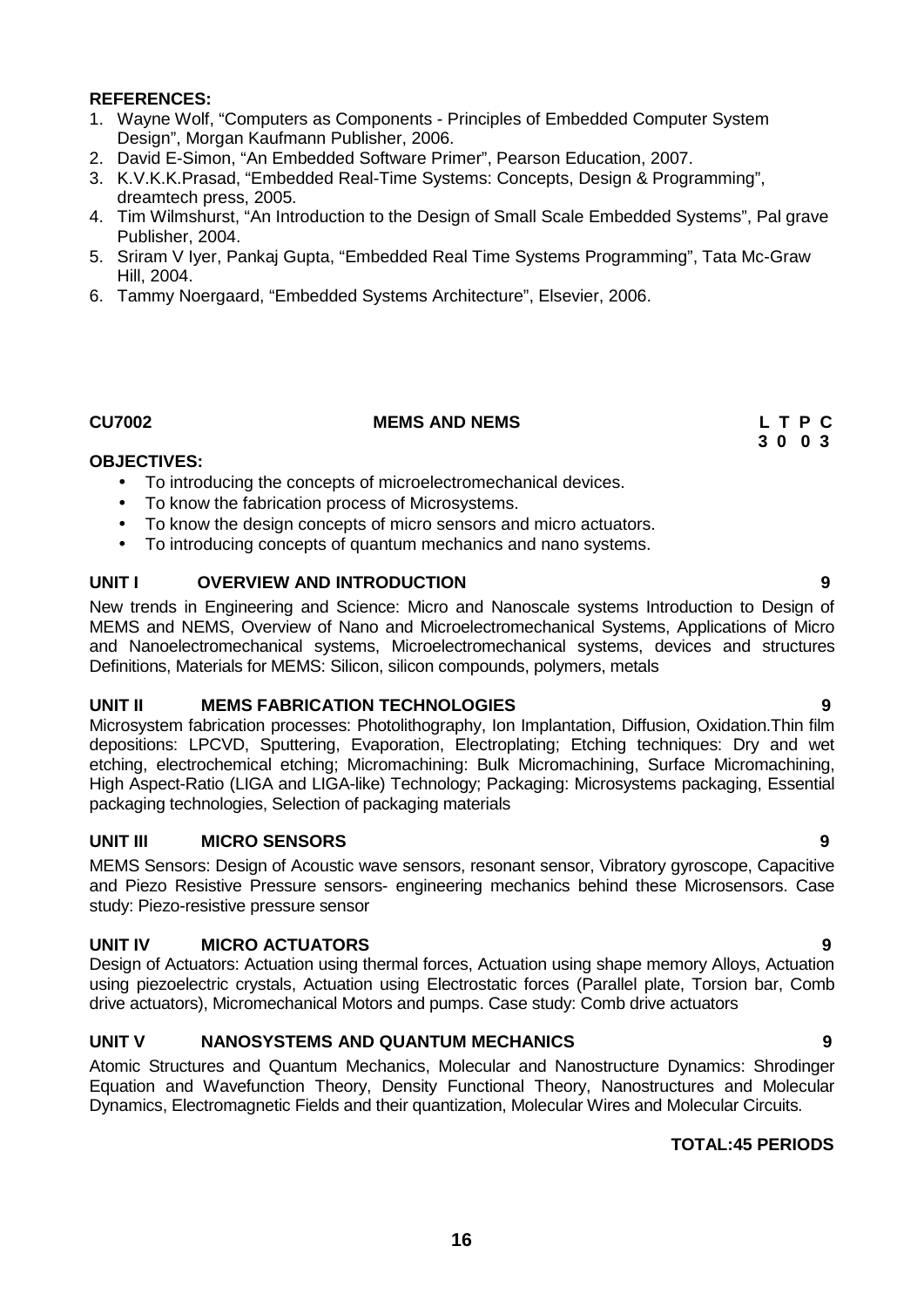- 1. Marc Madou, "Fundamentals of Microfabrication", CRC press 1997.
- 2. Stephen D. Senturia," Micro system Design", Kluwer Academic Publishers,2001
- 3. Tai Ran Hsu ,"MEMS and Microsystems Design and Manufacture" ,Tata Mcraw Hill, 2002.
- 4. Chang Liu, "Foundations of MEMS", Pearson education India limited, 2006,
- 5. Sergey Edward Lyshevski, "MEMS and NEMS: Systems, Devices, and Structures" CRC Press, 2002

# **AP7202 ASIC AND FPGA DESIGN L T P C**

**3 0 0 3**

# **OBJECTIVES:**

- To study the design flow of different types of ASIC.
- To familiarize the different types of programming technologies and logic devices.
- To learn the architecture of different types of FPGA.
- To gain knowledge about partitioning, floor planning, placement and routing including circuit extraction of ASIC
- To analyse the synthesis, Simulation and testing of systems.
- To understand the design issues of SOC.
- To know about different high performance algorithms and its applications in ASICs.

### **UNIT I OVERVIEW OF ASIC AND PLD 9**

Types of ASICs - Design flow – CAD tools used in ASIC Design – Programming Technologies: Antifuse – static RAM – EPROM and EEPROM technology, Programmable Logic Devices : ROMs and EPROMs – PLA –PAL. Gate Arrays – CPLDs and FPGAs

# **UNIT II ASIC PHYSICAL DESIGN 9**

System partition -partitioning - partitioning methods – interconnect delay models and measurement of delay - floor planning - placement – Routing : global routing - detailed routing - special routing circuit extraction - DRC

### **UNIT III LOGIC SYNTHESIS, SIMULATION AND TESTING 9**

Design systems - Logic Synthesis - Half gate ASIC -Schematic entry - Low level design language - PLA tools -EDIF- CFI design representation. Verilog and logic synthesis -VHDL and logic synthesis - types of simulation -boundary scan test - fault simulation - automatic test pattern generation.

# **UNIT IV FPGA 9**

Field Programmable gate arrays- Logic blocks, routing architecture, Design flow technology mapping for FPGAs, Xilinx XC4000 - ALTERA's FLEX 8000/10000, ACTEL's ACT-1,2,3 and their speed performance

Case studies: Altera MAX 5000 and 7000 - Altera MAX 9000 – Spartan II and Virtex II FPGAs - Apex and Cyclone FPGAs

# **UNIT V SOC DESIGN 9**

Design Methodologies – Processes and Flows - Embedded software development for SOC – Techniques for SOC Testing – Configurable SOC – Hardware / Software codesign Case studies: Digital camera, Bluetooth radio / modem, SDRAM and USB

# **TOTAL: 45 PERIODS**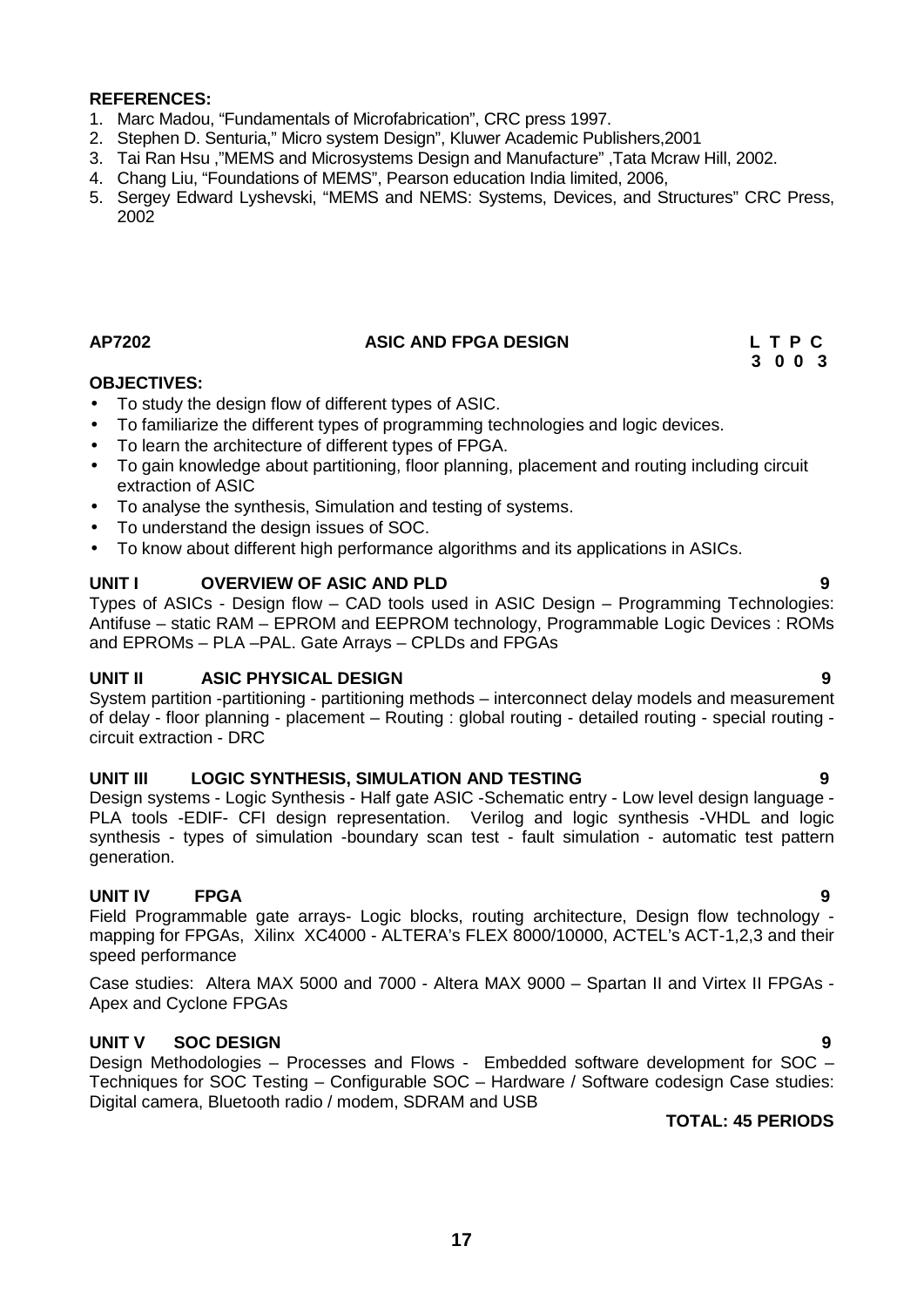- 1. M.J.S .Smith, "Application Specific Integrated Circuits, Addison -Wesley Longman Inc., 1997
- 2. S. Trimberger, Field Programmable Gate Array Technology, Edr, Kluwer Academic Publications, 1994.
- 3. John V.Oldfield, Richard C Dore, Field Programmable Gate Arrays, Wiley Publications 1995.
- 4. P.K.Chan & S. Mourad, Digital Design Using Field Programmable Gate Array, Prentice Hall, 1994.
- 5. Parag.K.Lala, Digital System Design using Programmable Logic Devices , BSP, 2003.
- 6. S. Brown, R. Francis, J. Rose, Z. Vransic, Field Programmable Gate Array, Kluwer Pubin, 1992.
- 7. J. Old Field, R.Dorf, Field Programmable Gate Arrays, John Wiley & Sons, Newyork, 1995.
- 8. Farzad Nekoogar and Faranak Nekoogar, From ASICs to SOCs: A Practical Approach, Prentice Hall PTR, 2003.
- 9. Wayne Wolf, FPGA-Based System Design, Prentice Hall PTR, 2004.
- 10. R. Rajsuman, System-on-a-Chip Design and Test. Santa Clara, CA: Artech House Publishers, 2000.
- 11. F. Nekoogar. Timing Verification of Application-Specific Integrated Circuits (ASICs). Prentice Hall PTR, 1999.

# **NC7102 COMMUNICATION NETWORK MODELING AND SIMULATION L T P C**

# **3 0 0 3**

### **UNIT I INTRODUCTION TO MODELING AND SIMULATION 9**

Introduction, Discrete-event Simulation, Modeling for Computer Simulation, Tools and Methods for Network Simulation, The Simulation Platform, Simulation Framework, Tools and Modeling Approaches for Simulating Hardware.

### **UNIT II MONTE CARLO SIMULATION 9**

Fundamental concepts, Application to communication systems, Monte Carlo integration, Semianalytic techniques, Case study: Performance estimation of a wireless system.

# **UNIT III LOWER LAYER & LINK LAYER WIRELESS MODELING 9**

Physical Layer Modeling, Description of the Main Components of the PHY Layer, Accurate Simulation of Physical Layers, Physical Layer Modeling for Network Simulations, Link Layer Modeling, Medium Access Control (MAC) Protocols, Logical Link Control, Forward Error Detection and Correction, Backward Error Detection and Correction, Queueing and Processing Delay.

### **UNIT IV CHANNEL MODELING & MOBILITY MODELING 9**

Channel Modeling :The Physics of Radiation, The Nature of Electromagnetic Radiation, Classification of Propagation Models, Deterministic Approaches by Classical Field Theory, Deterministic Geometric Optical Approaches, Empirical Path Loss Approaches, Stochastic Shadowing Models, Stochastic Fading Models, MIMO Channel Models.

Mobility modeling :Categorization of Mobility Models, Mobility Models, Random Walk Model, Random Waypoint Model, Random Direction Model, Gauss-Markov Model, Manhattan Model, Column Model , Pursue Model, Nomadic Community Model, Selection of Appropriate Mobility Models.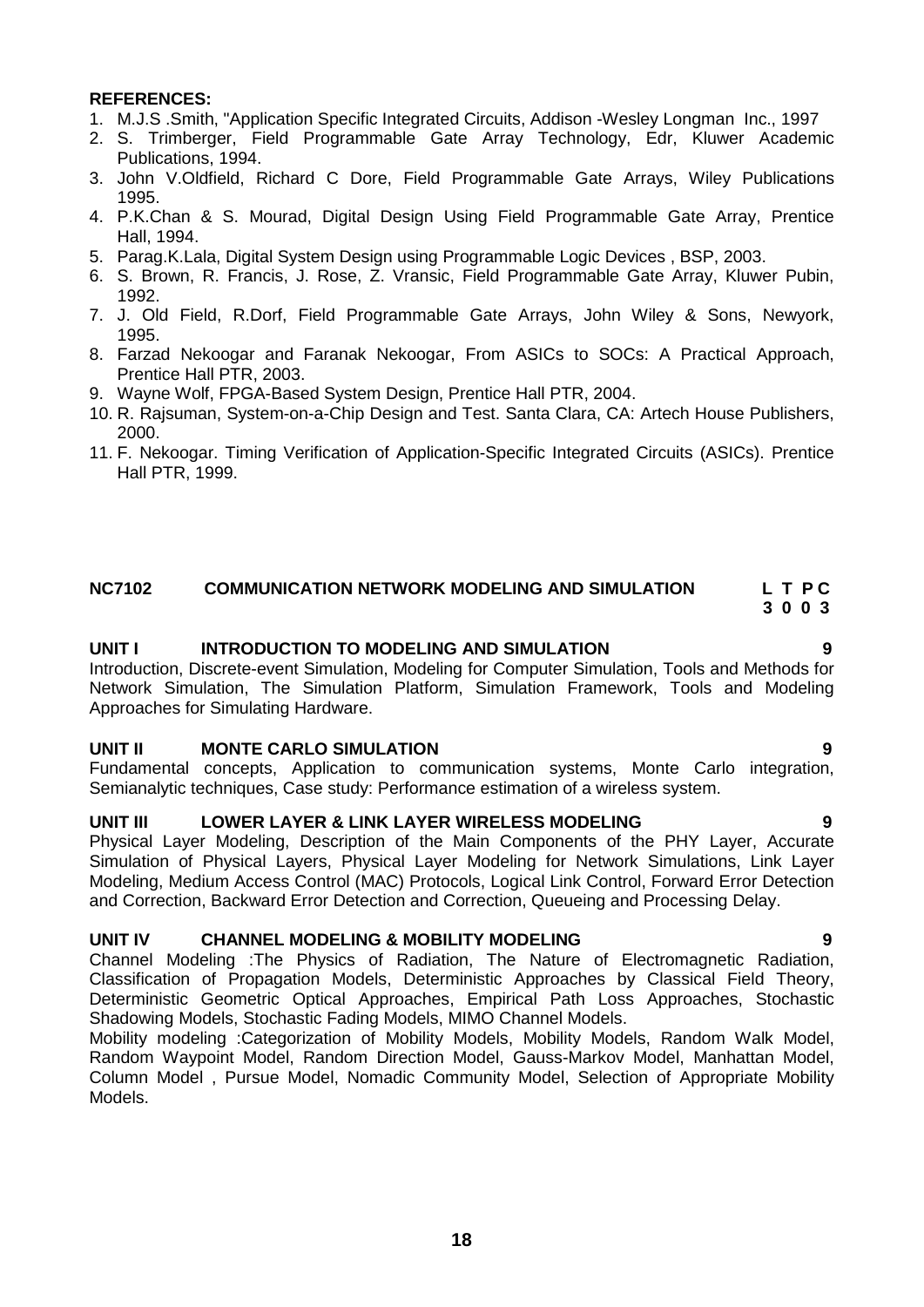# **UNIT V HIGHER LAYER MODELING & MODELING THE NETWORK TOPOLOGY 9**

Higher Layer Modeling :Modeling the Network Layer and Routing Protocols, Components of a Routing Protocol, Metrics, Virtual Routing on Overlays, Modeling Transport Layer Protocols, Modeling Application Traffic.

Modeling the Network Topology : Abstraction of Network Topologies by Graphs, Characterizing Graphs, Common Topology Models, Geometric Random Graphs – The Waxman Model, Hierarchical Topologies, Preferential Linking – The Barabási-Albert Model , Modeling the Internet.

# **TOTAL: 45 PERIODS**

- 1. K.Wehrie. Gunes, J.Gross, "Modeling and Tools for Network simulation", Springer, 2010.
- 2. Irene Karzela, "Modeling and Simulating Communications Networks", Prentice Hall India, 1998,
- 3. William.H.Tranter, K. Sam Shanmugam, Theodore. S. Rappaport, Kurt L. Kosbar, "Principles of Communication Systems Simulation", Pearson Education (Singapore) Pvt. Ltd, 2004.
- 4. M.C. Jeruchim, P.Balaban and K. Sam Shanmugam, "Simulation of Communication Systems: Modeling, Methodology and Techniques", Plenum Press, New York, 2001.
- 5. Nejat; Bragg, Arnold, "Recent Advances in Modeling and Simulation Tools for Communication Networks and Services", Springer, 2007

### **CU7003 DIGITAL COMMUNICATION RECEIVERS L T P C 3 0 0 3**

# **UNIT I REVIEW OF DIGITAL COMMUNICATION TECHNIQUES 9**

Base band communication; signal space representation, linear and nonlinear modulation techniques, Error tracking and Spectral characteristics of digital modulation.

# **UNIT II OPTIMUM RECEIVERS FOR AWGN CHANNEL 9**

Correlation demodulator, matched filter , maximum likelihood sequence detector,optimum receiver for CPM signals, M-ary orthogonal signals, envelope detectors for Maryand correlated binary signals.

# **UNIT III RECEIVERS FOR FADING CHANNELS 9**

Characterization of fading multiple channels, statistical models, flat and frequency selective fading, diversity technique, Optimal receivers for data detection and synchronization parameter estimation, coded waveform for fading channel.

# **UNIT IV SYNCHRONIZATION TECHNIQUES 9**

Carrier and signal synchronization, carrier phase estimation-PLL, Decision directedloops, symbol timing estimation, maximum likelihood and non-decision directed timing estimation, joint estimation.

# **UNIT V ADAPTIVE EQUALIZATION 9**

**REFERENCES:**

Zero forcing algorithm, LMS algorithm, adaptive decision-feedback equalizer and Equalization of Trellis-coded signals. Kalman algorithm, blind equalizers and stochastic gradient algorithm.

# **TOTAL : 45 PERIODS**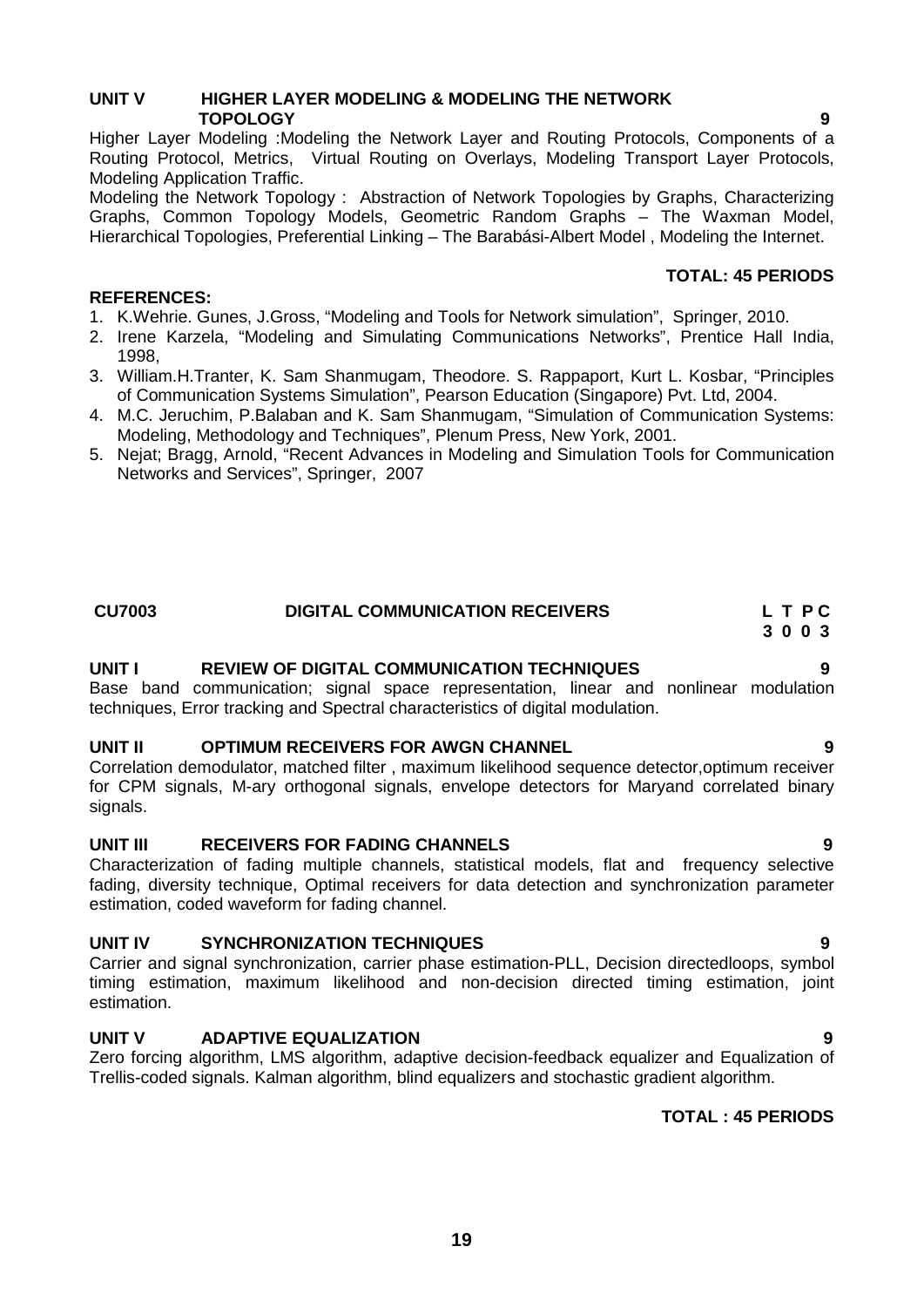- 1. Heinrich Meyer, Mare Moeneclacy, Stefan.A.Fechtel, " Digital communication receivers ", Vol I & Vol II, John Wiley, New York, 1997.
- 2. U.Mengali & A.N.D'Andrea, Synchronization Techniques for Digital Receivers, Kluwer, 1997.
- 3. John.G.Proakis, "Digital communication "4th Edition, McGraw-Hill, New York, 2001.
- 4. E.A.Lee and D.G. Messerschmitt, "Digital communication ", 2nd Edition, Allied Publishers, New Delhi, 1994.
- 5. Simon Marvin, "Digital communication over fading channel; An unified approach to performance Analysis ", John Wiley, New York, 2000.
- 6. H.Meyr & G.Ascheid, Synchronization in Digital Communications, John Wiley, 1990.
- 7. R. G. Gallager, Principles of Digital Communication, Cambridge University Press, 2008.

# **CU7004 DETECTION AND ESTIMATION THEORY L T P C**

# **3 0 0 3**

# **OBJECTIVES:**

- To enable the student to understand the basic principles of random signal processing , spectral estimation methods and their applications.
- To enable the student to understand the different signal detection and estimation methods used in communication system design and the implications of proper synchronization methods for proper functioning of the system.

# **UNIT I DISCRETE RANDOM SIGNAL PROCESSING 9**

Discrete Random Processes- Ensemble Averages, Stationary processes, Bias and Estimation, Auto covariance, Autocorrelation, Parseval's theorem, Wiener-Khintchine relation, White noise, Power Spectral Density, Spectral factorization, Filtering Random Processes, Special types of Random Processes – ARMA, AR, MA – Yule-Walker equations.

# **UNIT II SPECTRAL ESTIMATION 9**

Estimation of spectra from finite duration signals, Nonparametric methods – Periodogram, Modified periodogram, Bartlett, Welch and Blackman-Tukey methods, Parametric methods – ARMA, AR and MA model based spectral estimation, Solution using Levinson-Durbin algorithm.

### **UNIT III DETECTION AND ESTIMATION CRITERIA 9**

Detection criteria : Bayes detection techniques, MAP, ML,– detection of M-ary signals, Neyman Peason, minimax decision criteria. Estimation: linear estimators, non-linear estimators, Bayes, MAP,ML, properties of estimators, phase and amplitude estimation.

### **UNIT IV SYNCHRONIZATION 9**

Signal parameter estimation, carrier phase estimation, symbol timing estimator, joint estimation of carrier phase and symbol timing.

# **UNIT V RECEIVERS FOR AWGN AND FADING CHANNELS 9**

Optimum receivers for AWGN channel -Correlation demodulator, matched filter, maximum likelihood sequence detector, envelope detectors for M-ary signals; Characterization of fading multipath channels, RAKE demodulator, Multiuser detection techniques.

# **TOTAL: 45 PERIODS**

- 1. Monson H. Hayes, 'Statistical Digital Signal Processing and Modeling", John Wiley and Sons, Inc, Singapore, 2002
- 2. John J. Proakis, Dimitris G. Manolakis, : Digital Signal Processing', Pearson Education, 2002.
- 3. John G. Proakis., 'Digital Communication', 4 th edition, Mc Graw Hill Publication, 2001.
- 4. Bernard Sklar and Pabitra Kumar Roy, Digital Communications: Fundamentals & Applications, 2/E, Pearson Education India, 2009
- 5. John G. Proakis, Masoud Salehi, "Communication Systems Engineering", Prentice Hall, 1994.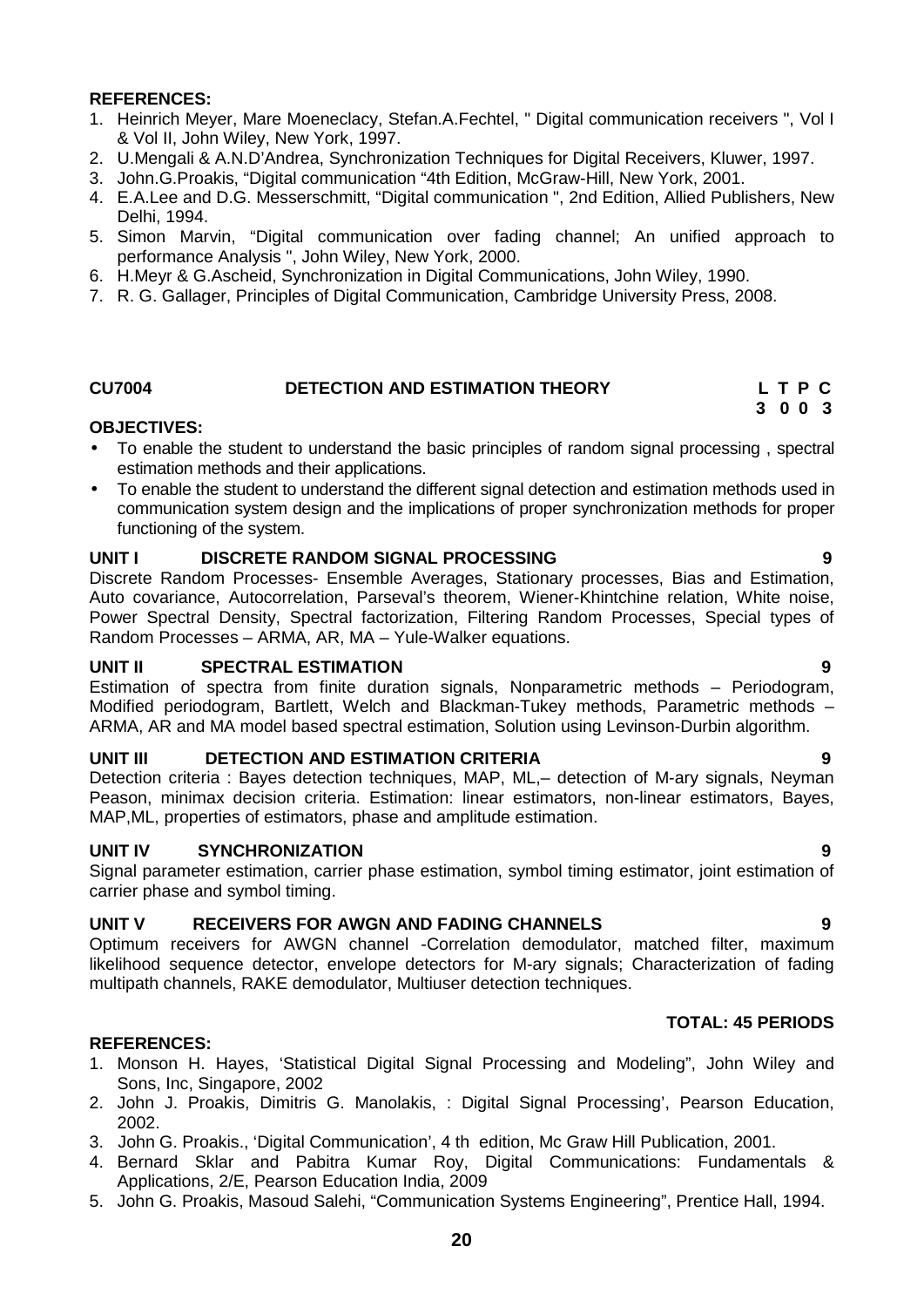# **OUTCOMES:**

- The student would be able to demonstrate an understanding of the basic principles of random signal processing, spectral estimation methods and their applications.
- The student would be able to demonstrate an understanding of the different signal detection and estimation methods used in communication system design and the implications of proper synchronization methods for proper functioning of the system.
- The student would be in a position to apply his knowledge for designing a baseband system addressing the channel impairments.
- Heinrich Meyer, Mare Moeneclacy, Stefan.A.Fechtel, " Digital communication receivers ", Vol I & Vol II, John Wiley, New York, 1997.
- Sergio Verdu, "Multiuser Detection", Cambridge University Press, 1998.

# **VL7013 VLSI FOR WIRELESS COMMUNICATION L T P C**

### **3 0 0 3**

# **OBJECTIVES:**

- To study the design concepts of low noise amplifiers.
- To study the various types of mixers designed for wireless communication.
- To study and design PLL and VCO.
- To understand the concepts of CDMA in wireless communication.

# **UNIT I COMPONENTS AND DEVICES 9**

Integrated inductors, resistors, MOSFET and BJT AMPLIFIER DESIGN: Low Noise Amplifier Design - Wideband LNA - Design Narrowband LNA - Impedance Matching - Automatic Gain Control Amplifiers – Power Amplifiers

# **UNIT II MIXERS 9**

Balancing Mixer - Qualitative Description of the Gilbert Mixer - Conversion Gain – Distortion - Low Frequency Case: Analysis of Gilbert Mixer – Distortion - High-Frequency Case – Noise - A Complete Active Mixer. Switching Mixer - Distortion in Unbalanced Switching Mixer - Conversion Gain in Unbalanced Switching Mixer - Noise in Unbalanced Switching Mixer - A Practical Unbalanced Switching Mixer. Sampling Mixer - Conversion Gain in Single Ended Sampling Mixer - Distortion in Single Ended Sampling Mixer - Intrinsic Noise in Single Ended Sampling Mixer - Extrinsic Noise in Single Ended Sampling Mixer.

# **UNIT III FREQUENCY SYNTHESIZERS 9**

Phase Locked Loops - Voltage Controlled Oscillators - Phase Detector – Analog Phase Detectors – Digital Phase Detectors - Frequency Dividers - LC Oscillators - Ring Oscillators - Phase Noise - A Complete Synthesizer Design Example (DECT Application).

# **UNIT IV SUB SYSTEMS 9**

Data converters in communications, adaptive Filters, equalizers and transceivers

# **UNIT V IMPLEMENTATIONS 9**

VLSI architecture for Multitier Wireless System - Hardware Design Issues for a Next generation CDMA System .

# **TOTAL : 45 PERIODS**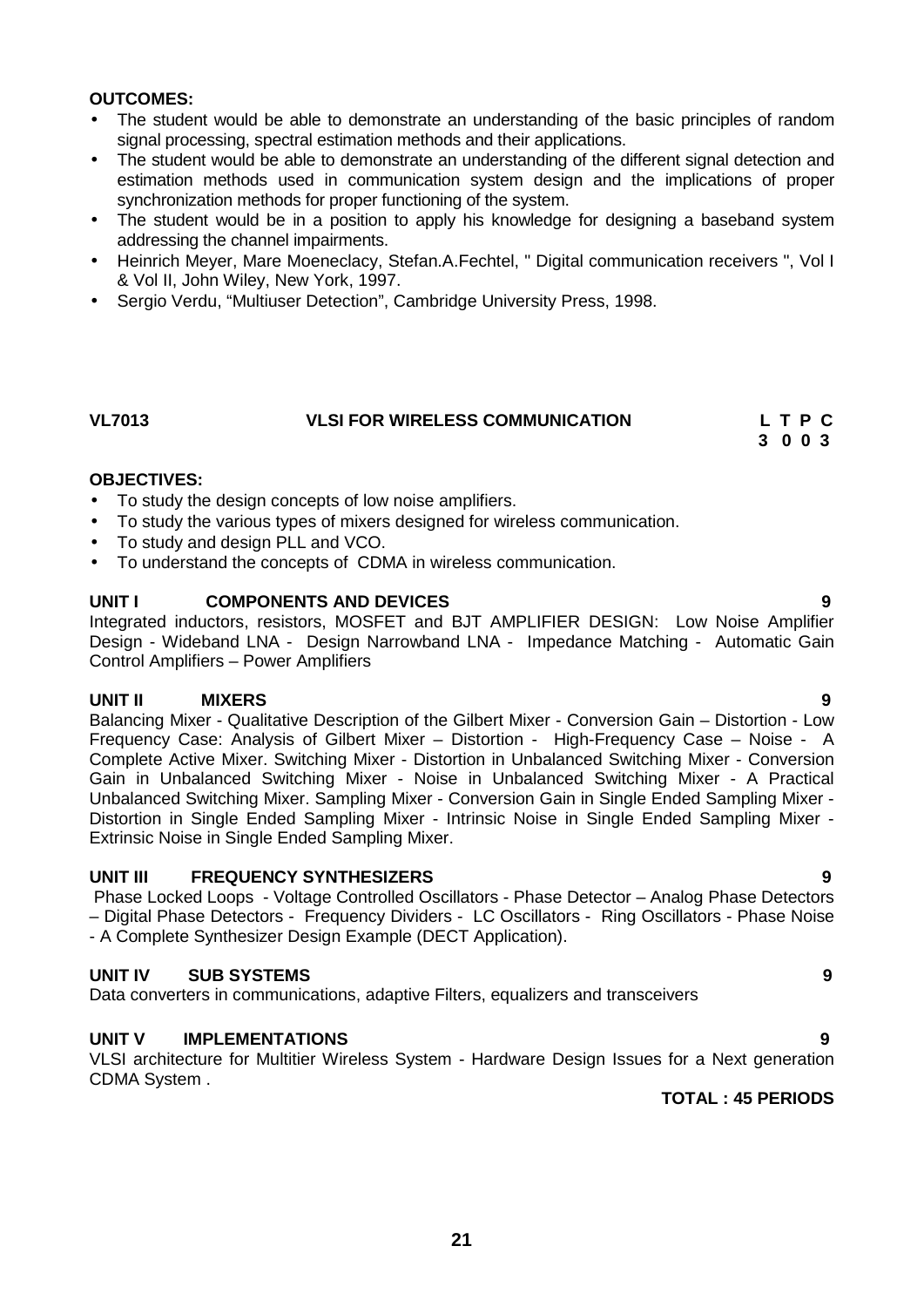- 1. B.Razavi ,"RF Microelectronics" , Prentice-Hall ,1998.
- 2. Bosco H Leung "VLSI for Wireless Communication", Pearson Education, 2002.
- 3. Thomas H.Lee, "The Design of CMOS Radio –Frequency Integrated Circuits', Cambridge University Press ,2003.
- 4. Emad N Farag and Mohamed I Elmasry, "Mixed Signal VLSI Wireless Design Circuits and Systems", Kluwer Academic Publishers, 2000.
- 5. Behzad Razavi, "Design of Analog CMOS Integrated Circuits" McGraw-Hill, 1999.
- 6. J. Crols and M. Steyaert, "CMOS Wireless Transceiver Design," Boston, Kluwer Academic Pub., 1997.

# **CU7005 COGNITIVE RADIO L T P C**

### **OBJECTIVES:**

- 1. To enable the student to understand the evolving paradigm of cognitive radio communication and the enabling technologies for its implementation.
- 2. To enable the student to understand the essential functionalities and requirements in designing software defined radios and their usage for cognitive communication.
- 3. To expose the student to the evolving next generation wireless networks and their associated challenges.

### **UNIT I INTRODUCTION TO SDR 9**

Definitions and potential benefits, software radio architecture evolution – foundations, technology tradeoffs and architecture implications, Antenna for Cognitive Radio.

**UNIT II** SDR ARCHITECTURE<br> **Essential functions of the software radio** architecture goals quantifying degrees of Essential functions of the software radio, architecture goals, quantifying degrees programmability, top level component topology, computational properties of functional components, interface topologies among plug and play modules, architecture partitions.

# **UNITIII INTRODUCTION TO COGNITIVE RADIOS 9**

Marking radio self-aware, the cognition cycle, organization of congnition tasks, structuring knowledge for cognition tasks, Enabling location and environment awareness in cognitive radios – concepts, architecture, design considerations.

# **UNIT IV COGNITIVE RADIO ARCHITECTURE 9**

Primary Cognitive Radio functions, Behaviors, Components, A–Priori Knowledge taxonomy, observe – phase data structures, Radio procedure knowledge encapsulation, components of orient, plan, decide phases, act phase knowledge representation, design rules.

### **UNIT V NEXT GENERATION WIRELESS NETWORKS 9**

The XG Network architecture, spectrum sensing, spectrum management, spectrum mobility, spectrum sharing, upper layer issues, cross – layer design.

### **TOTAL: 45 PERIODS**

# **REFERENCES:**

- 1. Alexander M. Wyglinski, Maziar Nekovee, And Y. Thomas Hou, " Cognitive Radio Communications And Networks - Principles And Practice", Elsevier Inc. , 2010.
- 2. "E. Biglieri, A.J. Goldsmith., L.J. Greenstein, N.B. Mandayam, H.V. Poor, Principles of Cognitive Radio", Cambridge University Press, 2013.
- 3. Kwang-Cheng Chen and Ramjee Prasad, " Cognitive Radio Networks" , John Wiley & Sons, Ltd, 2009.
- 4. Khattab, Ahmed, Perkins, Dmitri, Bayoumi, Magdy, "Cognitive Radio Networks From Theory to Practice", Springer Series: Analog Circuits and Signal Processing, 2009.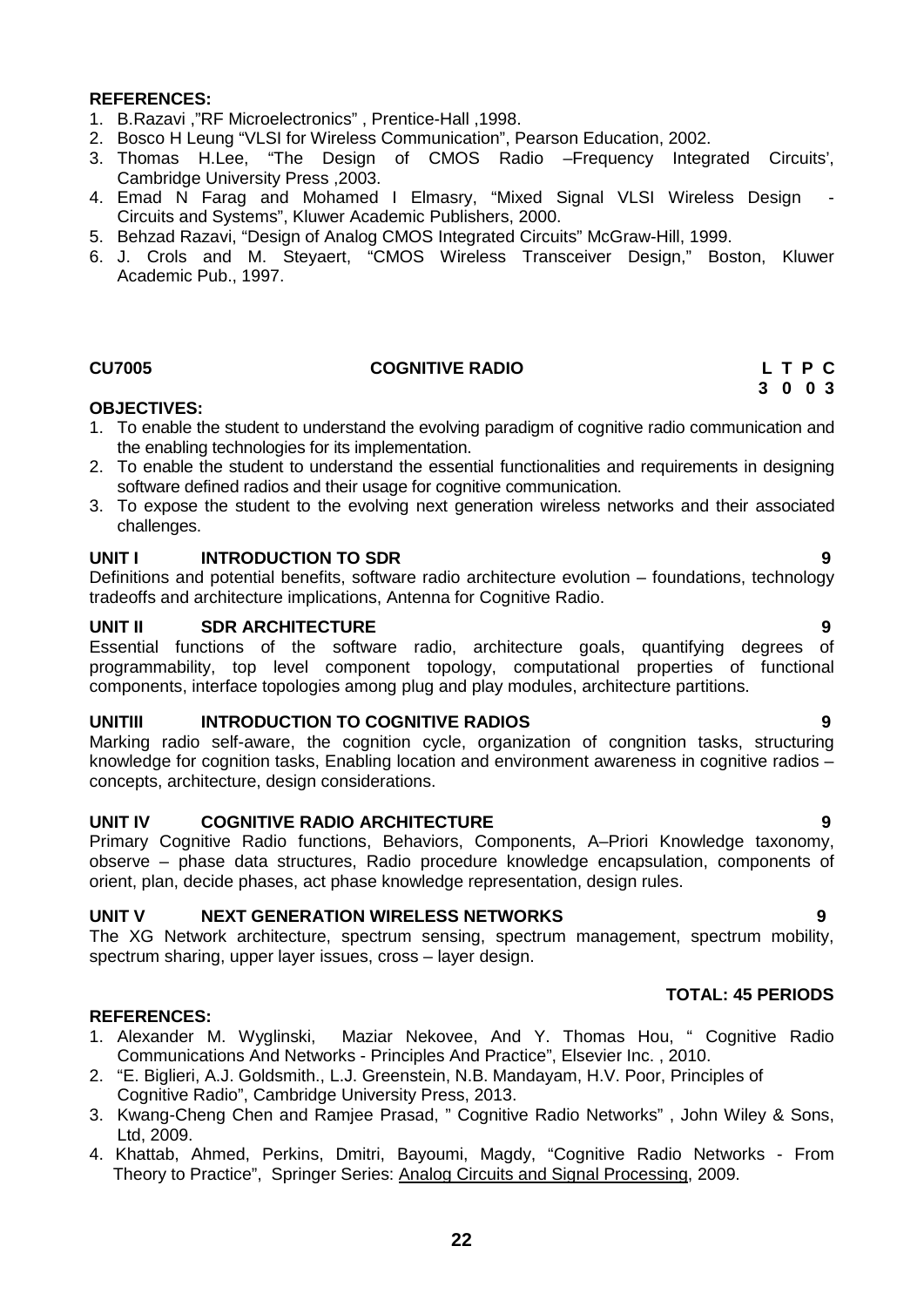- 5. J. Mitola, " Cognitive Radio: An Integrated Agent Architecture for software defined radio", Doctor of Technology thesis, Royal Inst. Technology, Sweden 2000.
- 6. Simon Haykin, "Cognitive Radio: Brain –empowered wireless communications", IEEE Journal on selected areas in communications, Feb 2005.
- 7. Ian F. Akyildiz, Won Yeol Lee, Mehmet C. Vuran, Shantidev Mohanty, " NeXt generation /dynamic spectrum access / cognitive radio wireless networks: A Survey Elsevier Computer Networks, May 2006.

# **OUTCOMES:**

- 1. The student would be able to appreciate the motivation and the necessity for cognitive radio communication strategies.
- 2. The student would be able to evolve new techniques and demonstrate their feasibility using mathematical validations and simulation tools.
- 3. The student would be able to demonstrate the impact of the evolved solutions in future wireless network design.

# **DS7071 SPEECH AND AUDIO SIGNAL PROCESSING L T P C**

**OBJECTIVES:**

- To study the basic concepts of speech and audio.
- To study the analysis of various M-band filter banks for audio coding
- To learn various transform coders for audio coding.
- To study the speech processing methods in time and frequency domain

# **UNIT I MECHANICS OF SPEECH AND AUDIO 9**

Introduction - Review Of Signal Processing Theory-Speech production mechanism – Nature of Speech signal – Discrete time modelling of Speech production – Classification of Speech sounds – Phones – Phonemes – Phonetic and Phonemic alphabets – Articulatory features.

Absolute Threshold of Hearing - Critical Bands- Simultaneous Masking, Masking-Asymmetry, and the Spread of Masking- Nonsimultaneous Masking - Perceptual Entropy - Basic measuring philosophy -Subjective versus objective perceptual testing - The perceptual audio quality measure (PAQM) - Cognitive effects in judging audio quality.

# **UNIT II TIME-FREQUENCY ANALYSIS: FILTER BANKS AND TRANSFORMS 9**

Introduction -Analysis-Synthesis Framework for M-band Filter Banks- Filter Banks for Audio Coding: Design Considerations - Quadrature Mirror and Conjugate Quadrature Filters- Tree- Structured QMF and CQF M-band Banks - Cosine Modulated "Pseudo QMF" M-band Banks - Cosine Modulated Perfect Reconstruction (PR) M-band Banksand the Modified Discrete Cosine Transform (MDCT) - Discrete Fourier and Discrete Cosine Transform - Pre-echo Distortion- Pre echo Control Strategies.

# **UNIT III AUDIO CODING AND TRANSFORM CODERS 9**

Lossless Audio Coding-Lossy Audio Coding- ISO-MPEG-1A,2A,2A Advaned , 4AudioCoding - Optimum Coding in the Frequency Domain - Perceptual Transform Coder -Brandenburg-Johnston Hybrid Coder - CNET Coders - Adaptive Spectral Entropy Coding -Differential Perceptual Audio Coder - DFT Noise Substitution -DCT with Vector Quantization -MDCT with Vector Quantization.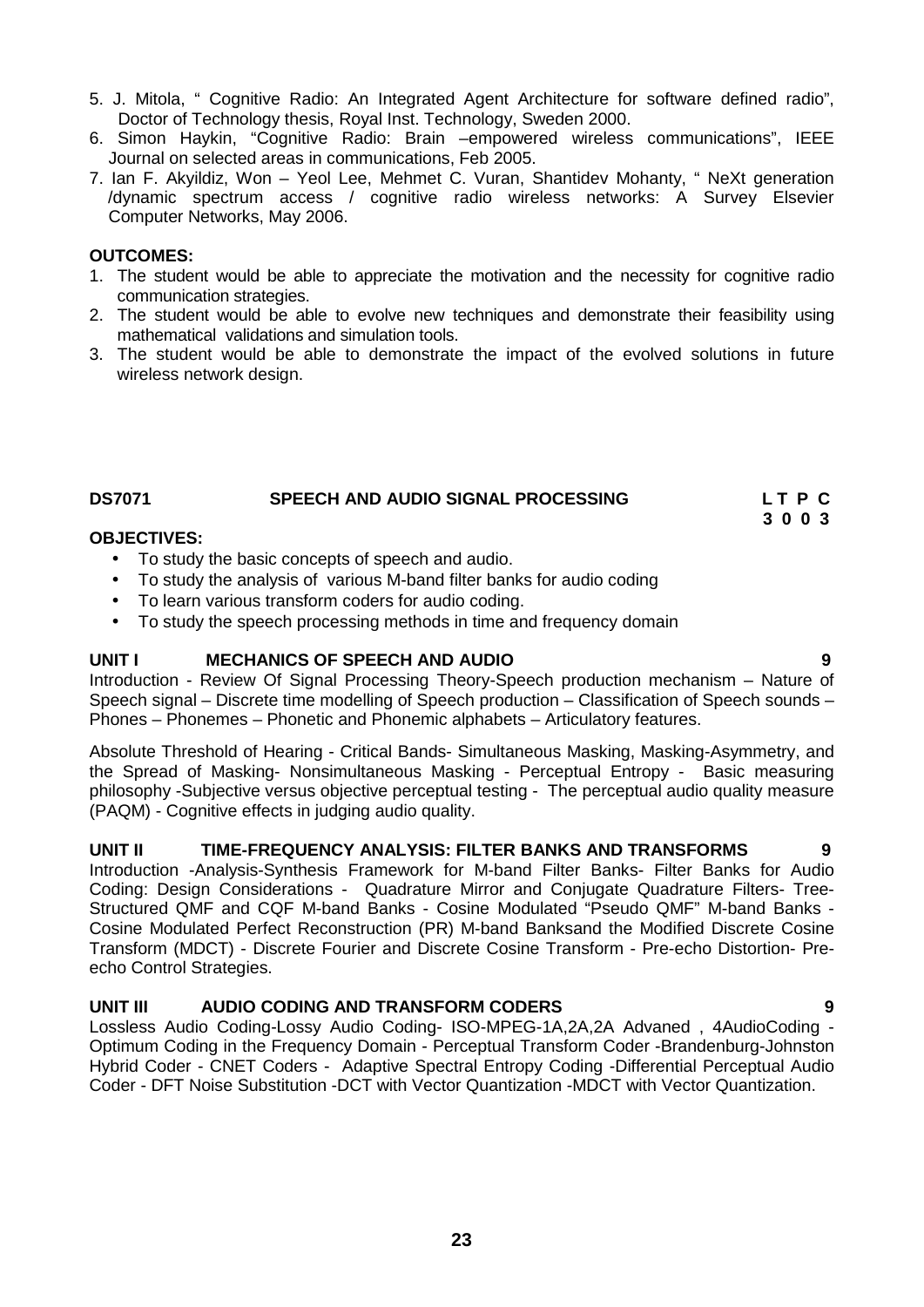# **UNIT IV TIME AND FREQUENCY DOMAIN METHODS FOR SPEECH PROCESSING 9**

Time domain parameters of Speech signal – Methods for extracting the parameters :Energy, Average Magnitude – Zero crossing Rate – Silence Discrimination using ZCRand energy

Short Time Fourier analysis – Formant extraction – Pitch Extraction using time and frequency domain methods

# **HOMOMORPHIC SPEECH ANALYSIS:**

Cepstral analysis of Speech – Formant and Pitch Estimation – Homomorphic Vocoders.

# **UNIT V LINEAR PREDICTIVE ANALYSIS OF SPEECH 9**

Formulation of Linear Prediction problem in Time Domain – Basic Principle – Auto correlation method – Covariance method – Solution of LPC equations – Cholesky method – Durbin's Recursive algorithm – lattice formation and solutions – Comparison of different methods – Application of LPC parameters – Pitch detection using LPC parameters – Formant analysis – VELP –CELP.

### **REFERENCES**

- 1. Digital Audio Signal Processing, Second Edition, Udo Zölzer**,** A John Wiley& sons Ltd Publicatioons
- 2. Applications of Digital Signal Processing to Audio And Acoustics Mark Kahrs, Karlheinz Brandenburg, KLUWER ACADEMIC PUBLISHERS NEW YORK, BOSTON, DORDRECHT, L ONDON , MOSCOW
- 3. Digital Processing of Speech signals L.R.Rabiner and R.W.Schaffer Prentice Hall --1978

# **DS7201 ADVANCED DIGITAL IMAGE PROCESSING L T P C**

**OBJECTIVES:**

- To understand the image fundamentals and mathematical transforms necessary for image processing and to study the image enhancement techniques.
- To understand the image segmentation and representation techniques.
- To understand how image are analyzed to extract features of interest.
- To introduce the concepts of image registration and image fusion.
- To analyze the constraints in image processing when dealing with 3D data sets.

# **UNIT I FUNDAMENTALS OF DIGITAL IMAGE PROCESSING 9**

Elements of visual perception, brightness, contrast, hue, saturation, mach band effect, 2D image transforms-DFT, DCT, KLT, and SVD. Image enhancement in spatial and frequency domain, Review of morphological image processing

# **UNIT II SEGMENTATION 9**

Edge detection, Thresholding, Region growing, Fuzzy clustering, Watershed algorithm, Active contour methods, Texture feature based segmentation, Model based segmentation, Atlas based segmentation, Wavelet based Segmentation methods

# **UNIT III FEATURE EXTRACTION 9**

First and second order edge detection operators, Phase congruency, Localized feature extraction detecting image curvature, shape features Hough transform, shape skeletonization, Boundary descriptors, Moments, Texture descriptors- Autocorrelation, Co-occurrence features, Runlength features, Fractal model based features, Gabor filter, wavelet features.

**TOTAL: 45 PERIODS**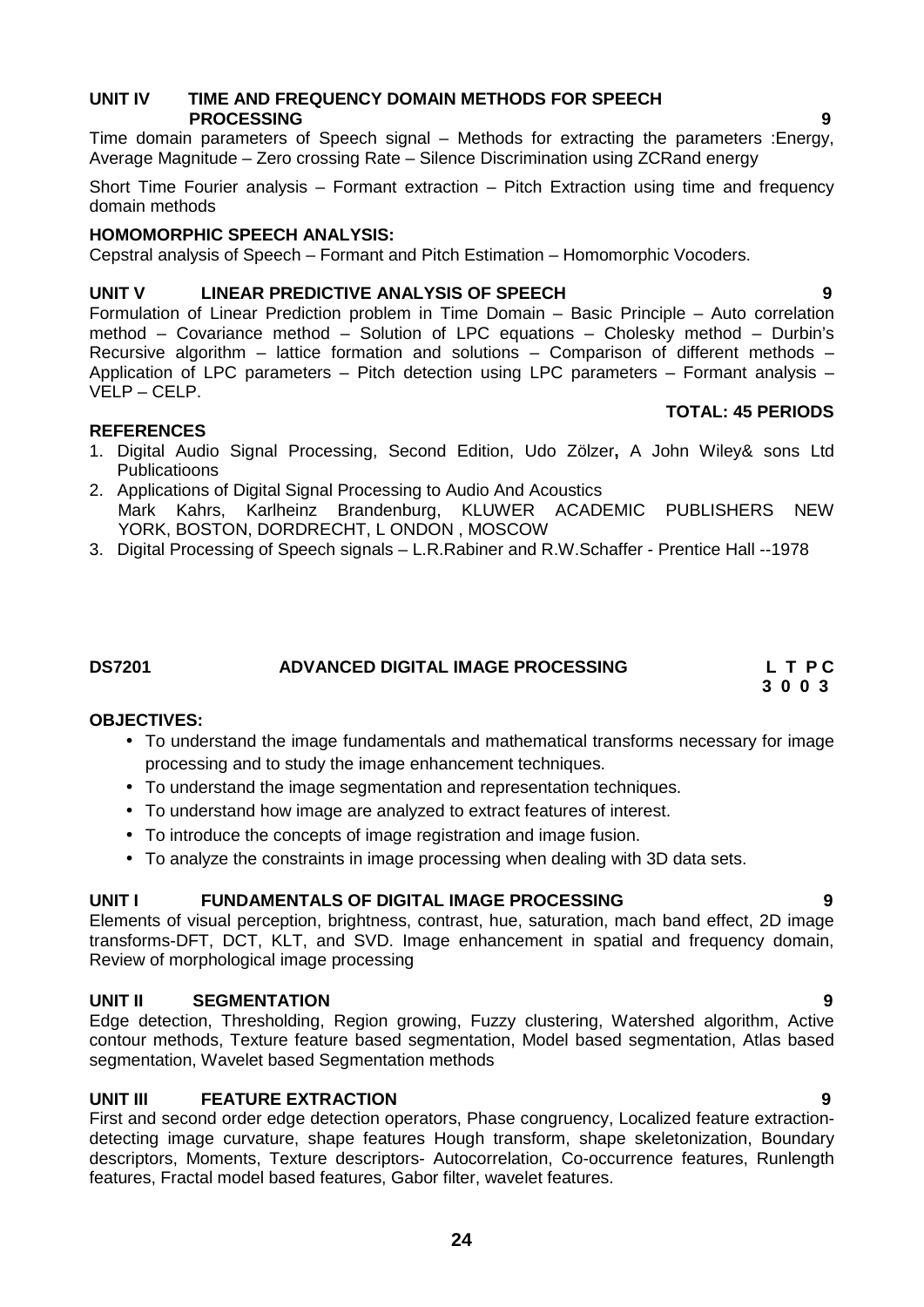# **UNIT IV REGISTRATION AND IMAGE FUSION 9**

Registration- Preprocessing, Feature selection-points, lines, regions and templates Feature correspondence-Point pattern matching, Line matching, region matching Template matching. Transformation functions-Similarity transformationand Affine Transformation. Resampling- Nearest Neighbour and Cubic Splines

Image Fusion-Overview of image fusion, pixel fusion, Multiresolution based fusiondiscrete wavelet transform, Curvelet transform. Region based fusion.

# **UNIT V 3D IMAGE VISUALIZATION 9**

Sources of 3D Data sets, Slicing the Data set, Arbitrary section planes, The use of color, Volumetric display, Stereo Viewing, Ray tracing, Reflection, Surfaces, Multiply connected surfaces, Image processing in 3D, Measurements on 3D images.

# **TOTAL: 45 PERIODS**

# **OUTCOMES:**

Upon Completion of the course, the students will be able to

- To understand image formation and the role human visual system plays in perception of gray and color image data.
- To apply image processing techniques in both the spatial and frequency (Fourier) domains.
- To design image analysis techniques in the form of image segmentation and to evaluate the methodologies for segmentation.
- To conduct independent study and analysis of feature extraction techniques.
- To understand the concepts of image registration and image fusion.
- To analyze the constraints in image processing when dealing with 3D data sets and to apply image processing algorithms in practical applications.

# **TEXT BOOKS:**

- 1. John C.Russ, "The Image Processing Handbook", CRC Press,2007.
- 2. Mark Nixon, Alberto Aguado, "Feature Extraction and Image Processing", Academic Press, 2008.
- 3. Ardeshir Goshtasby, " 2D and 3D Image registration for Medical, Remote Sensing and Industrial Applications",John Wiley and Sons,2005.

# **REFERENCES:**

- 1. Rafael C. Gonzalez, Richard E. Woods, , Digital Image Processing', Pearson,Education, Inc., Second Edition, 2004.
- 2. Anil K. Jain, , Fundamentals of Digital Image Processing', Pearson Education,Inc., 2002.
- 3. Rick S.Blum, Zheng Liu," Multisensor image fusion and its Applications",Taylor& Francis,2006.

# **DS7202 RADAR SIGNAL PROCESSING L T P C**

# **OBJECTIVES:**

- To understand the Radar Signal acquisition and sampling in multiple domains
- To provide clear instruction in radar DSP basics
- To equip the skills needed in both design and analysis of common radar algorithms
- To understand the basics of synthetic aperture imaging and adaptive array processing
- To illustrate how theoretical results are derived and applied in practice

# **UNIT I INTRODUCTION TO RADAR SYSTEMS 9**

History and application of radar, basic radar function, elements of pulsed radar, review of signal processing concepts and operations, A preview of basic radar signal processing, radar system components, advanced radar signal processing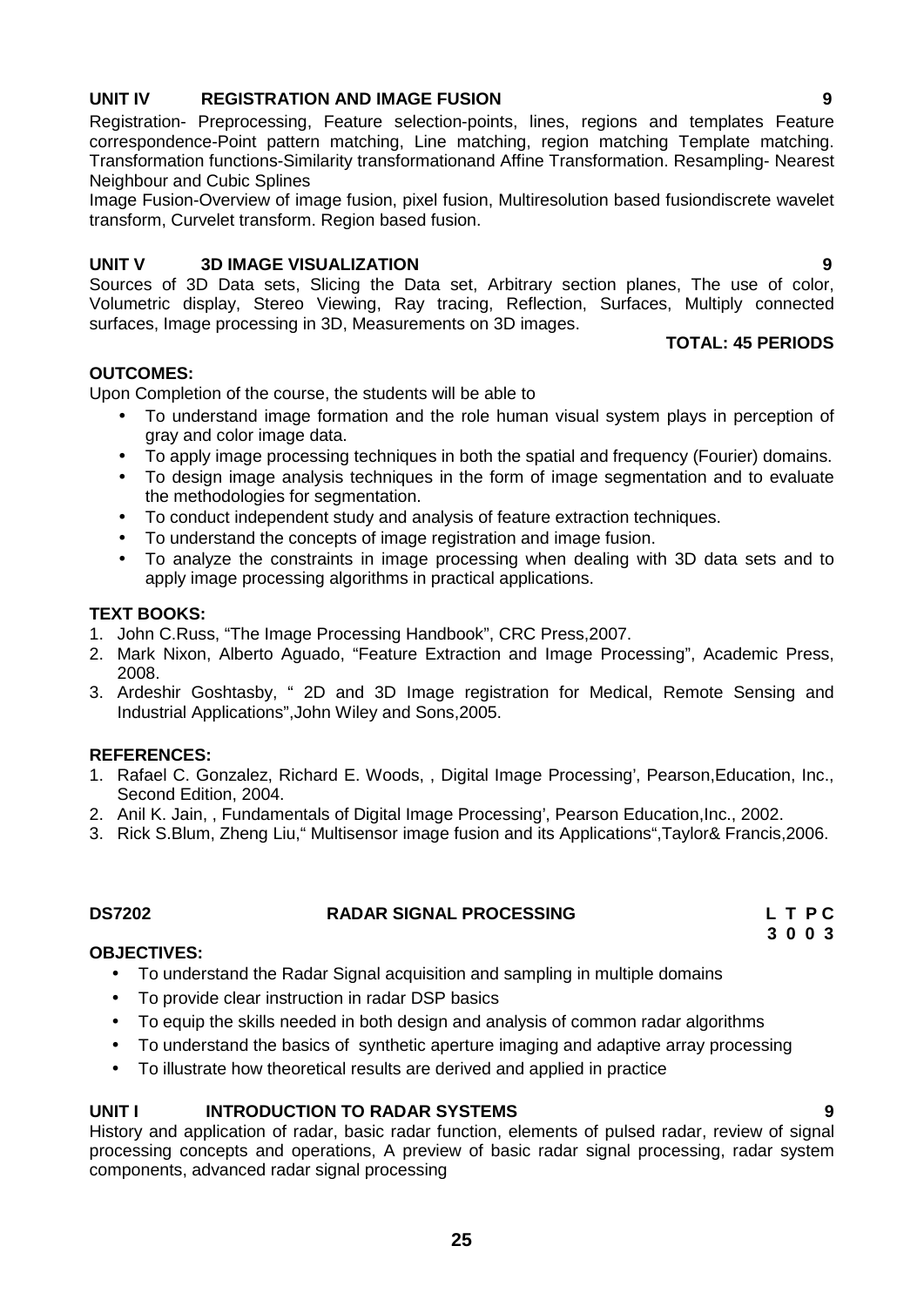# **UNIT II SIGNAL MODELS 9**

Components of a radar signal, amplitude models, types of clutters, noise model and signal-to noise ratio, jamming, frequency models: the doppler shift, spatial models, spectral model

# **UNIT III SAMPLING AND QUANTIZATION OF PULSED RADAR SIGNALS 9**

Domains and criteria for sampling radar signals, Sampling in the fast time dimension,Sampling in slow time: selecting the pulse repetition interval, sampling the doppler spectrum,Sampling in the spatial and angle dimension, Quantization, I/Q Imbalance and Digital I/Q

# **UNIT IV RADAR WAVEFORMS 9**

Introduction, The waveform matched filter, Matched filtering of moving targets, The ambiguity function, The pulse burst waveform, frequency-modulated pulse compression waveforms, Range sidelobe control for FM waveforms, the stepped frequency waveform, Phase-modulated pulse compression waveforms, COSTAS Frequency Codes.

# **UNIT V DOPPLER PROCESSING 9**

Alternate forms of the Doppler spectrum, Moving target indication (MTI), Pulse Doppler processing, dwell-to-dwell stagger, Pulse pair processing, additional Doppler processing issues, clutter mapping and the moving target detector, MTI for moving platforms: adaptive displaced phase center antenna processing

### **REFERENCES:**

- 1. Fundamentals of Radar Signal Processing, Mark A. Richards McGraw-Hill, New York, 2005
- 2. Principles of Radar and Sonar Signal Processing, Francois Le Chevalier, Artech House
- 3. Radar systems, Peak Detection and Tracking, Michael O Kolawole ,2010,Elseveir
- 4. Introduction To Radar Systems 3/E, Skolnik, McGraw Hill.
- 5. Radar Principles, Peyton Z. Peebles, 2009 Wiley India
- 6. Radar Design Principles-Signal Processing and the environment, Fred E. Nathanson, PHI

# **CP7008 SPEECH PROCESSING AND SYNTHESIS L T P C**

# **OBJECTIVES:**

- To understand the mathematical foundations needed for speech processing
- To understand the basic concepts and algorithms of speech processing and synthesis
- To familiarize the students with the various speech signal representation, coding and recognition techniques
- To appreciate the use of speech processing in current technologies and to expose the students to real– world applications of speech processing

# **UNIT I FUNDAMENTALS OF SPEECH PROCESSING 9**

Introduction – Spoken Language Structure – Phonetics and Phonology – Syllables and Words – Syntax and Semantics – Probability, Statistics and Information Theory – Probability Theory – Estimation Theory – Significance Testing – Information Theory.

# **UNIT II SPEECH SIGNAL REPRESENTATIONS AND CODING 9**

Overview of Digital Signal Processing – Speech Signal Representations – Short time Fourier Analysis – Acoustic Model of Speech Production – Linear Predictive Coding – Cepstral Processing – Formant Frequencies – The Role of Pitch – Speech Coding – LPC Coder.

# **26**

# **TOTAL : 45 PERIODS**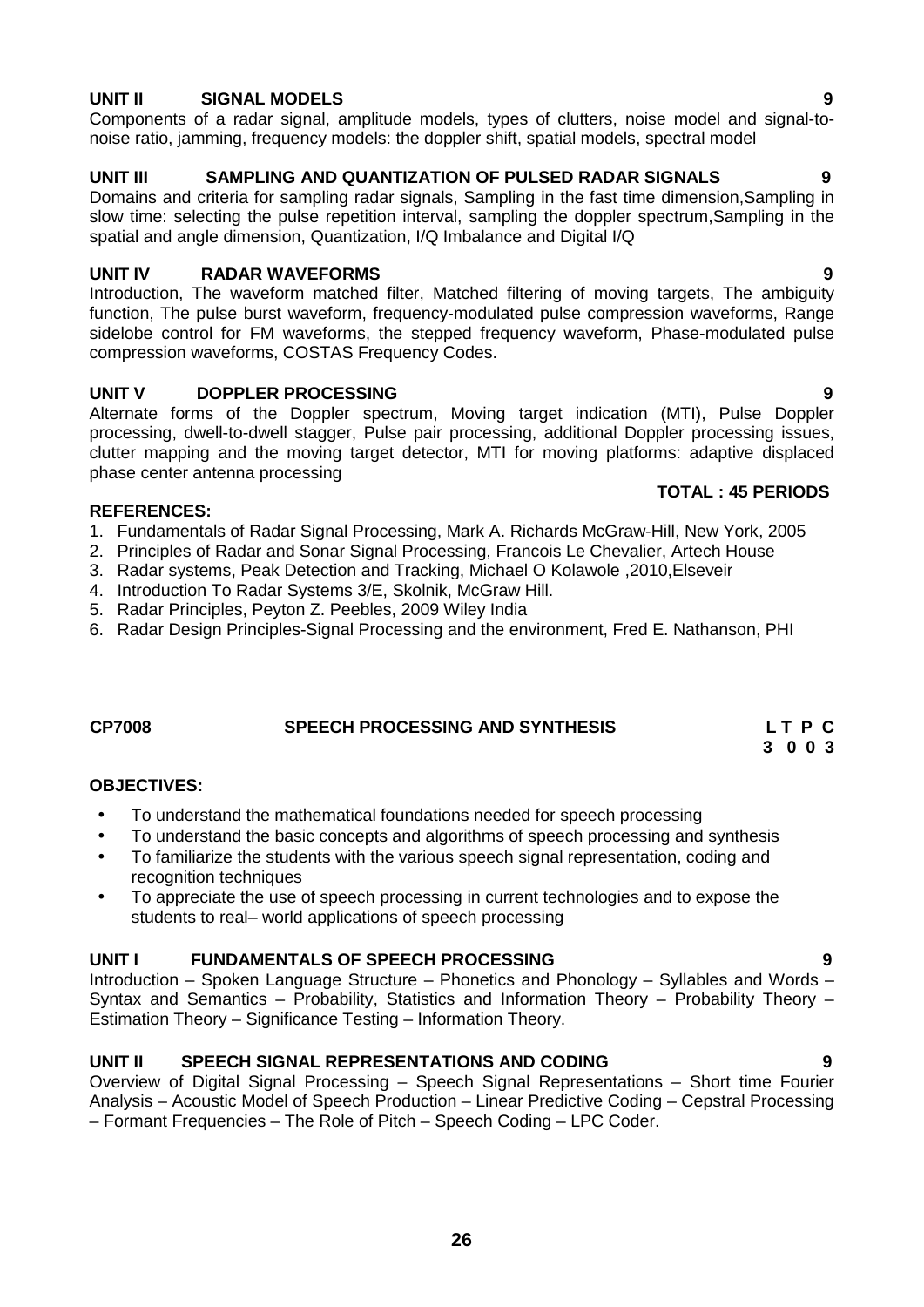# **UNITIII SPEECH RECOGNITION 9**

Hidden Markov Models – Definition – Continuous and Discontinuous HMMs – Practical Issues – Limitations. Acoustic Modeling – Variability in the Speech Signal – Extracting Features – Phonetic Modeling – Adaptive Techniques – Confidence Measures – Other Techniques.

# **UNITIV TEXT ANALYSIS 9**

Lexicon – Document Structure Detection – Text Normalization – Linguistic Analysis – Homograph Disambiguation – Morphological Analysis – Letter-to-sound Conversion – Prosody – Generation schematic – Speaking Style – Symbolic Prosody – Duration Assignment – Pitch Generation

# **UNIT V SPEECH SYNTHESIS 9**

Attributes – Formant Speech Synthesis – Concatenative Speech Synthesis – Prosodic Modification of Speech – Source-filter Models for Prosody Modification – Evaluation of TTS Systems.

# **TOTAL: 45 PERIODS**

# **OUTCOMES:**

Upon completion of the course, the students will be able to

- Identify the various temporal, spectral and cepstral features required for identifying speech units – phoneme, syllable and word
- Determine and apply Mel-frequency cepstral coefficients for processing all types of signals
- Justify the use of formant and concatenative approaches to speech synthesis
- Identify the apt approach of speech synthesis depending on the language to be processed
- Determine the various encoding techniques for representing speech.

# **REFERENCES:**

- 1. Xuedong Huang, Alex Acero, Hsiao-Wuen Hon, "Spoken Language Processing A guide to Theory, Algorithm and System Development", Prentice Hall PTR, 2001.
- 2. Thomas F.Quatieri, "Discrete-Time Speech Signal Processing", Pearson Education, 2002.
- 3. Lawrence Rabiner and Biing-Hwang Juang, "Fundamentals of Speech Recognition", Prentice Hall Signal Processing Series, 1993.
- 4. Sadaoki Furui, "Digital Speech Processing: Synthesis, and Recognition, Second Edition, (Signal Processing and Communications)", Marcel Dekker, 2000.
- 5. Joseph Mariani, "Language and Speech Processing", Wiley, 2009.

# **CU7006 WAVELET TRANSFORMS AND APPLICATIONS L T P C**

**3 0 0 3**

# **OBJECTIVES:**

- To study the basics of signal representation and Fourier theory
- To understand Multi Resolution Analysis and Wavelet concepts
- To study the wavelet transform in both continuous and discrete domain
- To understand the design of wavelets using Lifting scheme
- To understand the applications of Wavelet transform

**UNIT I FUNDAMENTALS 9** – Properties– Dot Product and Orthonormality – Relationship Between Vectors and Signals – Signal Spaces – Concept of Convergence – Hilbert Spaces for Energy Signals- Fourier Theory: Fourier series expansion, Fourier transform, Short time Fourier transform, Time-frequency analysis.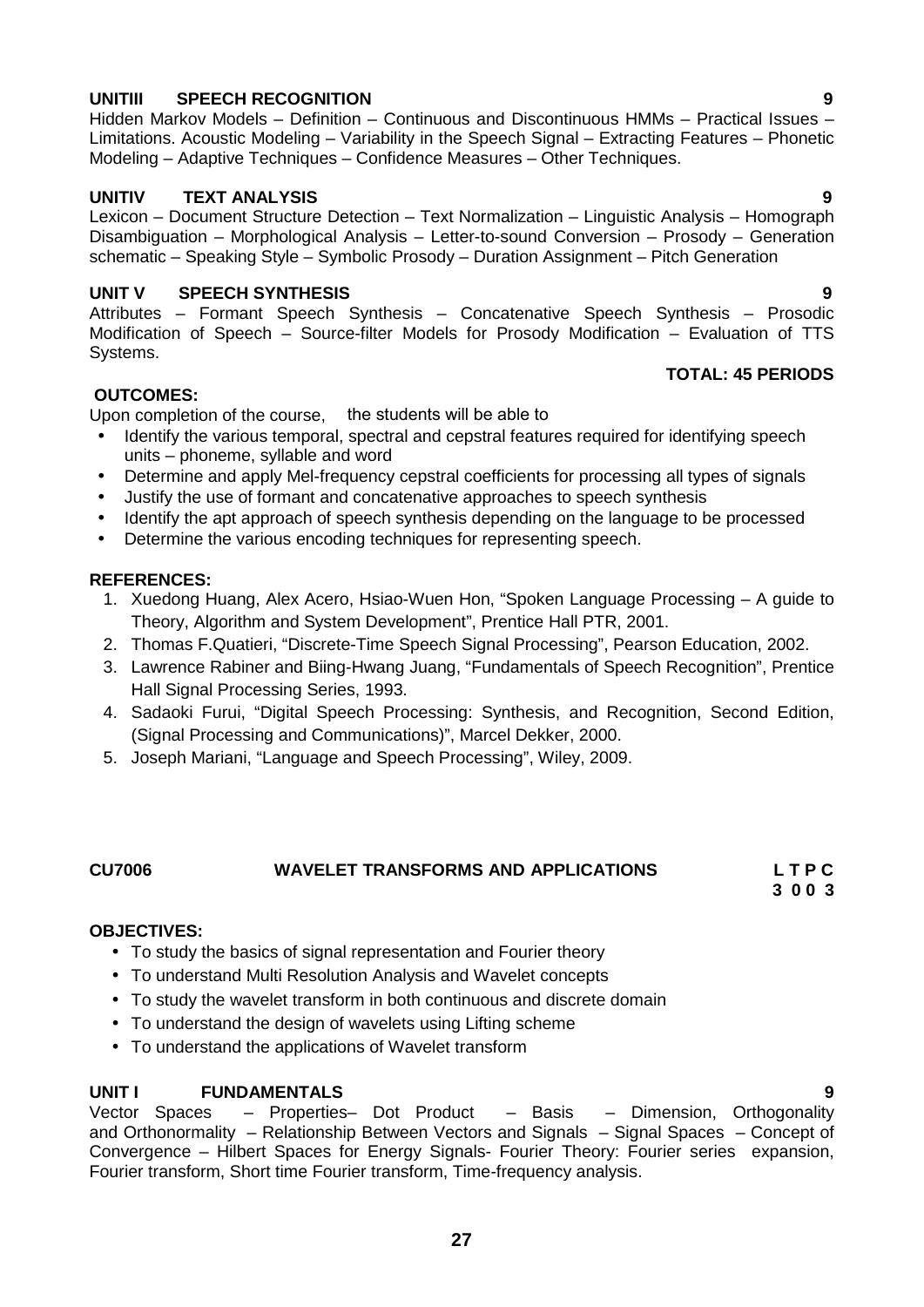# **UNIT II MULTI RESOLUTION ANALYSIS 9**

Definition of Multi Resolution Analysis (MRA) – Haar Basis – Construction of General Orthonormal MRA – Wavelet Basis for MRA – Continuous Time MRA Interpretation for the DTWT – Discrete Time MRA – Basis Functions for the DTWT – PRQMF Filter Banks.

# **UNIT III CONTINUOUS WAVELET TRANSFORMS 9**

Wavelet Transform – Definition and Properties – Concept of Scale and its Relation with Frequency – Continuous Wavelet Transform (CWT) – Scaling Function and Wavelet Functions (Daubechies Coiflet, Mexican Hat, Sinc, Gaussian, Bi Orthogonal)– Tiling of Time – Scale Plane for CWT.

# **UNIT IV DISCRETE WAVELET TRANSFORM 9**

Filter Bank and Sub Band Coding Principles – Wavelet Filters – Inverse DWT Computation by Filter Banks – Basic Properties of Filter Coefficients – Choice of Wavelet Function Coefficients – Derivations of Daubechies Wavelets – Mallat's Algorithm for DWT – Multi Band Wavelet Transforms Lifting Scheme- Wavelet Transform Using Polyphase Matrix Factorization – Geometrical Foundations of Lifting Scheme – Lifting Scheme in Z –Domain.

# **UNIT V APPLICATIONS 9**

Wavelet methods for signal processing- Image Compression Techniques: EZW-SPHIT Coding -Image Denoising Techniques: Noise Estimation – Shrinkage Rules – Shrinkage Functions – Edge Detection and Object Isolation, Image Fusion, and Object Detection.

# **TOTAL: 45 PERIODS**

Upon Completion of the course, the students will be able to

- Use Fourier tools to analyse signals
- Gain knowledge about MRA and representation using wavelet bases
- Acquire knowledge about various wavelet transforms and design wavelet transform
- Apply wavelet transform for various signal & image processing applications

# **TEXT BOOKS:**

**OUTCOMES**

- 1. Rao R M and A S Bopardikar, Wavelet Transforms Introduction to theory and Applications, Pearson Education, Asia, 2000.
- 2. L.Prasad & S.S.Iyengar, Wavelet Analysis with Applications to Image Processing, CRC Press, 1997.

# **REFERENCES:**

- 1. J. C. Goswami and A. K. Chan, "Fundamentals of wavelets: Theory, Algorithms and Applications" WileyInterscience Publication,John Wiley & Sons Inc., 1999.
- 2. M. Vetterli, J. Kovacevic, "Wavelets and subband coding" Prentice Hall Inc, 1995.
- 3. Stephen G. Mallat, "A wavelet tour of signal processing" 2 nd Edition Academic Press, 2000.
- 4. Soman K P and Ramachandran K I, Insight into Wavelets From Theory to practice, Prentice Hall, 2004.

# **DS7101 DSP PROCESSOR ARCHITECTURE AND PROGRAMMING L T P C**

# **3 0 0 3**

# **OBJECTIVES:**

The objective of this course is to provide in-depth knowledge on

- Digital Signal Processor basics
- Third generation DSP Architecture and programming skills
- Advanced DSP architectures and some applications.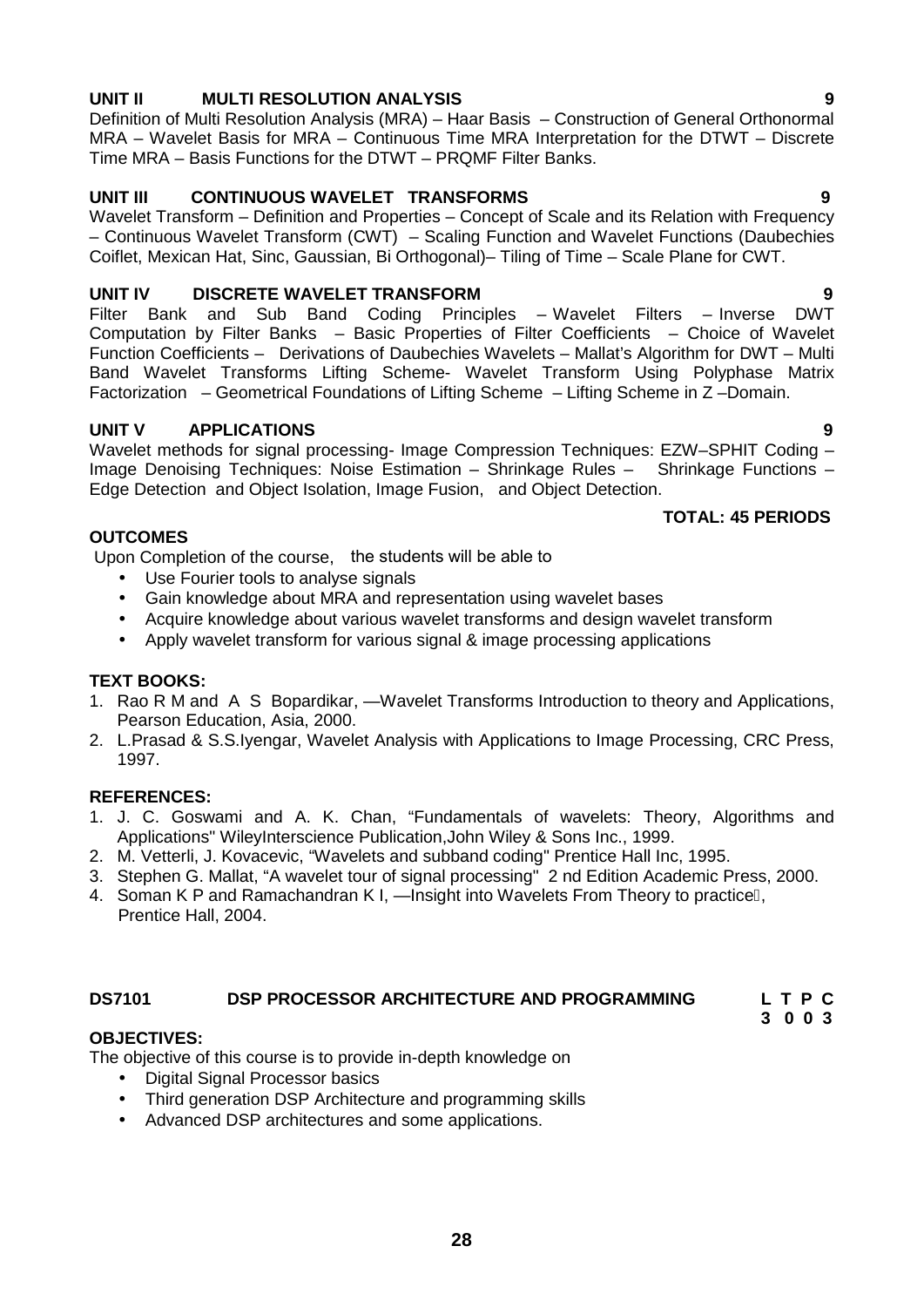# **29**

# **OUTCOMES:**

Students should be able to:

- **•** Become Digital Signal Processor specialized engineer
- DSP based System Developer

# **UNIT I FUNDAMENTALS OF PROGRAMMABLE DSPs 9**

Multiplier and Multiplier accumulator – Modified Bus Structures and Memory access in PDSPs – Multiple access memory – Multi-port memory – VLIW architecture- Pipelining – Special Addressing modes in P-DSPs – On chip Peripherals.

# **UNIT II TMS320C5X PROCESSOR 9**

Architecture – Assembly language syntax - Addressing modes – Assembly language Instructions - Pipeline structure, Operation – Block Diagram of DSP starter kit – Application Programs for processing real time signals.

# **UNIT III TMS320C6X PROCESSOR 9**

Architecture of the C6x Processor - Instruction Set - DSP Development System: Introduction – DSP Starter Kit Support Tools- Code Composer Studio - Support Files - Programming Examples to Test the DSK Tools – Application Programs for processing real time signals.

# **UNIT IV ADSP PROCESSORS 9**

Architecture of ADSP-21XX and ADSP-210XX series of DSP processors- Addressing modes and assembly language instructions – Application programs –Filter design, FFT calculation.

# **UNIT V ADVANCED PROCESSORS 9**

Architecture of TMS320C54X: Pipe line operation, Code Composer studio – Architecture of TMS320C6X - Architecture of Motorola DSP563XX – Comparison of the features of DSP family processors.

# **REFERENCES:**

- 1. B.Venkataramani and M.Bhaskar, "Digital Signal Processors Architecture, Programming and Applications" – Tata McGraw – Hill Publishing Company Limited. New Delhi, 2003.
- 2. Avtar Singh and S. Srinivasan, Digital Signal Processing Implementations using DSP Microprocessors with Examples from TMS320C54xx, cengage Learning India Private Limited, Delhi 2012
- 3. User guides Texas Instrumentation, Analog Devices, Motorola.
- 4. Rulph Chassaing, Digital Signal Processing and Applications with the C6713 and C6416 DSK, A JOHN WILEY & SONS, INC., PUBLICATION, 2005

# **NC7101 HIGH PERFORMANCE NETWORKS L T P C**

# **COURSE OBJECTIVES:**

- To develop a comprehensive understanding of multimedia networking.
- To study the types of VPN and tunneling protocols for security.
- To learn about network security in many layers and network management.

# **UNIT I INTRODUCTION 9**

Review of OSI, TCP/IP; Multiplexing, Modes of Communication, Switching, Routing. SONET – DWDM – DSL – ISDN – BISDN,ATM.

# **TOTAL: 45 PERIODS**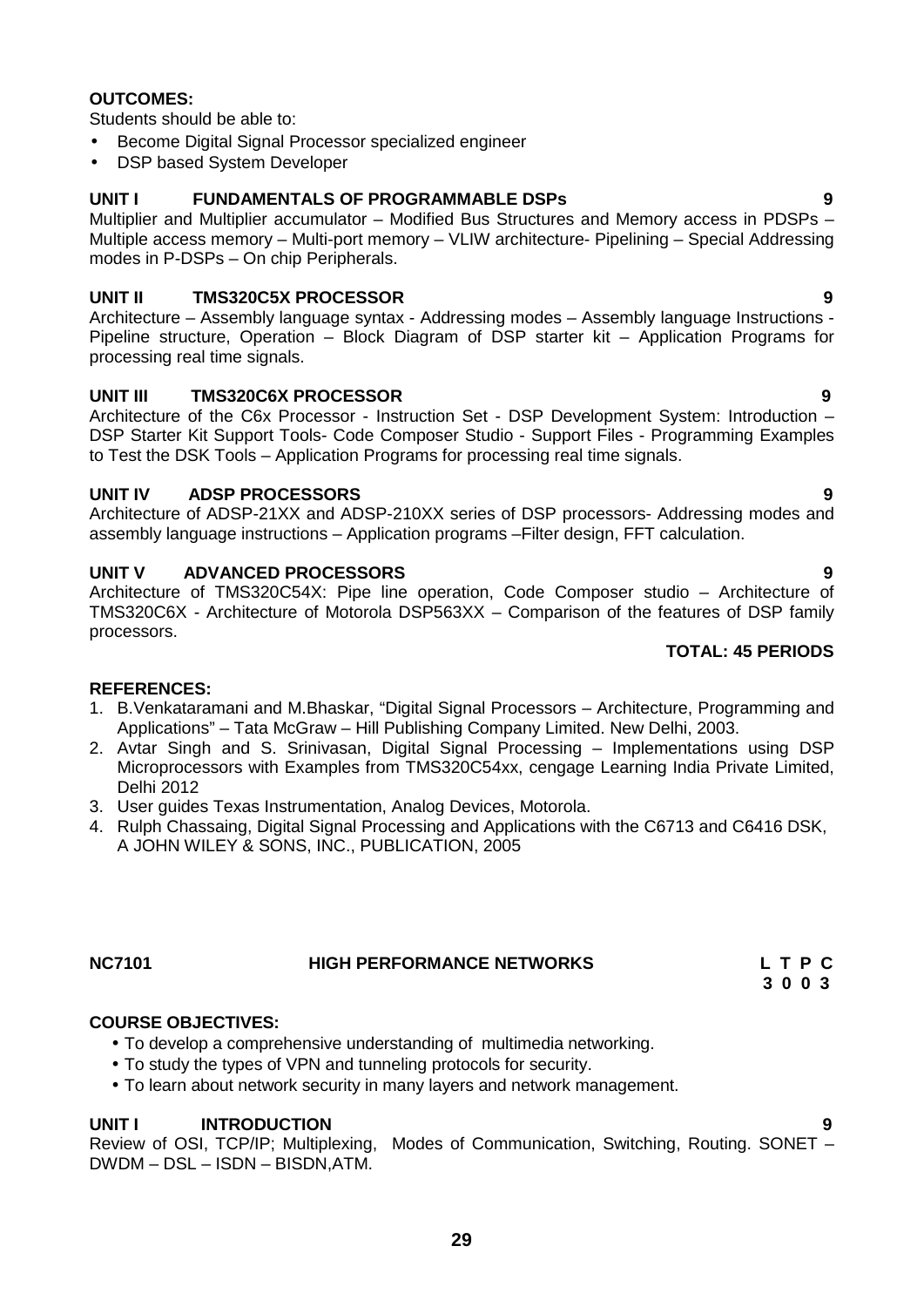# **UNIT II MULTIMEDIA NETWORKING APPLICATIONS 9**

Streaming stored Audio and Video – Best effort service – protocols for real time interactive applications – Beyond best effort – scheduling and policing mechanism – integrated services – RSVP- differentiated services.

# **UNIT III ADVANCED NETWORKS CONCEPTS 9**

VPN-Remote-Access VPN, site-to-site VPN, Tunneling to PPP, Security in VPN.MPLS-operation, Routing, Tunneling and use of FEC, Traffic Engineering, MPLS based VPN, overlay networks-P2P connections.

# **UNIT IV TRAFFIC MODELLING 8**

Little's theorem, Need for modeling, Poisson modeling and its failure, Non- poisson models, Network performance evaluation.

# **UNIT V NETWORK SECURITY AND MANAGEMENT 10**

Principles of cryptography – Authentication – integrity – key distribution and certification – Access control and: fire walls – attacks and counter measures – security in many layers. Infrastructure for network management – The internet standard management framework – SMI, MIB, SNMP, Security and administration – ASN.1

# **TOTAL: 45 PERIODS**

# **REFERENCES:**

- 1. J.F. Kurose & K.W. Ross,"Computer Networking- A top down approach featuring the internet", Pearson, 2<sup>nd</sup> edition, 2003.
- 2. Walrand .J. Varatya, High performance communication network, Morgan Kauffman Harcourt Asia Pvt. Ltd. 2nd Edition, 2000.
- 3. LEOM-GarCIA, WIDJAJA, "Communication networks", TMH seventh reprint 2002.
- 4. Aunurag kumar, D. MAnjunath, Joy kuri, "Communication Networking", Morgan Kaufmann Publishers, 1ed 2004.
- 5. Hersent Gurle & petit, "IP Telephony, packet Pored Multimedia communication Systems", Pearson education 2003.
- 6. Fred Halsall and Lingana Gouda Kulkarni,"Computer Networking and the Internet" fifth edition, Pearson education
- 7 Nader F.Mir ,Computer and Communication Networks, first edition.
- 8. Larry l.Peterson & Bruce S.David, "Computer Networks: A System Approach"- 1996

# **CP7023 RECONFIGURABLE COMPUTING L T P C**

**3 0 0 3**

# **OBJECTIVES**

- To understand the need for reconfigurable computing
- To expose the students to various device architectures
- To examine the various reconfigurable computing systems
- To understand the different types of compute models for programming reconfigurable architectures
- To expose the students to HDL programming and familiarize with the development environment
- To expose the students to the various placement and routing protocols
- To develop applications with FPGAs

# **UNIT I DEVICE ARCHITECTURE 9**

General Purpose Computing Vs Reconfigurable Computing – Simple Programmable Logic Devices – Complex Programmable Logic Devices – FPGAs – Device Architecture - Case Studies.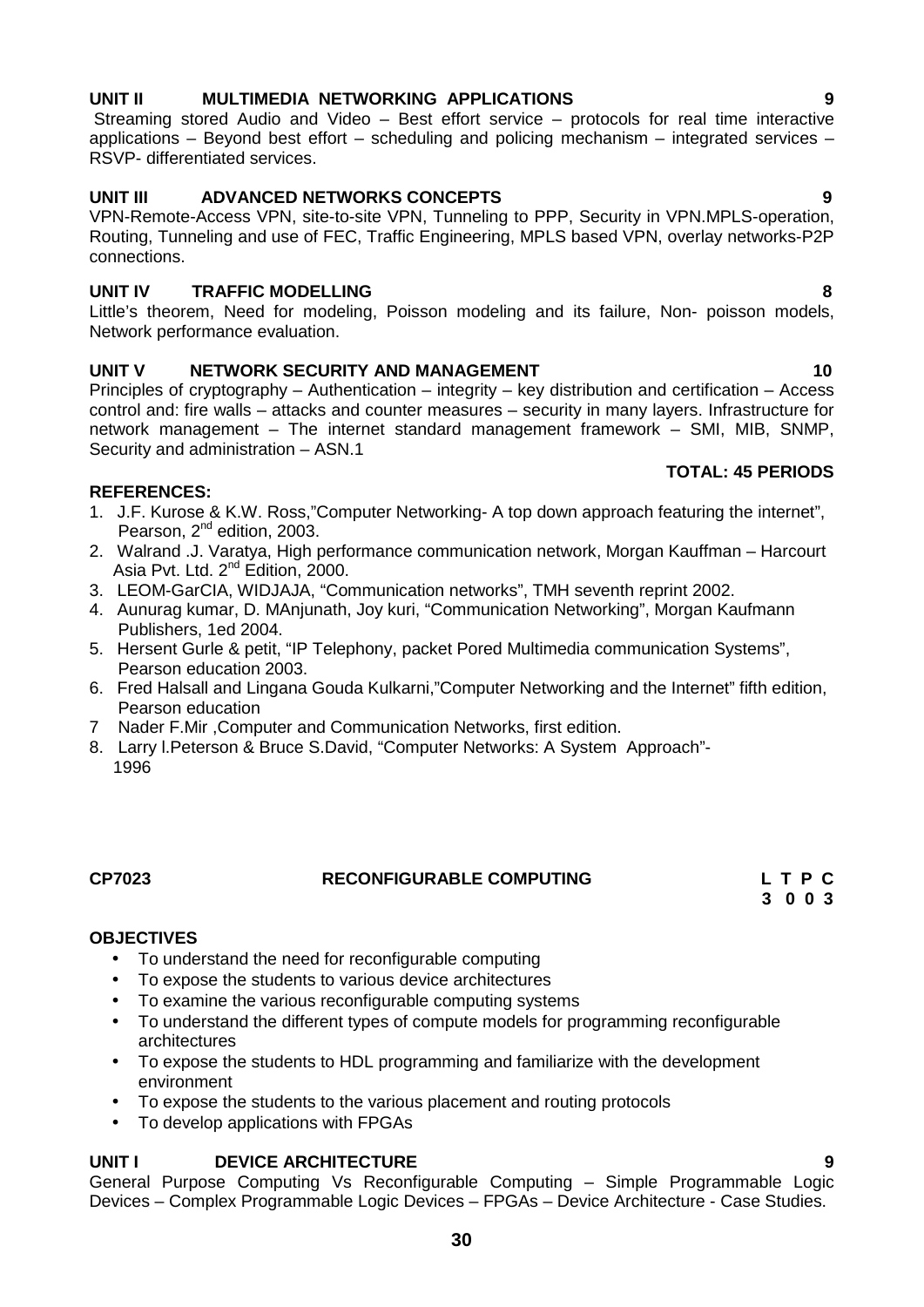# **UNIT II RECONFIGURABLE COMPUTING ARCHITECTURES AND SYSTEMS 9**

Reconfigurable Processing Fabric Architectures – RPF Integration into Traditional Computing Systems – Reconfigurable Computing Systems – Case Studies – Reconfiguration Management.

# **UNIT III PROGRAMMING RECONFIGURABLE SYSTEMS 9**

Compute Models - Programming FPGA Applications in HDL – Compiling C for Spatial Computing – Operating System Support for Reconfigurable Computing.

# **UNIT IV MAPPING DESIGNS TO RECONFIGURABLE PLATFORMS 9**

The Design Flow - Technology Mapping – FPGA Placement and Routing – Configuration Bitstream Generation – Case Studies with Appropriate Tools.

# **UNIT V APPLICATION DEVELOPMENT WITH FPGAS 9**

Case Studies of FPGA Applications – System on a Programmable Chip (SoPC) Designs.

# **TOTAL: 45 PERIODS**

# **OUTCOMES:**

Upon completion of the course, the students will be able to

- 1. Identify the need for reconfigurable architectures
- 2. Discuss the architecture of FPGAs
- 3. Point out the salient features of different reconfigurable architectures
- 4. Build basic modules using any HDL
- 5. Develop applications using any HDL and appropriate tools
- 6. Design and build an SoPC for a particular application

# **REFERENCES:**

- 1. Maya B. Gokhale and Paul S. Graham, "Reconfigurable Computing: Accelerating Computation with Field-Programmable Gate Arrays", Springer, 2005.
- 2. Scott Hauck and Andre Dehon (Eds.), "Reconfigurable Computing The Theory and Practice of FPGA-Based Computation", Elsevier / Morgan Kaufmann, 2008.
- 3. Christophe Bobda, "Introduction to Reconfigurable Computing Architectures, Algorithms and Applications", Springer, 2010.

**NC7001 NETWORK ROUTING ALGORITHMS L T P C**

# **OBJECTIVES:**

- To expose the students to the layered architecture for communication networks and the specific functionality of the network layer.
- To enable the student to understand the basic principles of routing and the manner this is implemented in conventional networks and the evolving routing algorithms based on Internetworking requirements, optical backbone and the wireless access part of the network.
- To enable the student to understand the different routing algorithms existing and their performance characteristics.

# **UNIT I INTRODUCTION 7**

ISO OSI Layer Architecture, TCP/IP Layer Architecture, Functions of Network layer, General Classification of routing, Routing in telephone networks, Dynamic Non hierarchical Routing (DNHR), Trunk status map routing (TSMR), real-time network routing (RTNR), Distance vector routing, Link state routing, Hierarchical routing.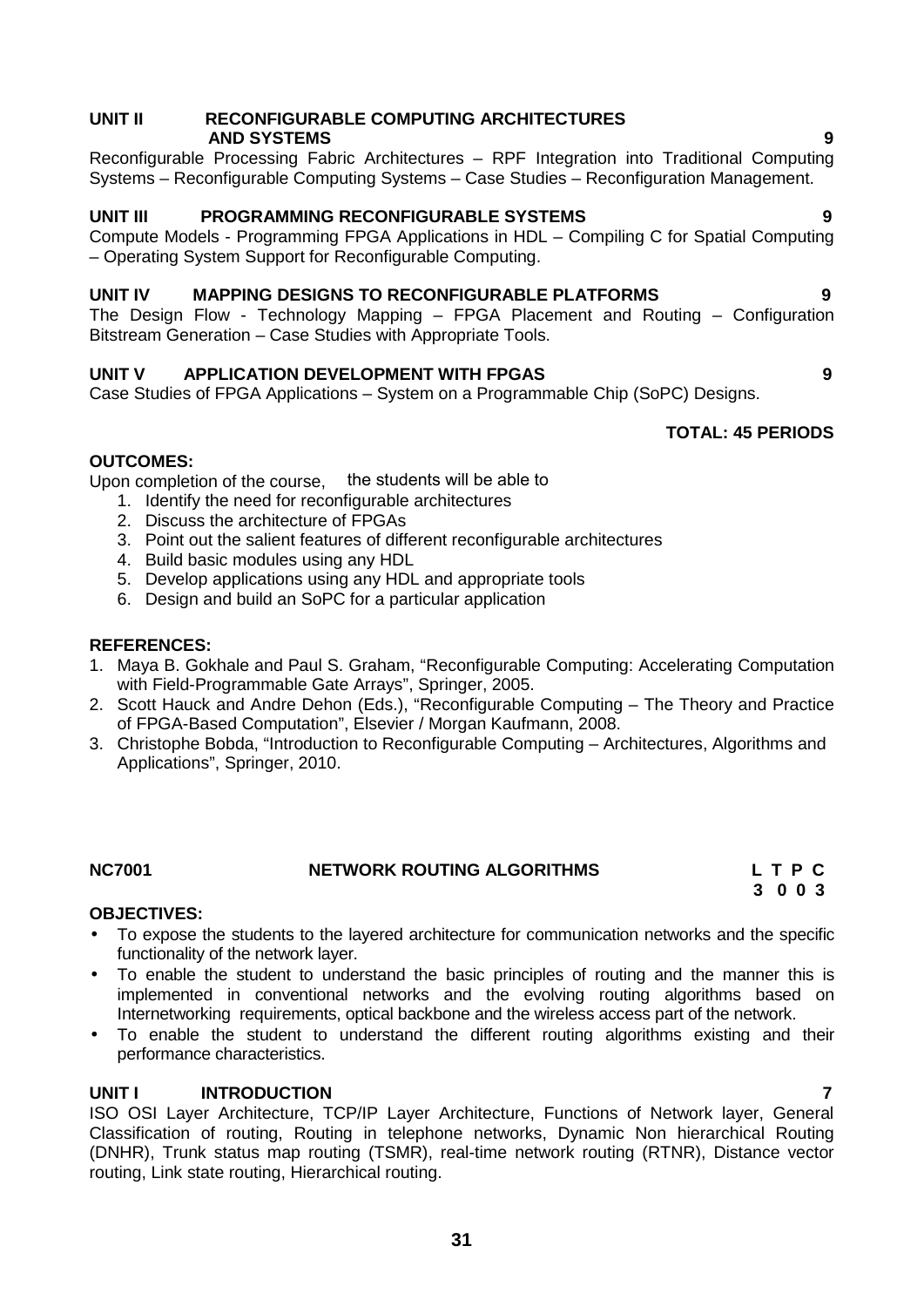# **32**

# **UNIT II INTERNET ROUTING 10**

Interior protocol : Routing Information Protocol (RIP), Open Shortest Path First (OSPF), Bellman Ford Distance Vector Routing. Exterior Routing Protocols: Exterior Gateway Protocol (EGP) and Border Gateway Protocol (BGP). Multicast Routing: Pros and cons of Multicast and Multiple Unicast Routing, Distance Vector Multicast Routing Protocol (DVMRP), Multicast Open Shortest Path First (MOSPF), MBONE, Core Based Tree Routing.

# **UNIT III ROUTING IN OPTICAL WDM NETWORKS 10**

Classification of RWA algorithms, RWA algorithms, Fairness and Admission Control, Distributed Control Protocols, Permanent Routing and Wavelength Requirements, Wavelength Rerouting- Benefits and Issues, Lightpath Migration, Rerouting Schemes, Algorithms- AG, MWPG.

# **UNIT IV MOBILE - IP NETWORKS 9**

Macro-mobility Protocols, Micro-mobility protocol: Tunnel based : Hierarchical Mobile IP, Intra domain Mobility Management, Routing based: Cellular IP, Handoff Wireless Access Internet Infrastructure (HAWAII).

# **UNIT V MOBILE AD –HOC NETWORKS 9**

Internet-based mobile ad-hoc networking communication strategies, Routing algorithms – Proactive routing: destination sequenced Distance Vector Routing (DSDV), Reactive routing: Dynamic Source Routing (DSR), Ad hoc On-Demand Distance Vector Routing (AODV), Hybrid Routing: Zone Based Routing (ZRP).

# **TOTAL: 45 PERIODS**

# **REFERENCES:**

- 1. William Stallings, 'High speed networks and Internets Performance and Quality of Service', II<sup>nd</sup> Edition, Pearson Education Asia. Reprint India 2002
- 2. M. Steen Strub, ' Routing in Communication network, Prentice –Hall International, Newyork,1995.
- 3. S. Keshav, 'An engineering approach to computer networking' Addison Wesley 1999.
- 4. William Stallings, 'High speed Networks TCP/IP and ATM Design Principles, Prentice- Hall, New York, 1995
- 5. C.E Perkins, 'Ad Hoc Networking', Addison Wesley, 2001
- 6. Ian F. Akyildiz, Jiang Xie and Shantidev Mohanty, " A Survey of mobility Management in Next generation All IP- Based Wireless Systems", IEEE Wireless Communications Aug.2004, pp 16- 27.
- 7. A.T Campbell et al., " Comparison of IP Micromobility Protocols," IEEE Wireless Communications Feb.2002, pp 72-82.
- 8. C.Siva Rama Murthy and Mohan Gurusamy, " WDM Optical Networks Concepts, Design and Algorithms", Prentice Hall of India Pvt. Ltd, New Delhi –2002.

# **OUTCOMES:**

- Given the network and user requirements and the type of channel over which the network has to operate, the student would be in a position to apply his knowledge for identifying a suitable routing algorithm , implementing it and analyzing its performance.
- The student would also be able to design a new algorithm or modify an existing algorithm to satisfy the evolving demands in the network and by the user applications.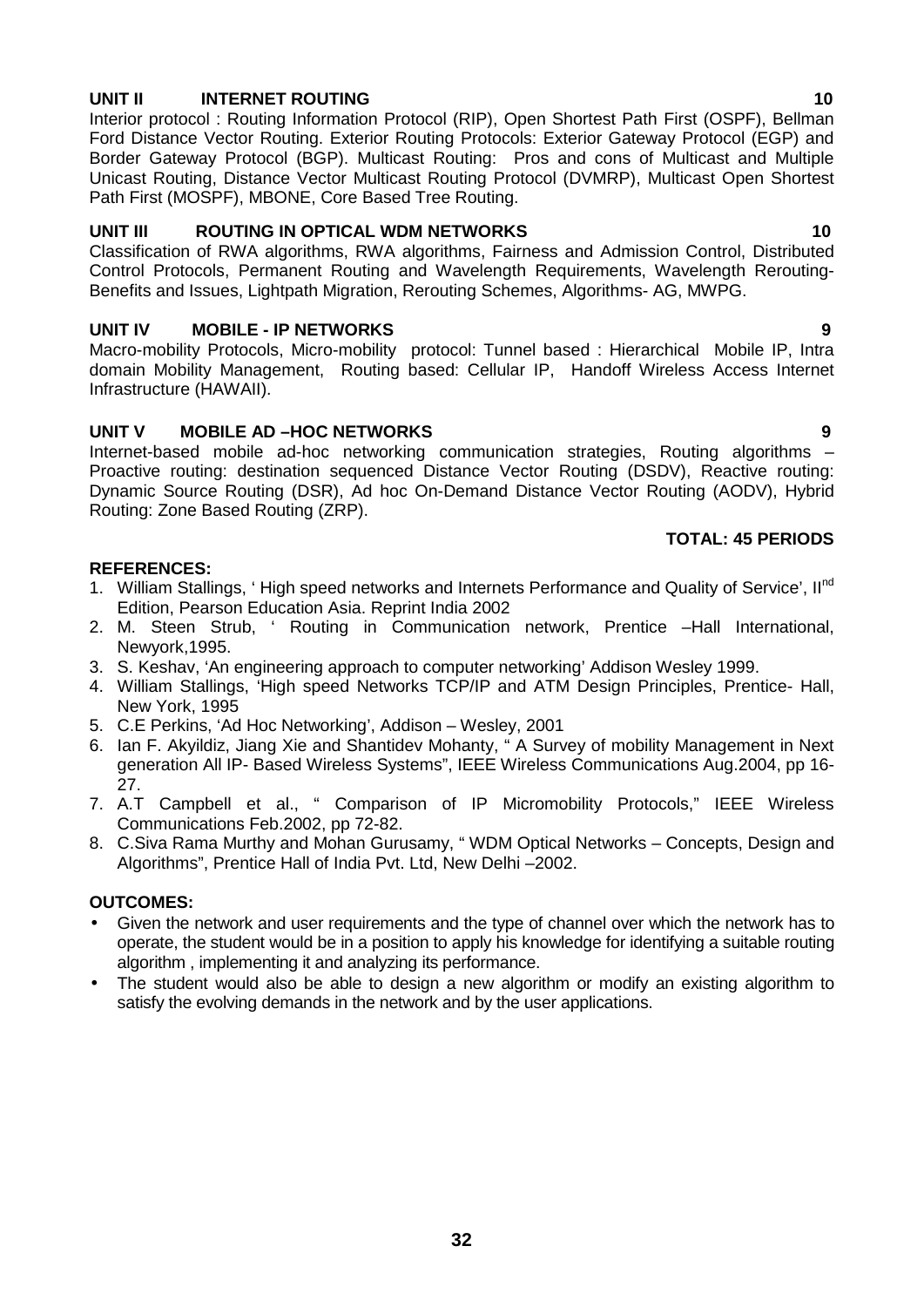Ad hoc Wireless Networks – What is an Ad Hoc Network? Heterogeneity in Mobile Devices – Wireless Sensor Networks – Traffic Profiles – Types of Ad hoc Mobile Communications – Types of Mobile Host Movements – Challenges Facing Ad hoc Mobile Networks – Ad hoc wireless Internet . Issues in Designing a Routing Protocol for Ad Hoc Wireless Networks – Classifications of Routing Protocols – Table–Driven Routing Protocols – Destination Sequenced Distance Vector (DSDV) – Wireless Routing Protocol (WRP) – Cluster Switch Gateway Routing (CSGR) – Source–Initiated On–Demand Approaches – Ad hoc On–Demand Distance Vector Routing (AODV) – Dynamic Source Routing (DSR) –Temporally Ordered Routing Algorithm (TORA) – Signal Stability Routing (SSR) –Location–Aided Routing (LAR) – Power–Aware Routing (PAR) – Zone Routing Protocol (ZRP).

### **UNIT II MULTICAST ROUTING AND SECURITY 9**

Issues in Designing a Multicast Routing Protocol – Operation of Multicast Routing Protocols – An Architecture Reference Model for Multicast Routing Protocols –Classifications of Multicast Routing Protocols – Tree–Based Multicast Routing Protocols– Mesh–Based Multicast Routing Protocols – Summary of Tree and Mesh based Protocols – Energy–Efficient Multicasting – Multicasting with Quality of Service Guarantees – Application – Dependent Multicast Routing –

Comparisons of Multicast Routing Protocols - Design Goals of a Transport Layer Protocol for Ad hoc Wireless Networks –Classification of Transport Layer Solutions – TCP over Ad hoc Wireless Networks- Security in Ad Hoc Wireless Networks – Network Security Requirements – Issues and Challenges in Security Provisioning – Network Security Attacks – Key Management – Secure Routing in Ad hoc Wireless Networks.

### **UNIT III QoS AND ENERGY MANAGEMENT 9**

Issues and Challenges in Providing QoS in Ad hoc Wireless Networks – Classifications of QoS Solutions – MAC Layer Solutions – Network Layer Solutions – QoS Frameworks for Ad hoc Wireless Networks Energy Management in Ad hoc Wireless Networks – Introduction – Need for Energy Management in Ad hoc Wireless Networks – Classification of Energy Management Schemes – Battery Management Schemes – Transmission Power Management Schemes – System Power Management Schemes.

### **UNIT IV SENSOR NETWORKS – ARCHITECTUREAND MACPROTOCOLS 9**

Single node architecture – Hardware components, energy consumption of sensor nodes, Network architecture – Sensor network scenarios, types of sources and sinks, single hop versus multi-hop networks, multiple sinks and sources, design principles, Development of wireless sensor networks. , physical layer and transceiver design consideration in wireless sensor networks, Energy usage profile, choice of modulation, Power Management - MAC protocols – fundamentals of wireless MAC protocols, low duty cycle protocols and wakeup concepts, contention-based protocols, Schedule-based protocols - SMAC, BMAC, Traffic-adaptive medium access protocol (TRAMA), Link Layer protocols – fundamentals task and requirements, error control, framing, link management.

### **UNIT V SENSOR NETWORKS – ROUTING PROTOCOLS AND OPERATING SYSTEMS 9**

Gossiping and agent-based uni-cast forwarding, Energy-efficient unicast, Broadcast and multicast, geographic routing, mobile nodes, Data-centric routing – SPIN, Directed Diffusion, Energy aware routing, Gradient-based routing – COUGAR, ACQUIRE, Hierarchical Routing – LEACH, PEGASIS, Location Based Routing – GAF, GEAR, Data aggregation – Various aggregation techniques. Introduction to TinyOS – NesC, Interfaces, modules, configuration, Programming in TinyOS using NesC, Emulator TOSSIM.

### **TOTAL: 45 PERIODS**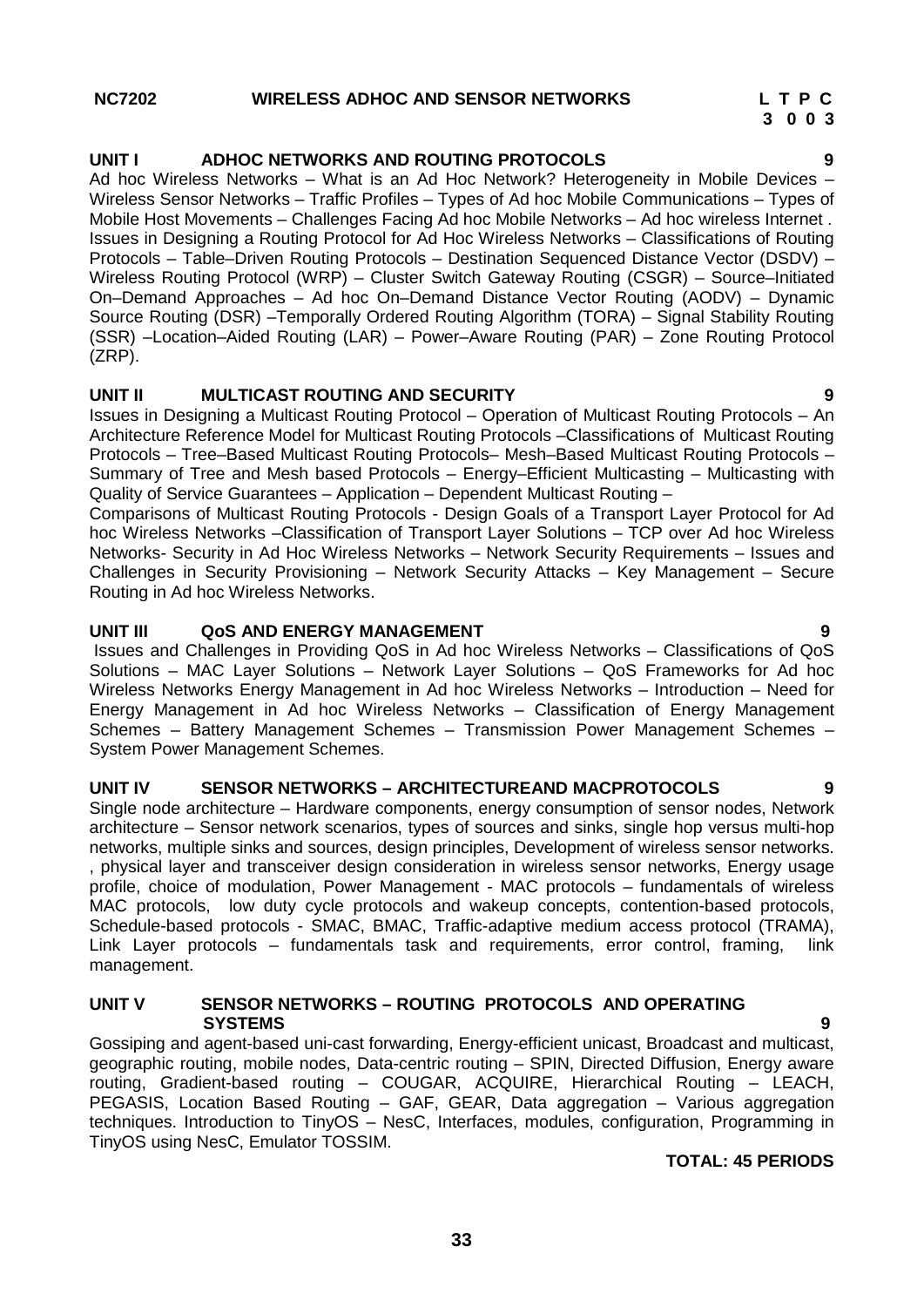- 1. C. Siva Ram Murthy and B. S. Manoj, "Ad Hoc Wireless Networks Architectures and Protocols", Prentice Hall, PTR, 2004.
- 2. C. K. Toh, "Ad Hoc Mobile Wireless Networks Protocols and Systems", Prentice Hall, PTR, 2001.
- 3. Charles E. Perkins, "Ad Hoc Networking", Addison Wesley, 2000.
- 4. Kazem Sohraby, Daniel Minoli and Taieb Znati, " Wireless Sensor Networks Technology- Protocols and Applications", John Wiley & Sons, 2007.
- 5. Feng Zhao, Leonidas Guibas, "Wireless Sensor Networks: an information processing approach", Else vier publication, 2004.
- 6. C.S.Raghavendra Krishna, M.Sivalingam and Tarib znati, "Wireless Sensor Networks", Springer publication, 2004.
- 7. Holger Karl , Andreas willig, "Protocol and Architecture for Wireless Sensor Networks", John wiley publication, Jan 2006.
- 8. K.Akkaya and M.Younis, " A Survey of routing protocols in wireless sensor networks", Elsevier Adhoc Network Journal, Vol.3, no.3,pp. 325-349, 2005.
- 9. Philip Levis, " TinyOS Programming", 2006 www.tinyos.net.
- 10. I.F. Akyildiz, W. Su, Sankarasubramaniam, E. Cayirci, "Wireless sensor networks: a survey", computer networks, Elsevier, 2002, 394 - 422.
- 11. Jamal N. Al-karaki, Ahmed E. Kamal, "Routing Techniques in Wireless sensor networks: A survey", IEEE wireless communication, December 2004, 6 – 28.

# **CU7007 INTERNETWORKING MULTIMEDIA L T P C**

**3 0 0 3**

### **UNIT I MULTIMEDIA NETWORKING 9**

Digital Sound, Video and Graphics – Basic Multimedia Networking – Multimedia Characteristics – Evolution of Internet Services Model – Network Requirements for Audio/ Video Transform – Multimedia Coding and Compression for Text, Image Audio And Video.

# **UNIT II BROADBAND NETWORK TECHNOLOGY 9**

Broadband Services – ATM and IP, IPV6, High Speed Switching – Resource Reservation, Buffer Management – Traffic Shaping – Caching – Scheduling and Policing, Throughput, Delay and Jitter Performance – Storage and Media Services – Voice and Video Over IP – MPEG–2 over ATM/IP – Indexing Synchronization of Requests – Recording and Remote Control .

### **UNIT III RELIABLE TRANSPORT PROTOCOL AND APPLICATIONS 9**

Multicast over Shared Media Network – Multicast Routing and Addressing – Scaling Multicast and NBMA Networks – Reliable Transport Protocols – TCP Adaptation Algorithm – RTP, RTCP – MIME – Peer–to–Peer Computing – Shared Application – Video Conferencing, Centralized and Distributed Conference Control – Distributed Virtual Reality – Light Weight Session Philosophy .

# **UNIT IV MULTIMEDIA COMMUNICATION STANDARDS 9**

Objective of MPEG – 7 Standard – Functionalities and Systems of MPEG–7 MPEG–21 Multimedia Framework Architecture – Content Representation – Content Management and Usage – Intellectual Property Management – Audio Visual System – H322: Guaranteed QOS LAN Systems – MPEG\_4 Video Transport Across Internet.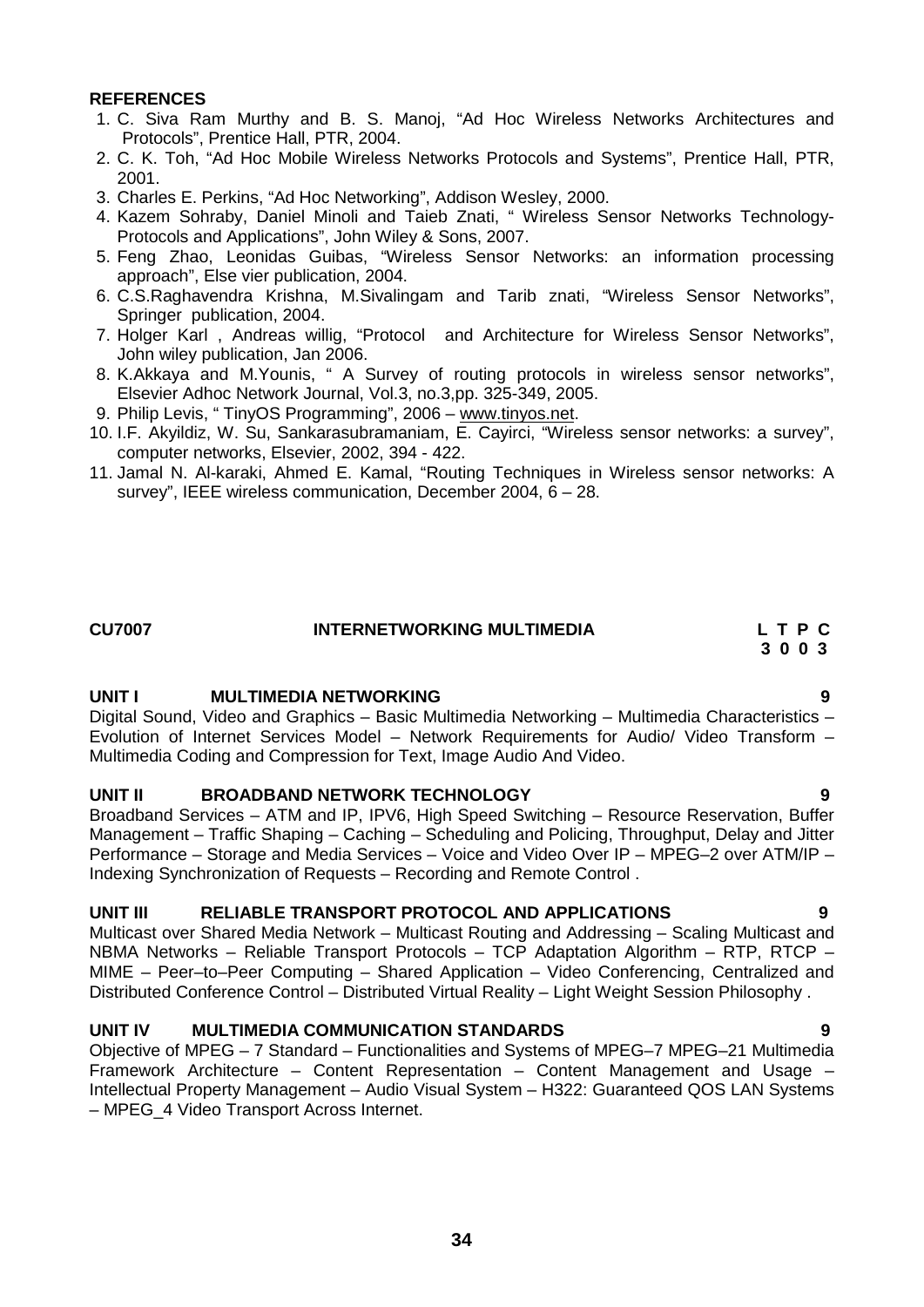# **UNIT V MULTIMEDIA COMMUNICATION ACROSS NETWORKS 9**

Packet Audio/Video in The Network Environment –Video Transport across Generic Networks – Layered Video Coding– Error Resilient Video Coding Techniques – Scalable Rate Control – Streaming Video Across Internet – Multimedia Transport Across ATM Networks and IP Network – Multimedia Across Wireless Networks .

# **TOTAL: 45 PERIODS**

# **REFERENCES:**

- 1. B O Szuprowicz, "Multimedia Networking", McGraw Hill, Newyork, 1995.
- 2. K R Rao, Zoran S, Bojkovic and Dragorad A, Milovanovic "Multimedia communication systems", PHI, 2003.
- 3. Jon Crowcroft, Mark Handley, Ian Wakeman "Internetworking Multimedia" Harcourt, Singapore, 1998.
- 4. Tay Vaughan,"Multimedia Making it to work", 4th edition Tata McGraw Hill, NewDelhi, 2000.

### **NC7002 MULTIMEDIA COMPRESSION TECHNIQUES L T P C 3 0 0 3**

# **OBJECTIVES:**

To provide in-depth knowledge about

- Data Compression
- Text Compression and Audio Compression
- Image and Video Compression

# **OUTCOMES:**

Students will be able to

- Explain Scalar quantization theory and Rate distribution Theory
- Understand different coding techniques
- Describe Contour based compression and Motion estimation techniques

# **UNIT I INTRODUCTION 9**

Special features of Multimedia – Graphics and Image Data Representations -Fundamental Concepts in Video and Digital Audio – Storage requirements for multimedia applications -Need for Compression - Taxonomy of compression techniques – Overview of source coding, source models, scalar and vector qua ntization theory – Evaluation techniques – Error analysis and methodologies

# **UNIT II TEXT COMPRESSION 9**

Compaction techniques – Huffmann coding – Adaptive Huffmann Coding – Arithmatic coding – Shannon-Fano coding – Dictionary techniques – LZW family algorithms.

# **UNIT III AUDIO COMPRESSION 9**

Audio compression techniques - μ- Law and A- Law companding. Speech compression- waveform codecs-source codecs- hybrid codecs-Shorten compressor, Frequency domain and filtering – Basic sub-band coding – Application to speech coding – G.722 –Application to audio coding – MPEG audio, progressive encoding for audio – Silence compression, speech compression techniques – Formant and CELP Vocoders.

# **UNIT IV IMAGE COMPRESSION 9**

Predictive techniques – DM, PCM, DPCM: Optimal Predictors and Optimal Quantization– Contour based compression – Transform Coding – JPEG Standard – Sub-band coding algorithms: Design of Filter banks – Wavelet based compression: Implementation using filters – EZW, SPIHT coders – JPEG 2000 standards – JBIG, JBIG2 Standards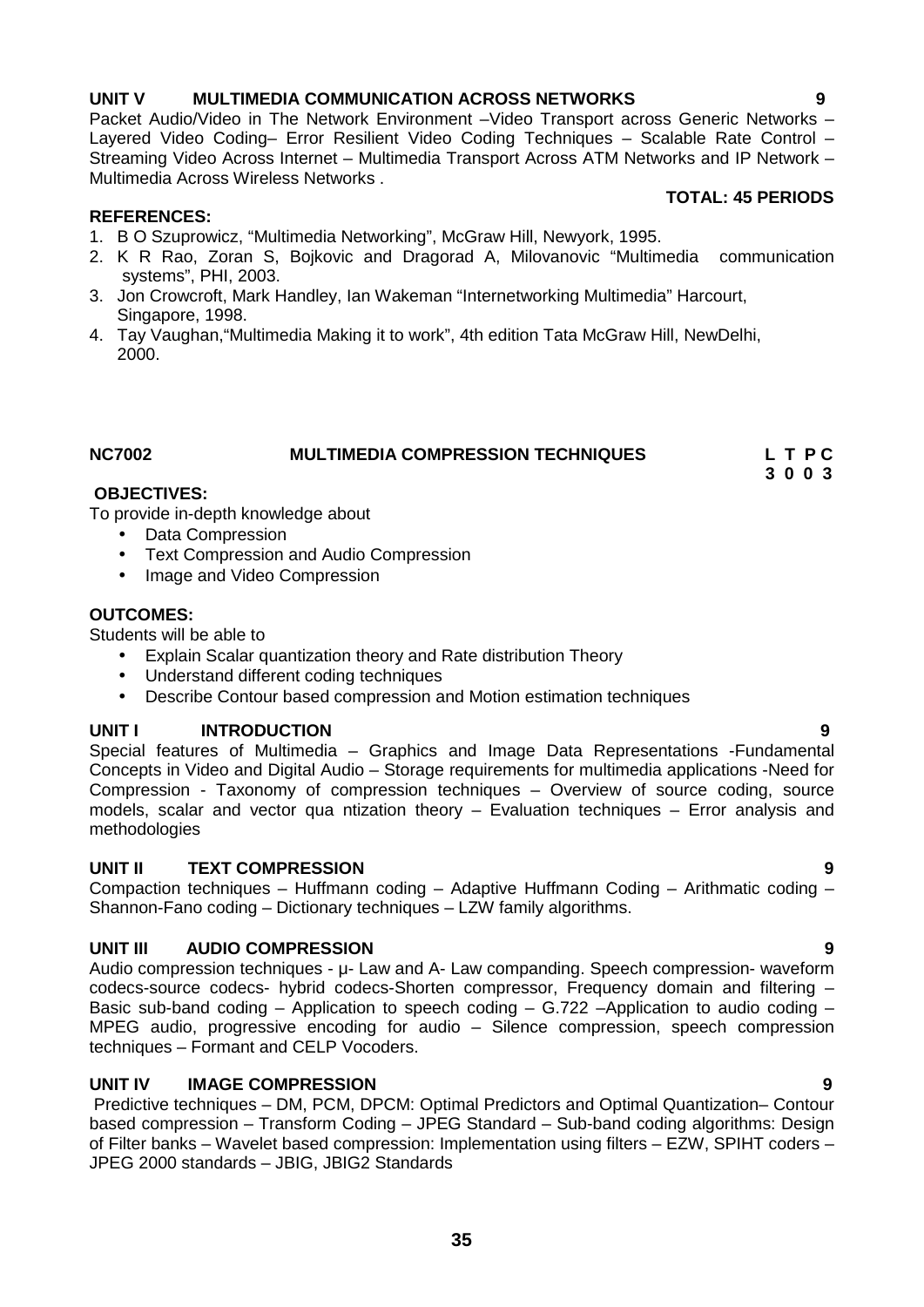# **36**

# **UNIT V VIDEO COMPRESSION 9**

Video compression techniques and standards – MPEG Video Coding I: MPEG – 1 and 2 MPEG Video Coding II: MPEG – 4 and 7 – Motion estimation and compensation techniques – H.261 Standard – DVI technology – PLV performance – DVI real time compression – Packet Video.

# **TOTAL: 45 PERIODS**

# **REFERENCES:**

- 1. Khalid Sayood : Introduction to Data Compression, Morgan Kauffman Harcourt India, 2nd Edition, 2000.
- 2. David Salomon : Data Compression The Complete Reference, Springer Verlag New York Inc., 2nd Edition, 2001.
- 3. Yun Q.Shi, Huifang Sun : Image and Video Compression for Multimedia Engineering Fundamentals, Algorithms & Standards, CRC press, 2003.
- 4. Peter Symes : Digital Video Compression, McGraw Hill Pub., 2004.
- 5. Mark Nelson : Data compression, BPB Publishers, New Delhi,1998.
- 6. Mark S.Drew, Ze-Nian Li : Fundamentals of Multimedia, PHI, 1st Edition, 2003.
- 7. Watkinson,J : Compression in Video and Audio, Focal press,London.1995.
- 8. Jan Vozer : Video Compression for Multimedia, AP Profes, NewYork, 1995

# **CU7008 ULTRAWIDE BAND COMMUNICATION L T P C 3 0 0 3**

# **UNIT I INTRODUCTION TO UWB 9**

History, Definition, FCC Mask, UWB features, UWB Interference: IEEE 802.11.a Interference, Signal to Interference ratio calculation, Interference with other wireless services.

# **UNIT II UWB TECHNOLOGIES AND CHANNEL MODELS 9**

Impulse Radio , Pulsed Multiband, Multiband OFDM, features : Complexity, Power Consumption, and achievable data rate. MIMO Multiband OFDM, Differential multiband ofdm, Performacne characterization Ultra Wide Band Wireless Channels

Channel model: Impulse Response Modeling of UWB Wireless Channels, IEEE UWB channel model, Path loss, Delay profiles, Time and frequency modeling.

# **UNIT III UWB SIGNAL PROCESSING 9**

Data Modulation schemes, UWB Multiple Access Modulation, BER, Rake Receiver, Transmit- Reference (T-R) Technique, UWB Range- Data Rate Performance, UWB Channel Capacity UWB Wireless Locationing: Position Locationing Methods, Time of Arrival Estimation, NLOS Location Error , Locationing with OFDM

# **UNIT IV UWB ANTENNAS 9**

Antenna Requirements, Radiation Mechanism of the UWB Antennas, Types of Broad band antennas, Parameters, Analysis of UWB Antennas, Link Budget for UWB System. Design examples of broad band UWB antennas.

# **UNIT V UWB APPLICATIONS AND REGULATIONS 9**

Wireless Ad hoc Networking, UWB Wireless Sensor, RFID , Consumer Electronics and Personal ,Asset Location, Medical applications UWB Regulation and standards in various countries , UWB Regulation in ITU, IEEE Standardization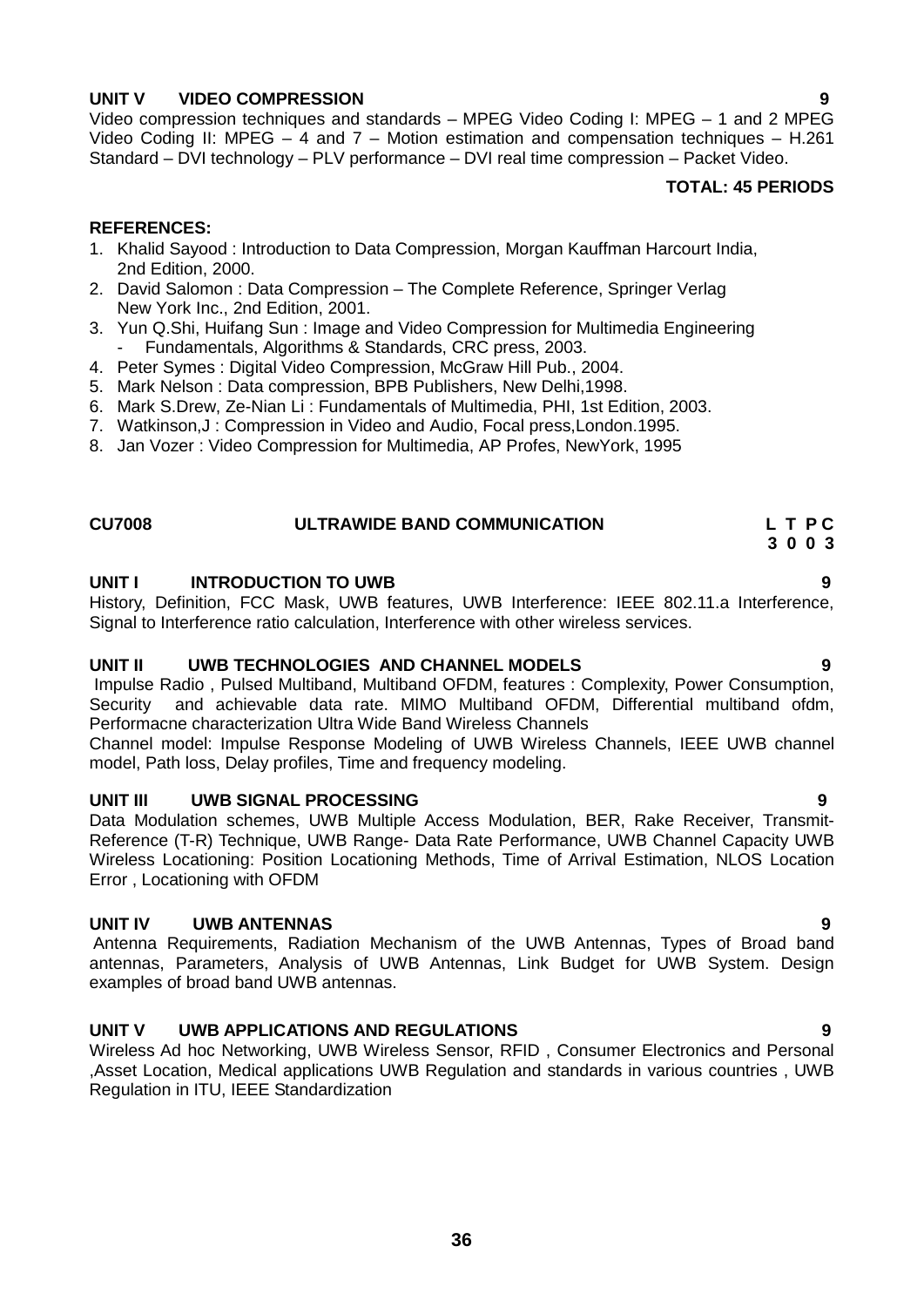- 1. Homayoun Nikookar and Ramjee Prasad, "Introduction to Ultra Wideband for Wireless Communications"1st Edition, Springer Science & Business Media B.V. 2009.
- 2. Thomas Kaiser, Feng Zheng "Ultra Wideband Systems with MIMO", 1st Edition, John Wiley & Sons Ltd, Newyork, 2010.
- 3. W. Pam Siriwongpairat and K. J. Ray Liu, "Ultra-Wideband Communications Systems: Multiband OFDM approach" John Wiley and IEEE press, Newyork 2008.

### **IF7301 SOFT COMPUTING L T P C**

### **OBJECTIVES**

- To learn the key aspects of Soft computing and Neural networks.
- To know about the components and building block hypothesis of Genetic algorithm.
- To understand the features of neural network and its applications
- To study the fuzzy logic components
- To gain insight onto Neuro Fuzzy modeling and control.
- To gain knowledge in machine learning through Support vector machines.

# **UNIT I INTRODUCTION TO SOFT COMPUTING 9**

Evolution of Computing - Soft Computing Constituents – From Conventional AI to Computational Intelligence - Machine Learning Basics

### **UNIT II GENETIC ALGORITHMS 9**

Introduction, Building block hypothesis, working principle, Basic operators and Terminologies like individual, gene, encoding, fitness function and reproduction, Genetic modeling: Significance of Genetic operators, Inheritance operator, cross over, inversion & deletion, mutation operator, Bitwise operator, GA optimization problems, JSPP (Job Shop Scheduling Problem), TSP (Travelling Salesman Problem),Differences & similarities between GA & other traditional methods, Applications of GA.

# **UNIT III NEURAL NETWORKS 9**

Machine Learning using Neural Network, Adaptive Networks – Feed Forward Networks – Supervised Learning Neural Networks – Radial Basis Function Networks - Reinforcement Learning – Unsupervised Learning Neural Networks – Adaptive Resonance Architectures – Advances in Neural Networks.

# **UNIT IV FUZZY LOGIC 9**

Fuzzy Sets – Operations on Fuzzy Sets – Fuzzy Relations – Membership Functions-Fuzzy Rules and Fuzzy Reasoning – Fuzzy Inference Systems – Fuzzy Expert Systems – Fuzzy Decision Making

# **UNIT V NEURO-FUZZY MODELING 9**

Adaptive Neuro-Fuzzy Inference Systems – Coactive Neuro-Fuzzy Modeling – Classification and Regression Trees – Data Clustering Algorithms – Rule base Structure Identification – Neuro-Fuzzy Control – Case Studies.

# **TOTAL: 45 PERIODS**

### **OUTCOMES:**

- Implement machine learning through Neural networks.
- Develop a Fuzzy expert system.
- Model Neuro Fuzzy system for clustering and classification.
- Write Genetic Algorithm to solve the optimization problem
- Use Support Vector Machine for enabling the machine learning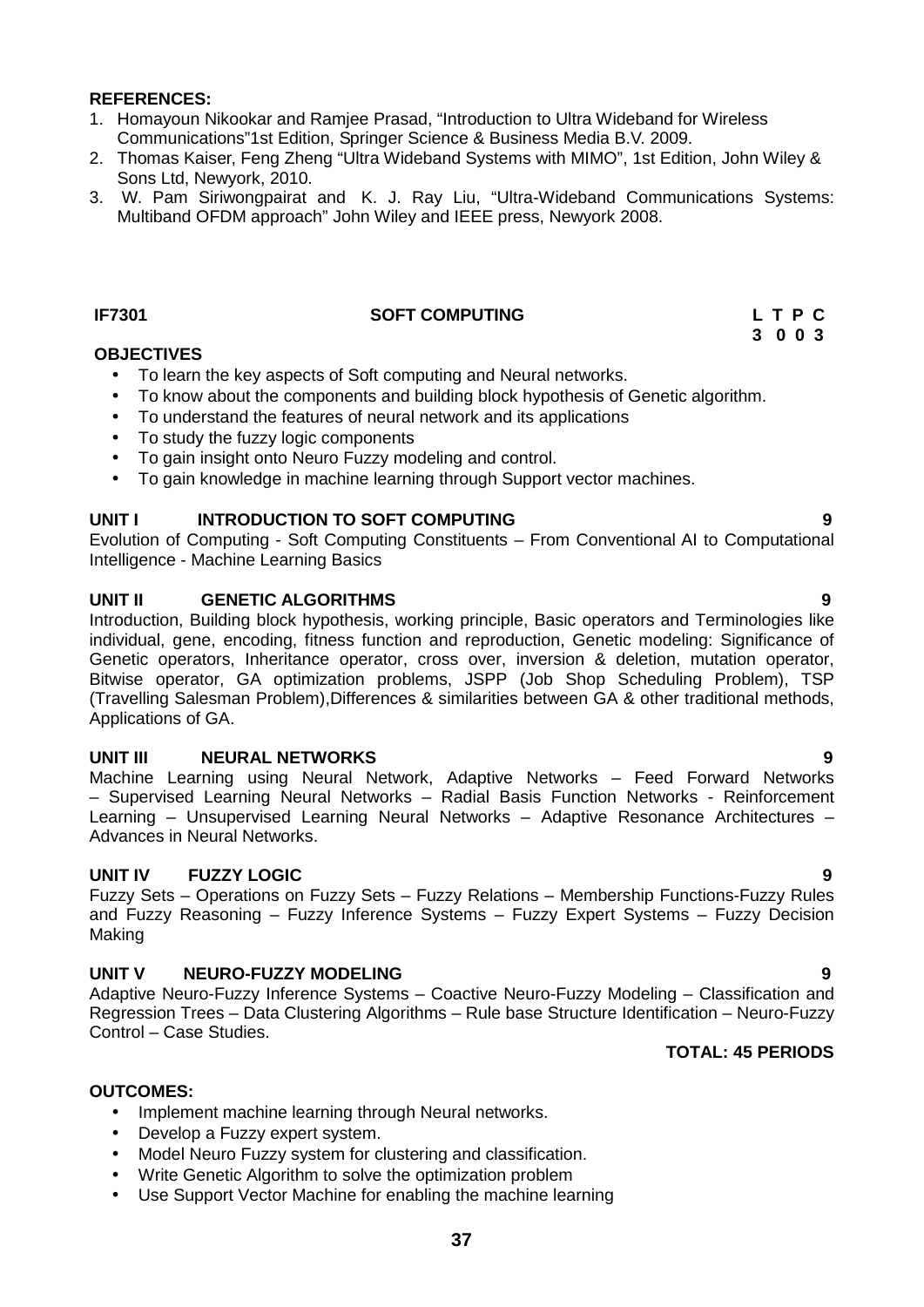- 1. Jyh-Shing Roger Jang, Chuen-Tsai Sun, Eiji Mizutani, "Neuro-Fuzzy and Soft Computing", Prentice-Hall of India, 2003.
- 2. Kwang H.Lee, "First course on Fuzzy Theory and Applications", Springer–Verlag Berlin Heidelberg, 2005.
- 3. George J. Klir and Bo Yuan, "Fuzzy Sets and Fuzzy Logic-Theory and Applications", Prentice Hall, 1995.
- 4. James A. Freeman and David M. Skapura, "Neural Networks Algorithms, Applications, and Programming Techniques", Pearson Edn., 2003.
- 5. David E. Goldberg, "Genetic Algorithms in Search, Optimization and Machine Learning", Addison Wesley, 2007.
- 6. Mitsuo Gen and Runwei Cheng,"Genetic Algorithms and Engineering Optimization", Wiley Publishers 2000.
- 7. Mitchell Melanie, "An Introduction to Genetic Algorithm", Prentice Hall, 1998.
- 8. S.N.Sivanandam, S.N.Deepa, "Introduction to Genetic Algorithms", Springer, 2007.
- 9. Eiben and Smith "Introduction to Evolutionary Computing" Springer
- 10. E. Sanchez, T. Shibata, and L. A. Zadeh, Eds., "Genetic Algorithms and Fuzzy Logic Systems: Soft Computing Perspectives, Advances in Fuzzy Systems - Applications and Theory", Vol. 7, River Edge, World Scientific, 1997.

# **NC7003 NETWORK PROCESSOR L T P C**

# **UNIT I INTRODUCTION 9**

Traditional protocol processing Systems – Network processing Hardware – Basic Packet Processing Algorithms and data Structures - Packet processing functions – Protocol Software – Hardware Architectures for Protocol processing – Classification and Forwarding – Switching Fabrics.

# **UNIT II NETWORK PROCESSOR TECHNOLOGY 9**

Network Processors: Motivation and purpose - Complexity of Network Processor Design – Network Processor Architectures architectural variety, architectural characteristics Peripheral Chips supporting Network Processors: Storage processors, Classification Processors, Search Engines, Switch Fabrics, Traffic Managers.

# **UNIT III COMMERCIAL NETWORK PROCESSORS 9**

Multi-Chip Pipeline, Augmented RISC processor, Embedded Processor plus Coprocessors, Pipelilne of Flomogeneous processors. Configurable Instruction set processors – Pipeline of Electrogeneous processors – Extensive and Diverse processors – Flexible RISC plus Coprocessors – Scalability issues – Design Tradeuffs and consequences.

# **UNIT IV NETWORK PROCESSOR: ARCHITECTURE AND PROGRAMMING 9**

Architecture: Intel Network Processor: Multiheaded Architecture Overview – Features- Embedded EISC processor - Packet Processor Hardware – Memory interfaces – System and Control Interface Components – Bus Interface. Programming Software Development Kit-IXP Instruction set – register formats – Micro Engine Programming – Intra thread and Inter-thread communication – thread synchronization – developing sample applications – control plane – ARM programming.

# **UNIT V IOS TECHNOLOGIES 9**

CISCO COS – Connectilvity and scalability – high availability – IP routing – IP services – IPV6 – Mobile IP – MPLS – IP Multicast 0 Manageability – QoS – Security – Switching – Layer VPN2.

# **TOTAL: 45PERIODS**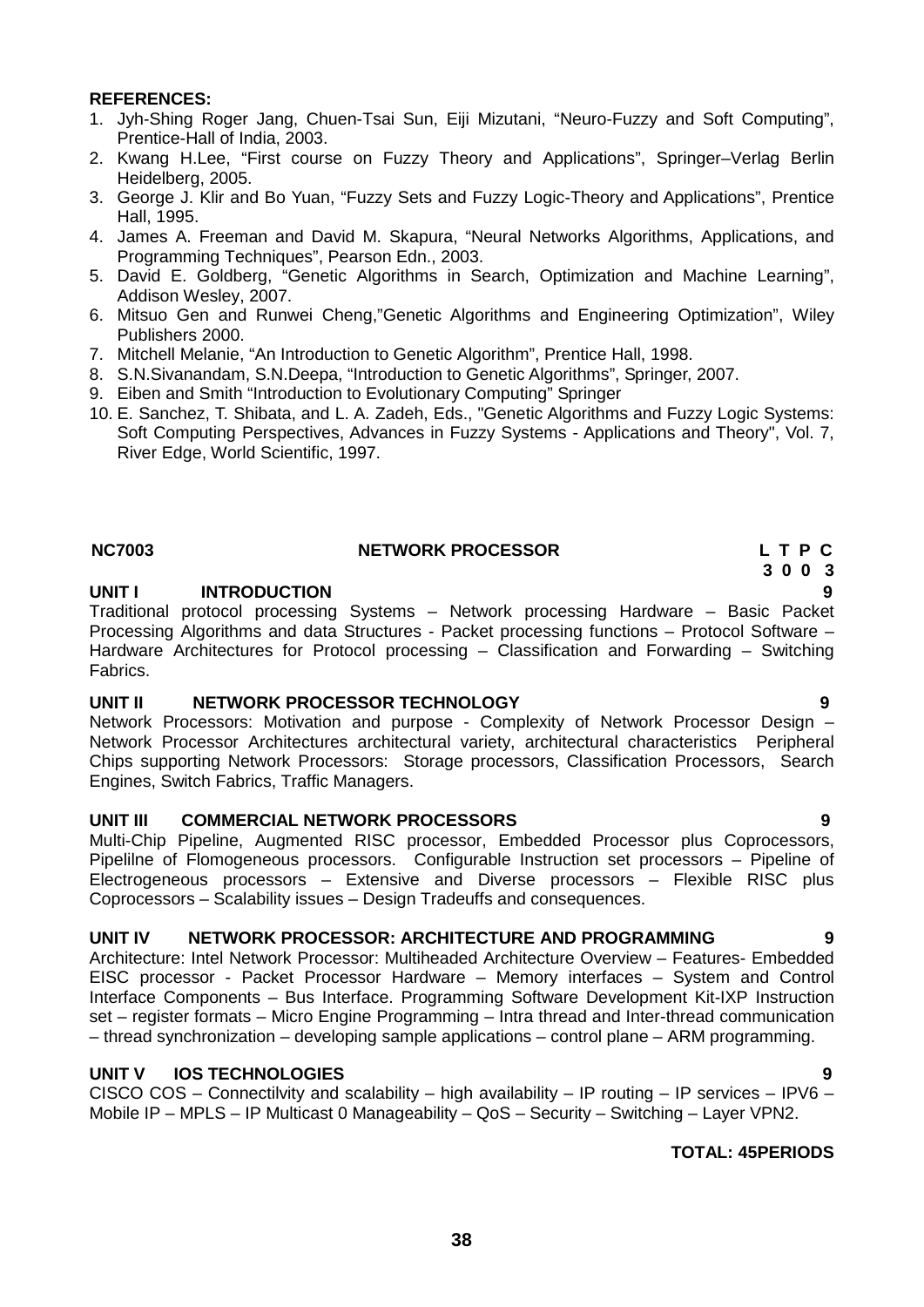- 1. Douglas E.Comer "Networks Systems Design using Network Processors" Prentice Hall JaN. 2003.
- 2. Panas C. Lekkas, "Network Processors: Architectgures, Protocols and Paradigms Telecom Engineering)", McGraw Hill, Professional, 2003.
- 3. Patrick Crowley, M a Eranklin, H. Hadminglu, PZ Onfryk, "Network Processor Design, Issues and Practices Vol-1" Morgan Kaufman, 2002.
- 4. Patrick Crowley, M a Frankliln, H. Hadimioglyum PZ Onufryk, Network Processor Design, Issues and Prentices vol.II, Morgan Kaufman, 2003.
- 5. Erik, J.Johnson and Aaron R.Kunze, "IXP2400/2806 Programming: The Microengine Coding Grade" Intel Press.
- 6. Hill Carlson, "Intel Internet Exchange Architecture & Applications a Practical Guide to Intel's network Processors" Intel press. www.cisco.com

# **NE7007 NETWORK MANAGEMENT L T P C**

**3 0 0 3**

# **OBJECTIVES**

The objective of this course is to

- To understand the need for interoperable network management
- To learn to the concepts and architecture behind standards based network management
- To understand the concepts and terminology associated with SNMP and TMN
- To understand network management as a typical distributed application
- To study the current trends in network management technologies

# **UNIT I FUNDAMENTALS OF COMPUTER NETWORK TECHNOLOGY 9**

Network Topology, LAN, Network node components- Hubs, Bridges, Routers, Gateways, Switches, WAN, ISDN Transmission Technology, Communications protocols and standards. Network Management: Goals, Organization, and Functions, Network and System Management, Network Management System Platform, Current Status and future of Network

### **UNIT II OSI NETWORK MANAGEMENT 9**

OSI Network management model-Organizational model-Information model, communication model. Abstract Syntax Notation - Encoding structure, Macros Functional model CMIP/CMIS

### **UNIT III INTERNET MANAGEMENT(SNMP) 9**

SNMP(V1 and V2)-Organizational model-System Overview, The information model, communication model-Functional model, SNMP proxy server, Management information, protocol remote monitoring- , RMON SMI and MIB, RMON1,RMON2 - A Case Study of Internet Traffic Using RMON.

# **UNIT IV BROADBAND NETWORK MANAGEMENT 9**

Broadband networks and services, ATM Technology-VP,VC, ATM Packet, Integrated service, ATMLAN emulation, Virtual Lan. ATM Network Management-ATM Network reference model, integrated local management Interface. ATM Management Information base, Role of SNMD and ILMI in ATM Management, M1, M2, M3, M4 Interface. ATM Digital Exchange Interface Management- , TMN conceptual Model- TMN Architecture, TMN Management Service Architecture

# **39**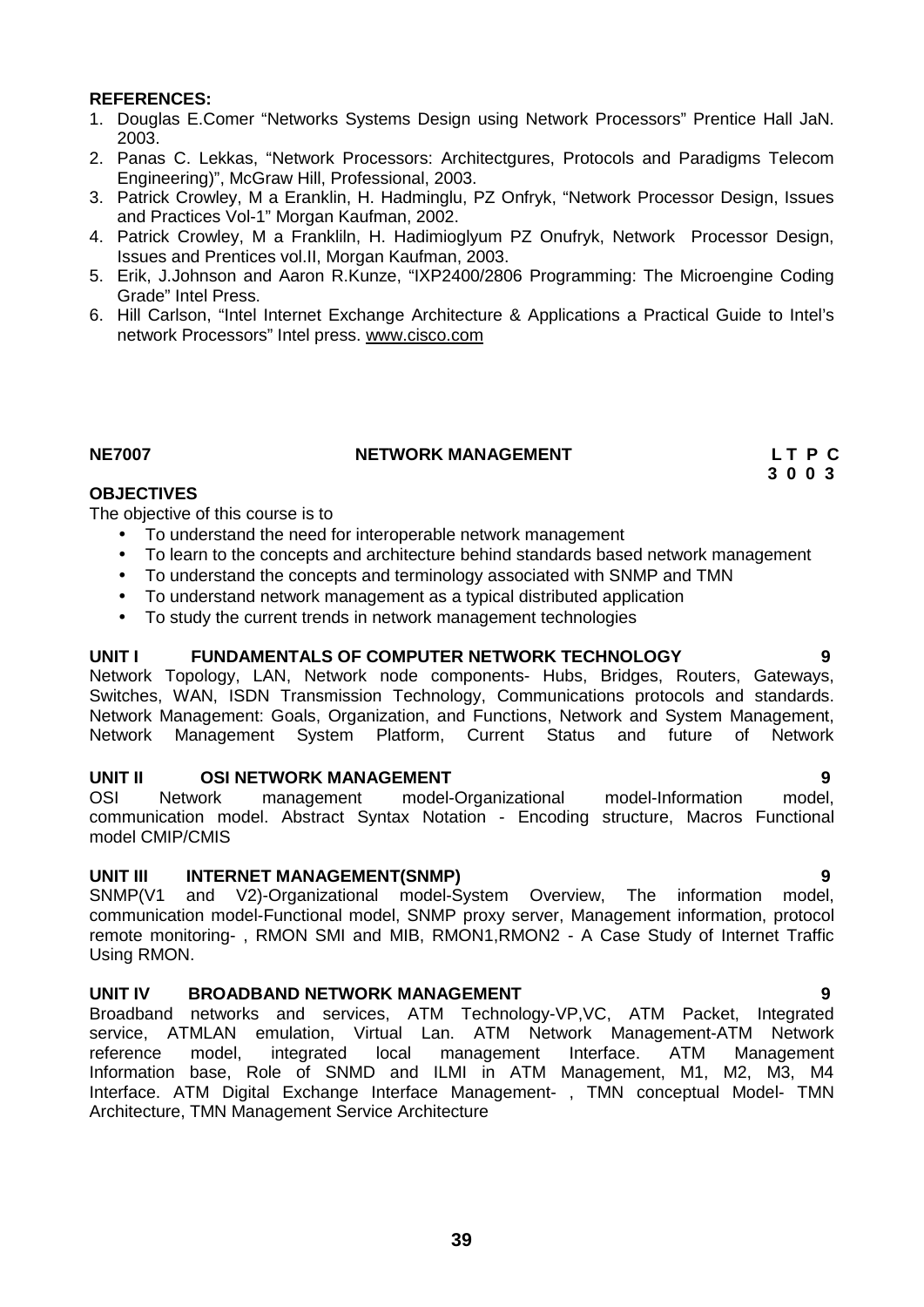**UNIT V NETWORK MANAGEMENT APPLICATIONS 9** Configuration management, Fault management, performance management, Correlation Techniques security Management, Accounting management, Report Management, Policy Based Management Service Level Management- Network Management Tools, Network Statistics Measurement Systems – Web Based Management, XML Based Network Management - : Future Directions. **TOTAL: 45 PERIODS**

# **OUTCOMES:**

Upon completion of this course, the students will be able to

- Analyze the issues and challenges pertaining to management of emerging network technologies such as wired/wireless networks and high-speed internets.
- Apply network management standards to manage practical networks.
- Formulate possible approaches for managing OSI network model.
- Use on SNMP for managing the network
- Use RMON for monitoring the behavior of the network
- Explore the possibilities of improving the speed of the network and managing them
- Identify the various components of network and formulate the scheme for the managing them

# **REFERENCES:**

- 1. Mani Subramanian, "Network Management Principles and practice ", Pearson Education, New Delhi, 2010.
- 2. STALLINGS, WILLIAM, "SNMP, SNMPv2, SNMPv3, and RMON 1 and 2," Pearson Education, 2012
- 3. Salah Aiidarous, Thomas Plevayk, "Telecommunications Network Management Technologies and Implementations ", eastern Economy Edition IEEE press, New Delhi, 1998.
- 4. Lakshmi G. Raman, "Fundamentals of Telecommunication Network Management ", Eastern Economy Edition IEEE Press, New Delhi, 1999.

# **NC7201 COMMUNICATION NETWORK SECURITY L T P C**

# **UNIT I DATA ENCRYPTION STANDARD 9**

Services – Mechanisms and Attacks – OSI security Architecture – Model for Network Security – Classical Encryption Techniques – Symmetric Cipher Model – Substitution Techniques – Transposition Techniques – Rotor Machines– Stenography – Block Ciphers and Data Encryption Standard – Simplified DES – Block Cipher Principles, Data Encryption Standard – Strength of DES – Differential and Linear Crypt Analysis, Block Cipher Design Principles – Block Cipher Modes of Operation.

# **UNIT II ADVANCED ENCRYPTION STANDARD 9**

Advanced Encryption Standard – Evaluation Criteria for AES, AES Cipher– Contemporary Symmetric Ciphers – Triple DES, Blowfish, RC5 – Characteristics of Advanced Symmetric Block Ciphers – RC4 Stream Cipher – Confidentiality using Symmetric Encryption – Placement of Encryption Function – Traffic Confidentiality – Key Distribution and Random Number Generation.

# **UNIT III PUBLIC KEY ENCRYPTION AND HASH FUNCTIONS 9**

Public Key Cryptography and RSA – Principles of Public Key Cryptosystems – RSA Algorithm – Key Management and other public key cryptosystems – Key Management– Diffie–Hellman Key Exchange – Elliptic Curve Arithmetic – Elliptic Curve Cryptography – Message Authentication and Hash Functions – Authentication Requirements – Authentication Functions – Message Authentication Codes – Hash Functions and MACs; Hash Algorithms – MD5 Message Digest Algorithm, Secure Hash Algorithm RIPEMD 160, HMAC– Digital Signatures and Authentication Protocols – Digital Signature Standards .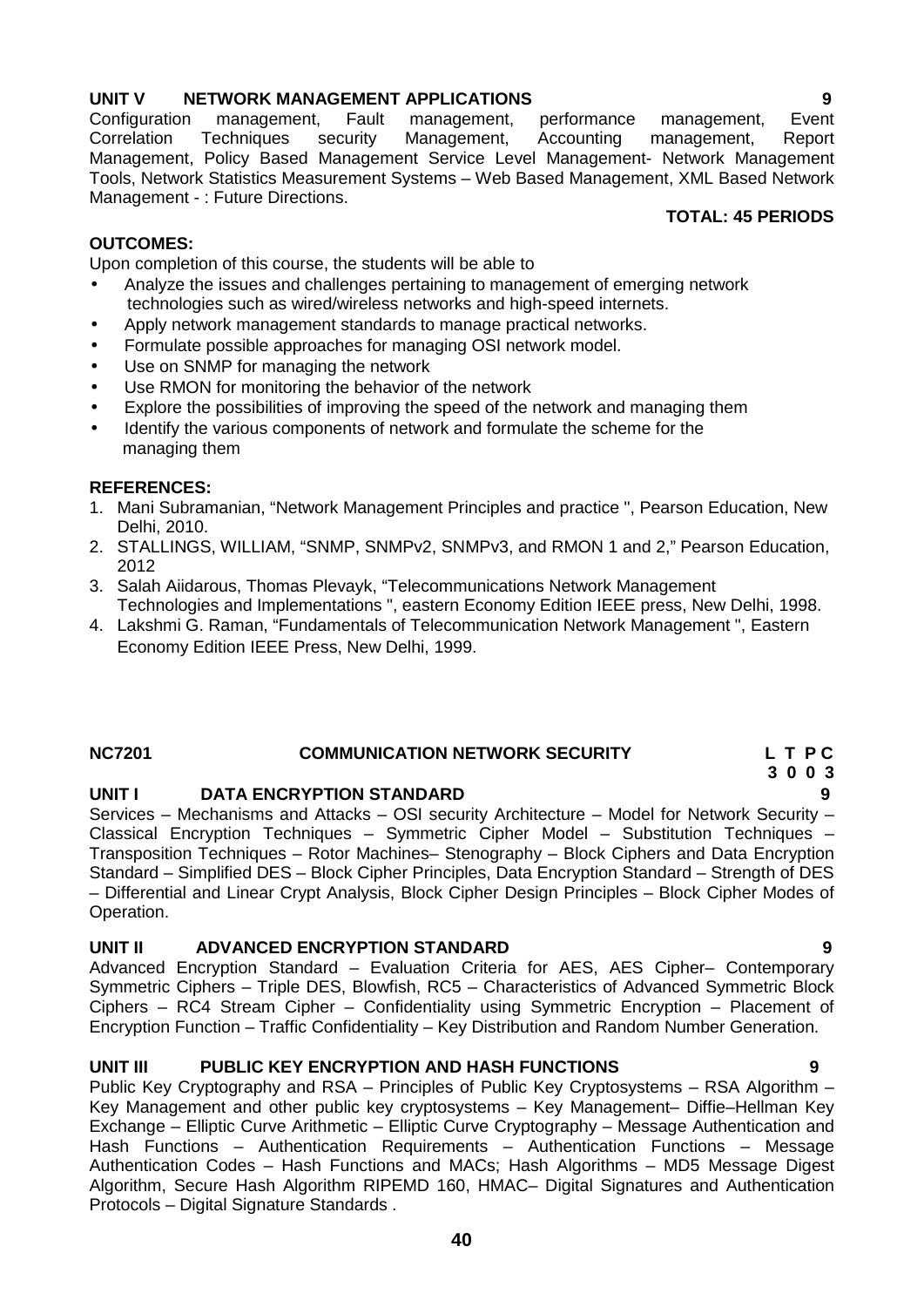# **UNIT IV NETWORK SECURITY PRACTICE 9**

Authentication Applications – Kerberos – X.509 Authentication Service– Electronic Mail Security – Pretty Good Privacy - S/MIME- IP Security - IP Security Overview- IP Security Architecture -Authentication Header – Encapsulating Security Payload – Combining Security Associations – Web Security – Web Security Considerations – Secure Sockets Layer and Transport Layer Security – Secure Electronic Transaction .

# **UNIT V WIRELESS NETWORK SECURITY 9**

Security Attack issues specific to Wireless systems: Worm hole, Tunneling, DoS. WEP for Wi-Fi network, Security for 4G networks: Secure Ad hoc Network, Secure Sensor Network.

# **TEXT BOOKS:**

- 1. William Stallings, "Network Security Essentials", 2nd edition, Prentice Hall of India New Delhi, 2004.
- 2. Charlie Kaufman, "Network Security Private Communication in Public World" 2nd edition, Prentice Hall of India New Delhi, 2004.

# **REFERENCES:**

- 1. William Stallings, "Cryptography and Network Security", 3rd edition, Prentice Hall of India, New Delhi, 2004.
- 2. R.K.Nichols and P.C. Lekkas ," Wireless Security" Mc Graw Hill 2002

# **CU7009 NEURAL NETWORK AND APPLICATIONS L T P C**

# **UNIT I BASIC LEARNING ALGORITHMS 9**

Biological Neuron – Artificial Neural Model - Types of activation functions – Architecture: Feedforward and Feedback – Learning Process: Error Correction Learning –Memory Based Learning – Hebbian Learning – Competitive Learning - Boltzman Learning – Supervised and Unsupervised Learning – Learning Tasks: Pattern Space – Weight Space – Pattern Association – Pattern Recognition – Function Approximation – Control – Filtering - Beamforming – Memory – Adaptation - Statistical Learning Theory – Single Layer Perceptron – Perceptron Learning Algorithm – Perceptron Convergence Theorem – Least Mean Square Learning Algorithm – Multilayer Perceptron – Back Propagation Algorithm – XOR problem – Limitations of Back Propagation Algorithm.

### **UNIT II RADIAL-BASIS FUNCTION NETWORKS AND SUPPORT VECTOR MACHINES RADIAL BASIS FUNCTION NETWORKS 9**

Cover's Theorem on the Separability of Patterns - Exact Interpolator – Regularization Theory – Generalized Radial Basis Function Networks - Learning in Radial Basis Function Networks Applications: XOR Problem – Image Classification.

# **SUPPORT VECTOR MACHINES**

Optimal Hyperplane for Linearly Separable Patterns and Nonseparable Patterns – Support Vector Machine for Pattern Recognition – XOR Problem - -insensitive Loss Function – Support Vector Machines for Nonlinear Regression

**3 0 0 3**

**TOTAL: 45 PERIODS**